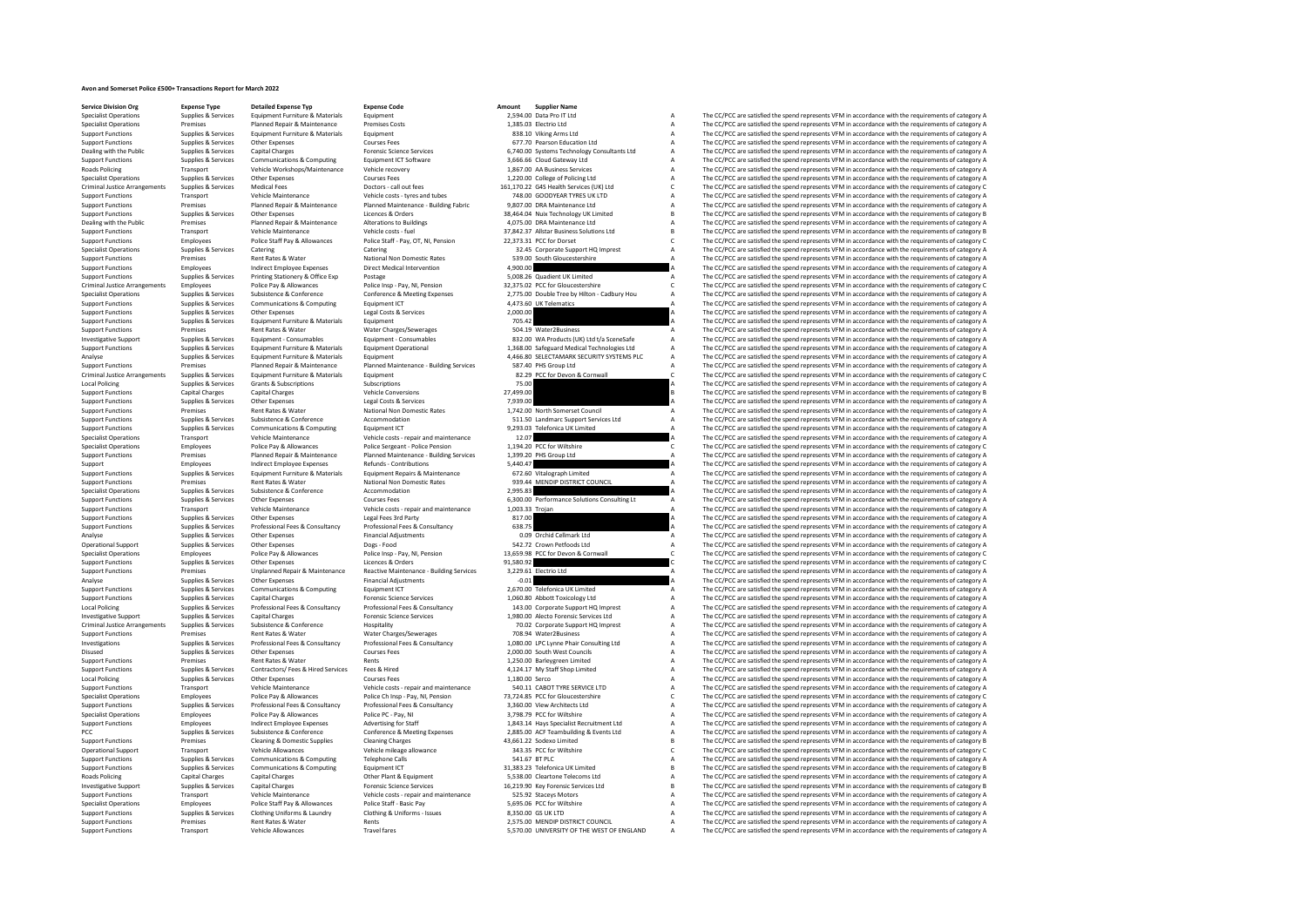Specialist Operations Supplies & Services Equipment Furniture & Materials Equipment Specialist Equipment 30.00 Corporate Support HQ Imprest A The CC/PCC are satisfied the spend represents VFM in accordance with the require Support Functions Supplies & Services Subsistence Accommodation Accommodation 22,562.77 Hilton Bristol B The CC/PCC are satisfied the spend represents VFM in accordance with the requirements of category B Criminal Justice Criminal Justice Arrangements Supplies Services Medical Fees Doctors - charges for statements and the COPC are satisfied the spend represents VFM in accordance with the requirements of category A The COPC are satisfied the Support Franchise Community and the media of the support of the community of the community of the community of the community of the community of the community of the community of the community of the community of the commu Criminal Justice Arrangements Third Party Payments Payments to Clients Grants Voluntary Orgs 553,421.00 NHS England C The CC/PCC are satisfied the spend represents VFM in accordance with the requirements of category C Chri Investigative Supplies Services Medical Fees Pathologists report and the CC/PCC are substrated the pathologists reports report and the CC/PCC are substrated the spend represents VFM in accordance with the requirements of c Support Functions Transport Transport Vehicle costs - repair and maintenance vehicle costs - repair and maintenance and the CC/PC are satisfied the spend represents VFM in accordance with the requirements of category A The Operational Support Supplies & Services Subsistence Subsistence 79.14 PCC for Devon & Cornwall C The CC/PCC are satisfied the spend represents VFM in accordance with the requirements of category C represents VFM in accorda Investigations Employees Police Pay & Allowances Police PC - Pay, OT, NI, Pension 45,377.39 PCC for Gloucestershire C The CC/PCC are satisfied the spend represents VFM in accordance with the requirements of category C C Cr Criminal Justice Arrangements Supplies & Services Clothing Uniforms & Laundry Laundry Laundry As Dry Cleaning Section Section 2017 10 2018 2018 2018 A The CC/PCC are satisfied the spend represents VFM in accordance with th Support Functions Transport Vehicle Maintenance Vehicle costs - repair and maintenance 513.76 CASTROL (UK) LTD A The CC/PCC are satisfied the spend represents VFM in accordance with the requirements of category A Support F =<br>
Supplies & Services Professional Fees & Consultancy Professional Fees & Consultancy 1,323.00 View Architects Ltd A The CC/PCC are satisfied the spend represents VFM in accordance with the requirements of category A cate Support Functions Supplies Services Subsistence SCOnference HOSPITALITY 25.00 Corporate Support HOMPES (HOSPITALITY A The CC/PCC are satisfied the spend represents VFM in accordance with the requirements of category A The Operational Support Support Support Euriture & Materials Equipment Category 1,340.000 Sigma Security Devices Ltd A The CC/PCC are satisfied the spend represents VFM in accordance with the requirements of category A The CC/ Support Functions Capital Charges Capital Charges Capital Charges Vehicle Conversions 12,750.00 Woodall Nicholson Ltd (VCS) B The CC/PCC are satisfied the spend represents VFM in accordance with the requirements of categor Analyse Supplies Services Equipment Furniture & Materials Equipment Equipment Support Support Team of the Support HO Imprest A The CC/PCC are satisfied the spend represents VFM in accordance with the requirements of catego Support Functions Transport Vehicle Maintenance Vehicle costs - tyres and tubes 1,272.00 GOODYEAR TYRES UK LTD A The CC/PCC are satisfied the spend represents VFM in accordance with the requirements of category A Support F Support Functions Capital Charges Capital Charges Capital Charges 1,250.00 Hays Specialist Recruitment Ltd A The CC/PCC are satisfied the spend represents VFM in accordance with the requirements of category C<br>
Supplies & S Investigations Subsistence Soutce Subsistence Subsistence Subsistence Subsistence Subsistence In the Conference Subsistence In the Cornel Category & Cornel Conference In a material Conference of Conference In a material Co =<br>Support Functions Macrophysion of Premises Unplanned Repair & Maintenance Reactive Maintenance - Building Services 3,755.00 AWP Services Ltd Macro Annual AM The CC/PCC are satisfied the spend represents VFM in accordance Support Functions Premises Rent Rates & Water Rents Rents Rents 15,470.00 Kingsmead of Bath B The CC/PCC are satisfied the spend represents VFM in accordance with the requirements of category B Rent Rents 15,470.00 Kingsme Specialist Operations Supplies Services Operations Supplies Courses Courses Courses Courses Courses Courses College of Policing Ltd A The CC/PCC are satisfied the spend represents VFM in accordance with the requirements of Local Policing Subsistence Subsistence Supplies Supplies Subsistence Subsistence Subsistence Subsistence Subsistence Subsistence Subsistence Supplies and Corner and Conference Conference Supplies and the COPC are satisfied Support Employees Indirect Employee Expenses Refunds - Contributions 3,240.36 A The CC/PCC are satisfied the spend represents VFM in accordance with the requirements of category A The CC/PC are satisfied the spend represen Roads Policing Supplies & Services Equipment Furniture & Materials Equipment Equipment Equipment Purinture & Materials Equipment Circle and the Supplies A The CC/PCC are satisfied the spend represents VFM in accordance wit Support Functions Supplies Services Communications & Computing Telephone Calls 21.70 Corporate Support HQ Imprest A The CC/PCC are satisfied the spend represents VFM in accordance with the requirements of category A The CC Support Functions Premises Rent Rents Rents Rents Rents Rents Rents Rents Rents Rents Rents Rents Rents Rents Rents Rents Rents Rents Rents Rents Rents Rents Rents Rents Rents Rents Rents Rents Rents Rents Rents Rents Rent Lontribution Contribution Contribution Third Payments of Category A The CC/PCC are satisfied the spend represents VFM in accordance with the requirements of category A<br>A The CC/PCC are satisfied the spend represents VFM in Support Functions Transport Transport Vehicle Maintenance Vehicle costs - repair and maintenance 1,492.00 MOBILE WINDSCREENS LTD A The CC/PCC are satisfied the spend represents VFM in accordance with the requirements of ca Specialist Operations Supplies & Services Other Expenses Licences & Orders Licences Access Consultancy 657.12 Experian Ltd A The CC/PCC are satisfied the spend represents VFM in accordance with the requirements of category Supplies & Services Professional Fees & Consultancy Professional Fees & Consultancy 635.00 CONSULTANCE A The CC/PCC are satisfied the spend represents VFM in accordance with the requirements of category A CONSULTANCE A The Analyse Supplies Supplies Supplies Content Content Content Content A The CONTENT A The CONTENT A The CONTENT ACCORDINATION CONTENT A THE CONTENT ARREST ARREST OF CONTENT ACCORDINATION AND THE CONTENT AND A THE CONTENT ARRE Specialist Operations Employees Police Pay & Allowances Police Ch Insp - Pay, NI, Pension, HA 7,588.07 PCC for Wiltshire C The CC/PCC are satisfied the spend represents VFM in accordance with the requirements of category C Investigations Transport Vehicle Allowances Travel fares Travel fares 140.95 PCC for Devon & Cornwall C The CC/PCC are satisfied the spend represents VFM in accordance with the requirements of category C requirements of ca Roads Policing Supplies & Services Professional Fees & Consultancy Professional Fees & Consultancy 1,311.00 A Business Services A The CC/PCC are satisfied the spend represents VFM in accordance with the requirements of cat Road Policing of the Supplies Services (and the search of the control of the control of the control of the control of the control of the control of the control of the control of the control of the control of the control of Vehicle costs - repair and maintenance and maintenance and the second of category A vehicle costs - repair and maintenance and the second of the core of the CC/PCC are satisfied the spend represents VFM in accordance with Examples & Supplies & Services Communications & Computing Equipment ICT Repairs & Maintenance 742.50 Axes International Ltd Beach The CC/PCC are satisfied the spend represents VFM in accordance with the requirements of cat Specialist Operations Supplies & Services Subsistence Subsistence Subsistence Subsistence 63.42 PCC for Gloucestershire A The CC/PCC are satisfied the spend represents VFM in accordance with the requirements of category A Support Functions Supplies & Services Equipment Furniture & Materials Loose Furniture **Services Access Displays Limited A** The CC/PCC are satisfied the spend represents VFM in accordance with the requirements of category A Operational Support Supplies & Services Printing Stationery & Office Exp Postage Postage 18.00 Komcept Solutions Ltd A The CC/PCC are satisfied the spend represents VFM in accordance with the requirements of category A Ope Operational Support Supplies Services Other Expenses Vet Fees & Supplies Vet Fees And Manual Linter 2022.80 Lintbells Ltd A The CC/PCC are satisfied the spend represents VFM in accordance with the requirements of category Analysis Supplies & Services Equipment Furniture & Materials Equipment Furniture and the spending equipment of Category A Supplies A The CC/PCC are satisfied the spend represents VFM in accordance with the requirements of Analyse Supplies Supplies Equipment Furniture & Materials Equipment Furniture and the CC/PCC are active to a security LTD A The CC/PCC are satisfied the spend represents VFM in accordance with the requirements of category Support Functions Capital Charges Capital Charges Capital Charges ICT Equipment Purchase 1,250.00 Hays Specialist Recruitment Ltd A The CC/PCC are satisfied the spend represent VFM in accordance with the requirements of ca The CC/PCC are satisfied the spend represents VEM in accordance with the requirements of category B Supplies & Services Professional Fees & Consultancy Professional Fees & Consultancy 1,500.00 Reform Restore Respect Consultancy A The CC/PCC are satisfied the spend represents VFM in accordance with the requirements of cat Specialist Operations Supplies & Services Other Expenses Courses Courses Fees Services Courses Courses Fees 599.97 The Investigator A The CC/PCC are satisfied the spend represents VFM in accordance with the requirements of Roads Policing Supplies & Services Printing Stationery & Office Exp Stationery Supplies and Supplies and Supplies A The CC/PCC are satisfied the spend represents VFM in accordance with the requirements of category A Condit Local Policing Supplies & Services Communications & Computing Equipment ICT Consumables 733.00 Tangible Benefit Limited A The CC/PCC are satisfied the spend represents VFM in accordance with the requirements of category A Support Functions Supplies & Services Communications & Computing Telephone Calls 296.98 BRITISH TELECOMMUNICATIONS PLC B The CC/PCC are satisfied the spend represents VFM in accordance with the requirements of category B<br>S Specialist Operations Supplies & Services Contractors/ Fees & Hired Fees & Hired Services Fees & Hired 34.14 A The CC/PCC are satisfied the spend represents VFM in accordance with the requirements of category A Supplies & Premises Construction of the CC/PCC are satisfied the speaking of the requirements of category Apple and the method of the method of the companism of the CC/PCC are satisfied the spend represents VFM in accordance with the Analyse Supplies Services Other Expenses Legal Costs & Services 1,312.50 A The CC/PCC are satisfied the spend represents VFM in accordance with the requirements of category A The CC/PC are satisfied the spend represents VF Support Functions Supplies Services Other Expenses Legal Costs & Services 1,050.00 A The CC/PCC are satisfied the spend represents VFM in accordance with the requirements of category A The CC/PC are satisfied the spend rep The CC/PCC are satisfied the spend represents VFM in accordance with the requirements of category A Local Policing Transport Vehicle Allowances Vehicle mileage allowance 370.80 a The CC/PCC are satisfied the spend represents VFM in accordance with the requirements of category A Vehicle mileage of Vehicle mileage of Subsi Investigations Supplies & Services Subsistence Subsistence Subsistence 1,190.86 PCC for Gloucestershire C The CC/PCC are satisfied the spend represents VFM in accordance with the requirements of category C Subsistence Subs Equipment Furniture & Materials Equipment Equipment 2,808.50 D.tec International Limited A The CC/PCC are satisfied the spend represents VFM in accordance with the requirements of category A The CC/PCC are satisfied the sp Support Functions Supplies & Services Capital Charges Capital Charges Forensic Science Services 762.56 Orchid Cellmark Ltd A The CC/PCC are satisfied the spend represents VFM in accordance with the requirements of category Specialist Operations Supplies & Services Equipment Furniture & Materials Equipment entity experiment and the material areas and the CC/PCC are satisfied the spend represents VFM in accordance with the requirements of cate -<br>Investigative Support Support Support Support Support Equipment Funiture & Materials Equipment Operational Equ<br>Support Eurocins Premises Planned Repair & Maintenance Planned Maintenance - Building Fabric 1,245.00 DRA Mai Support Functions Premises Planned Repair & Maintenance Planned Maintenance - Building Fabric 1,245.00 DRA Maintenance Ltd A The CC/PCC are satisfied the spend represents VFM in accordance with the requirements of category Support Functions Employees Indirect Employee Expenses Direct Medical Intervention 2,269.00 C are and the CC/PCC are satisfied the spend represents VFM in accordance with the requirements of category A Consultion 20138.21 The CC/PCC are satisfied the spend represents VFM in accordance with the requirements of category C Support Functions Transport Vehicle Maintenance Vehicle costs - repair and maintenance 910.00 GOODYEAR TYRES UK LTD A The CC/PCC are satisfied the spend represents VFM in accordance with the requirements of category B<br>PCC PCC Third Party Payments Payments to Clients Grants - Voluntary Orgs 39,045.83 Victim Support B The CC/PCC are satisfied the spend represents VFM in accordance with the requirements of category B Support Support Support Su Analyse Supplies & Services Other Expenses Financial Adjustments -0.84 Controlco Ltd A The CC/PCC are satisfied the spend represents VFM in accordance with the requirements of category A Christmas -0.84 Controlco Ltd A The Experiment Vehicle Maintenance Vehicle costs - fuel the Support Functions of Category A The CC/PCC are satisfied the spend represents VFM in accordance with the requirements of category A Support HQ Imprest A The CC/PCC ar Support Functions Supplies Services Equipment Euriture & Materials Equipment Functions and the Component Functions and the CC/PCC are satisfied the spend represents VFM in accordance with the requirements of category A The Specialist Operations Supplies & Services Printing Stationery & Office Exp Stationery Stationery 20.00 PCC for Devon & Cornwall C The CC/PCC are satisfied the spend represents VFM in accordance with the requirements of cat Criminal Justice Arrangements Supplies & Services Communications & Computing Equipment ICT 10,943.00 G4S Health Services (UK) Ltd B The CC/PCC are satisfied the spend represents VFM in accordance with the requirements of c Support Functions Transport Vehicle Maintenance Vehicle costs - repair and maintenance 597.38 City West Commercials Ltd A The CC/PCC are satisfied the spend represents VFM in accordance vith the requirements of category Ve Roads Policing Transport Vehicle Workshops/Maintenance Vehicle recovery 850.00 AA Business Services A The CC/PCC are satisfied the spend represents VFM in accordance with the requirements of category A Subset are satisfied Support Functions Employees Police Pay & Allowances Police Sgt - Pay, NI, Pension 5,476.35 PCC for Willshire C The CC/PCC are satisfied the spend represents VFM in accordance with the requirements of category C Category C Dealing with the Public Supplies Services Equipment Furniture & Materials Equipment Fundations are accorded the Supplies and the CC/PCC are satisfied the spend represents VFM in accordance with the requirements of category Subsistence & Subsistence Functions Supplies a Subsistence of Conference and the CONFERENCE of Miltshire A The CC/PCC are satisfied the spend represents VFM in accordance with the requirements of category A The CC/PCC are Export Functions Premises Planned Repair & Maintenance Planned Maintenance Building Services 1,808.29 Jackson Lift Services Ltd Maintenance Annual Support Functions The CC/PCC are satisfied the spend represents VFM in acco Eventions Premises Premises Planned Repair & Maintenance Planned Maintenance - Building Services 3,773.00 Avon Armour Limited American A The CC/PCC are satisfied the spend represents VFM in accordance with the requirements -<br>Roads Policing Supplies & Services Clothing Uniforms & Laundry Clothing & Uniforms - non-stock 1,512.99 CLIFTON CANVAS DEVELOPMENTS LTD A The CC/PCC are satisfied the spend represents VFM in accordance with the requireme Support Functions Transport Vehicle Maintenance Vehicle costs - repair and maintenance 1,452.80 PCC for Wiltshire A The CC/PCC are satisfied the spend represents VFM in accordance with the requirements of category C<br>Analys Specialist Operations Employees Police Pay & Allowances Police Sgt - Pay, NI 4,439.09 PCC for Wiltshire C The CC/PCC are satisfied the spend represents VFM in accordance with the requirements of category C Packed are satis Support Functions Supplies & Services Equipment Funiture & Materials Equipment and the context of a text of the services Equipment and the context of areas and the services equipment of category vehicle costs functions and Transport Vehicle Maintenance Vehicle costs - fuel 37,902.46 Allstar Business Solutions Ltd B The CC/PCC are satisfied the spend represents VFM in accordance with the requirements of category B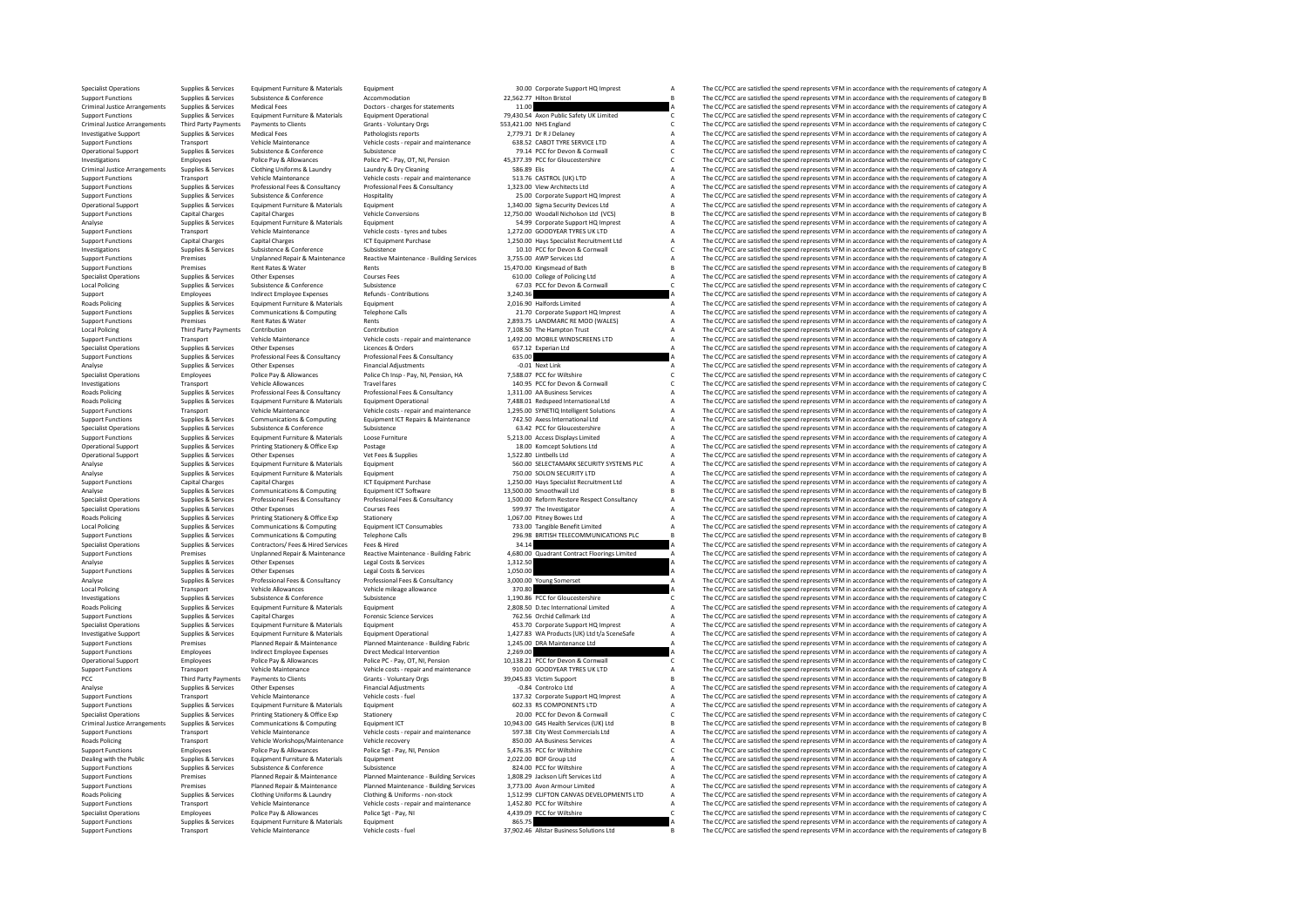Investigative Support Supplies & Services Other Expenses Courses Courses Fees 2,646.00 Chartered Society of Forensic Scien A The CC/PCC are satisfied the spend represents VFM in accordance with the requirements of category Dealing with the Public Supplies & Services Equipment Furniture & Materials Loose Furniture 2006 Furniture 1,443.70 BOF Group Ltd A The CC/PCC are satisfied the spend represents VFM in accordance with the requirements of c Analyse Police Staff Pay Allowances Staffing Agency 2,058.40 Matrix SCM Ltd A The CC/PCC are satisfied the spend represents VFM in accordance with the requirements of category A The CC/PC are satisfied the spend represents Investigations Supplies Services Professional Fees & Consultancy Professional Fees & Consultancy Professional Feest A The CC/PCC are satisfied the spend represents VFM in accordance with the requirements of category A The Investigative Support Supplies & Services Capital Charges Forensic Science Services 1,080.00 Key Forensic Services Ltd A The CC/PCC are satisfied the spend represents VFM in accordance with the requirements of category A S Support Functions Supplies Services Equipment Furniture & Materials Loose Euriture 2,400.000 BOF Group Ltd A The CC/PCC are satisfied the spend represents VFM in accordance with the requirements of category A The CC/PCC ar Vehicle Maintenance Vehicle costs - repair and maintenance 1,130.50 GOODYEAR TYRES UK LTD A The CC/PCC are satisfied the spend represents VFM in accordance with the requirements of category A<br>Rent Rates & Water Sections ar Disused Premises Rent Rents Rents Rents Rents Rents Rents Rents Rents Rents Rents Rents Rents Rents Rents Rents Rents Rents Rents Rents Content Rents Content Rents Rents Rents Rents Rents Rents Rents Rents Rents Rents Rent Criminal Justice Arrangements Supplies & Services Other Expenses Maintenance of dogs/cats 748.00 748.00 A The CC/PCC are satisfied the spend represents VFM in accordance with the requirements of category B<br>Specialist Opera Specialist Operations of the Specialist Operations of the equirements of category B Police Pay & Allowances Police Set Pay, OT, NI, Pension, Unsoc. Hrs 5,968.68 PCC for Devon & Corruvall Corruval B The CC/PCC are satisfied -Investigations and The CC/PCC are satisfied the spend represents VFM in accordance with the requirements of category<br>- Third Party Payments Other Expenses Financial Adjustments Managed Party Financial Adjustments of Categ Analyse Supplies & Services Other Expenses Financial Adjustments -0.04 Hilton Bristol B The CC/PCC are satisfied the spend represents VFM in accordance with the requirements of category B<br>Support Functions -0.04 Hilton Bri Support Functions Premises Cleaning Cleaning Cleaning Cleaning Charges Cleaning Charges 2003.<br>Cleaning Charges 2007 Support Cleaning Cleaning Cleaning Cleaning Cleaning Cleaning Cleaning Cleaning Cleaning Cleaning Cleaning Criminal Justice Arrangements Supplies Services Other Expenses Maintenance of dogs/cats 748.00 A The CC/PCC are satisfied the spend represents VFM in accordance with the requirements of category A The CC/PCC are satisfied Investigations Supplies Services Other Expenses Courses Fees 690.00 National Crime Agency A The CC/PCC are satisfied the spend represents VFM in accordance with the requirements of category A The CC/PCC are satisfied the s Specialist Operations Employees Police Overtime Police PC-OT, NI 715.98 POC FOR THE OVERTIME A The CC/PCC are satisfied the spend represents VFM in accordance with the requirements of category A The CC/PC are satisfied the Investigative Support Supplies & Services Capital Charges Capital Charges Forensic Science Services 3,813.40 Orchid Cellmark Ltd A The CC/PCC are satisfied the spend represents VFM in accordance with the requirements of ca Roads Policing Supplies & Services Printing Stationery & Office Exp Stationery Stationery Control of Category A The CC/PCC are satisfied the spend represents VFM in accordance with the requirements of category A Supplies & Support Supplies Services Communications & Computing the Computer of the Computations of the Computations of the Computations of the Computations of the Computations of the Computations of the Computations are the computat Support Functions Premises Rent Rates & Water Rents Rents Rents Rents Rents Rents Rents Rents Rents Rents Rents<br>Specialist Operations Premises Planned Repair & Planned Maintenance Planned Maintenance Building Services 1,35 Specialist Operations The Premises Premises Planned Repair & Maintenance Planned Maintenance - Building Services 1,350.00 SVE Services Limited and The CC/PCC are satisfied the spend represents VFM in accordance with the re PCC Third Payments Third Payments of Clients Collections - Voluntary Orgs 86,297.15 Next Link C Third Payments Collections - Voluntary Orgs 86,297.15 Next Link C Third Payments Of Category C The CC/PCC are satisfied the sp Support Functions Supplies Services Contractors/ Fees Hired Services Fees & Hired 1,582.98 My Staff Shop Limited A The CC/PCC are satisfied the spend represents VFM in accordance with the requirements of category A The CC/ Example of the state of the state of the consumer the consumer that the consumer the consumer the consumer the consumer the example of the consumer the consumer the consumer the consumer the consumer the consumer the consu Specialist Operations Employees Police Pay Police Pay OT, NI, Pension and Allowances Police Sgt - Pay, OT, NI, Pension 4,712.43 PCC for Dorset A The CC/PCC are satisfied the spend represents VFM in accordance with the requ Investigative Support Supplies & Services Capital Charges Capital Charges Forensic Science Services 23,475.30 Key Forensic Services Ltd B The CC/PCC are satisfied the spend represents VFM in accordance with the requirement Investigations Transport Vehicle Allowances Travel fares Travel fares and the corporate Support HQ Imprest A The CC/PCC are satisfied the spend represents VFM in accordance with the requirements of category A Support HQ Im The CC/PCC are satisfied the spend represents VEM in accordance with the requirements of category A Support Functions Supplies & Services Clothing Uniforms & Laundry Clothing & Uniforms - Issues 1,608.75 Brigantes Consulting Ltd A The CC/PCC are satisfied the spend represents VFM in accordance with the requirements of category A Roads Policing Premises Planned Repair & Maintenance Planned Maintenance - Building Fabric 29,942.00 DRA Maintenance Ltd B The CC/PCC are satisfied the spend represents VFM in accordance with the requirements of category P Operational Support Supplies & Services Equipment Furniture & Materials Equipment Equipment 15.93 Corporate Support HQ Imprest A The CC/PCC are satisfied the spend represents VFM in accordance with the requirements of cate Support Functions Transport Vehicle Maintenance Vehicle costs - fuel 1973-91 Allstar Business - functions - functions Ltd B The CC/PCC are satisfied the spend represents VFM in accordance with the requirements of category Specialist Operations Supplies & Services Professional Fees & Consultancy Professional Fees & Consultancy 1,132.20 AVR Transcription Limited A The CC/PCC are satisfied the spend represents VFM in accordance with the requirements of category A Operational Support Employees Police Pay & Allowances Police PC - Pay, NI, Pension 174.80 PCC for Wiltshire C The CC/PCC are satisfied the spend represents VFM in accordance with the requirements of category C Declors - al Criminal United Services Medical Feeding Material Criminal Data and the state of the context of the Criminal United Service of the Criminal United Services of the Criminal United Services of the Criminal Data incompany of Disused Supplies Services Fundament Equipment Enginement and the control of the control of the control of the control of the control of the control of the control of the control of the control of the control of the control Professional Fees & Consultancy 592.59 Collaborative Ventures Limited Manufacture of the CC/PCC are satisfied the spend represents VFM in accordance with the requirements of category A<br>Maintenance of does/cats 623.41 623.4 Criminal Justice Arrangements Supplies & Services Other Expenses Maintenance of dogs/cats 623.41 a The CC/PCC are satisfied the spend represents VFM in accordance with the requirements of category A Criminal Justice Arrang Investigative Support Supplies & Services Equipment Furniture & Materials Equipment Repairs & Maintenance 23,018.04 Open Text UK Ltd B The CC/PCC are satisfied the spend represents VFM in accordance with the requirements of category B Expenses Courses Fees 201300.00 Alecto Forensic Services Ltd B The CC/PCC are satisfied the spend represents VFM in accordance with the requirements of category B Courses Fees 10,800.00 Alecto Forensic Services Ltd B The C Analyse Employees Police Staff Pay & Allowances Staffing Agency 3,523.71 Matrix SCM Ltd A The CC/PCC are satisfied the spend represents VFM in accordance with the requirements of category A Critical Developments of categor Criminal Justice Arrangements Transport Vehicle Allowances Travel Tares Travel Travel fares Travel fares Travel are the COM in the COM in the COM in the COM in accordance with the requirements of category C The COM in acco Supplies & Services Capital Charges Support Science Services Sand Sand A Service Capital Charges 3,448.64 Orchid Cellmark Ltd A The CC/PCC are satisfied the spend represents VFM in accordance with the requirements of categ Analyse Supplies Support Support Support Support Support Support Support Adjustments 30,000.00 Corporate Support HQ Imprest B Imprest B The CC/PCC are satisfied the spend represents VFM in accordance with the requirements Support Functions Capital Charges Capital Charges ICT Equipment Purchase 1,533.50 Glide Student Besidential Ltd<br>Support Functions Capital Charges Vehicle And Vehicle create and represent VFM in a The CC/PCC are satisfied t The CC/PCC are satisfied the spend represents VEM in accordance with the requirements of category A Example of The C/PCC are statified the second of the control of the C/PCC are statified the spend represents VFM in accordance with the requirements of category A Planned Repair & Planned Repair & Planned Maintenance - Bui Support Functions Premises Rent Rates Water Water Charges/Sewerages 1,143.37 Water2Business A The CC/PCC are satisfied the spend represents VFM in accordance with the requirements of category A The Support Functions A The Support Functions Premises Energy Costs Gas Gas 1,162.08 CORONA ENERGY RETAIL 4 LTD A The CC/PCC are satisfied the spend represents VFM in accordance with the requirements of category B<br>Disused Premises Cleaning & Domestic Premises Cleaning & Domestic Supplies Cleaning Charges Cleaning Charges 732.02 Sodexo Limited The CC/PCC are satisfied the spend represents VFM in accordance with the requirements of category B Cleaning Charges 701.70 701. Investigations Supplies & Services Professional Fees & Consultancy Professional Fees & Consultancy Professional Fees & Consultancy Professional Fees & Consultancy 701.70 A The CC/PCC are satisfied the spend represents VFM Operational Support Support Support Support Support Support Support Support Support Support Support Support Support Support Support Support Support Support Support Support Support Support Support Support Support Support Su .<br>Support Functions Supplies Employees Police Staff Pay & Allowances Police Staff - Pay, OT, NJ, Pension 69,191.46 PCC for Gloucestershire CMECCAC The CC/PCC are satisfied the spend represents VFM in accordance with the re Investigative Supplies Services Capital Charges Support Support Support Support Support Support Support Support Support Support Support Support Support Support Support Support Support Support Support Support Support Suppor Specialist Operations Employees Police Staff Overtime Police Staff - Overtime 138.90 PCC for Devon & Cornwall A The C/PCC are satisfied the spend represents VFM in accordance with the requirements of category A The C/PCC a The CC/PCC are satisfied the spend represents VEM in accordance with the requirements of category A Criminal Justice Arrangements Supplies Supplies Other Expenditus Maintenance of dogs/cats of dogs/cats 748.00 A The CC/PCC are satisfied the spend represents VFM in accordance with the requirements of category A The Crimin Support Functions Capital Charges Capital Charges Capital Charges ICT Equipment Purchase 750.00 Hays Specialist Recruitment Ltd A The CC/PCC are satisfied the spend represents VFM in accordance with the requirements of cat Pupplies & Services Subsistence & Conference Conference & Meeting Expenses 2,695.00 M Shed A The CC/PCC are satisfied the spend represents VFM in accordance with the requirements of category A Third Party Payments Contribu Disused Third Party Payments Contribution Contribution Contribution 15,000.00 SOUTH SOMERSET DISTRICT COUNCIL B The CC/PCC are satisfied the spend represents VFM in accordance with the requirements of category B<br>Support Fu Support Functions Transport Vehicle Maintenance Vehicle costs - repair and maintenance 847.00 MOBILE WINDSCREENS LTD A The CC/PCC are satisfied the spend represents VFM in accordance with the requirements of category A Sup Specialist Operations Supplies & Services Equipment Furniture & Materials Equipment Equipment Equipment Category<br>Support Functions Supplies & Services (Price Services Services 137.96 137.96 137.96 The CC/PCC are satisfied Support Functions Supplies Services Other Expenses Legal Costs A The Costs A The CC/PCC are satisfied the spend represents VFM in accordance with the requirements of category A The C/PC are satisfied the spend represents V Specialist Operations Employees Police Overtime Police PC - Overtime Police PC - Overtime 629.16 PCC for Wiltshire A The CC/PCC are satisfied the spend represents VFM in accordance with the requirements of category A Speci Specialist Operations Complete Pay and The CC/PCC are satisfied the spend represents VFM in accordance with the requirements of category A The CC/PCC are satisfied the spend represents VFM in accordance with the requiremen Support Functions Supplies Services Equipment Furniture & Materials Equipment Operational and the Salson Protect Signs A The CC/PCC are satisfied the spend represents VFM in accordance with the requirements of category Bro Support Functions Transport Vehicle Maintenance Vehicle costs - fuel 38,088.05 Allstar Business Solutions Ltd B The CC/PCC are satisfied the spend represents VFM in accordance with the requirements of category B<br>Support Fu Printing Stationery & Office Exp Advertising (not recruitment) 1,007.25 The UK Careers Fair Ltd Music Printing Stationery & Office State Stationer (State State Advertising the State State Advertising the State Of Care Stat Specialist Operations Employees Police Pay & Allowances Police Sgt - Pay, NI, Pension 5,475.01 PCC for Wiltshire C The CC/PCC are satisfied the spend represents VFM in accordance with the requirements of category C Support Support Functions Premises Planned Repair & Maintenance Planned Maintenance - Building Services 1,029.60 PHS Group Ltd A The CC/PCC are satisfied the spend represents VFM in accordance with the requirements of category By PCC Third Party Payments Payments Decision Clients Grants Collents Grants Voluntary Orgs 21,244.34 Swan Advocacy Network B The CC/PCC are satisfied the spend represents VFM in accordance with the requirements of category B Criminal Justice Arrangements Supplies & Services Communications & Computing Equipment ICT -5,265.00 G4S Health Services (UK) Ltd A The CC/PCC are satisfied the spend represents VFM in accordance with the requirements of category A Disued Supplies Services Communications & Computing Equipment ICT and Brown and the Computing Equipment ICT and The CC/PCC are satisfied the spend represents VFM in accordance with the requirements of category A The CC/PC Support Functions Supplies & Services Equipment Funiture & Materials Equipment Equipment Equipment Cover Equipment Equipment 1,108.95 CPC A The CC/PCC are satisfied the spend represents VFM in accordance with the requireme Dealing with the Public Supplies & Services Equipment Furniture & Materials Loose Furniture  $3,246.00$  BOF Group Ltd A The CC/PCC are satisfied the spend represents VFM in accordance with the requirements of category A Sec -<br>Specialist Services Supplies Services (antentimitive & Materialis Loose Land and December 1,357.00 PCC for Devon & Community and the Community of the Community of the Community of the Community of the Community of the Co Support Functions Employee Expenses Indian Intervention Employee The CC/PCC are satisfied the spend represents VFM in accordance with the requirements of category A The CC/PCC are satisfied the spend represents VFM in acco Supplies & Services Other Expenses Donations Donations Donations and the Services Other Expenses Donations Donations and the Services Other Expenses Donations Courses Courses Courses Courses Courses Courses Courses Courses Disued Supplies Services Other Expenses Courses Fees and Supplies Councils A The CC/PCC are satisfied the spend represents VFM in accordance with the requirements of category A The CC/PC are spend represents VFM in accorda Support Functions Premises Unplanned Repair & Maintenance Reactive Maintenance - Building Services 578.20 DRA Maintenance Ltd A The CC/PCC are satisfied the spend represents VFM in accordance with the requirements of category A Specialist Operations Employees Police Overtime Police Sgt - OT, Bank Hol, Rest Day 1,013.51 PCC for Devon & Cornwall A The CC/PCC are satisfied the spend represents VFM in accordance with the requirements of category A Su Examples the Premises Produce Planned Repair & Maintenance Planned Maintenance Building Services 695.00 SVE Services Limited A The CC/PCC are satisfied the spend represents VFM in accordance with the requirements of catego Specialist Operations Employees Police Overtime Police Sergeant - Overtime 974.72 PCC for Devon & Cornwall A The CC/PCC are satisfied the spend represents VFM in accordance with the requirements of category A Specialist Op B The CC/PCC are satisfied the spend represents VFM in accordance with the requirements of category B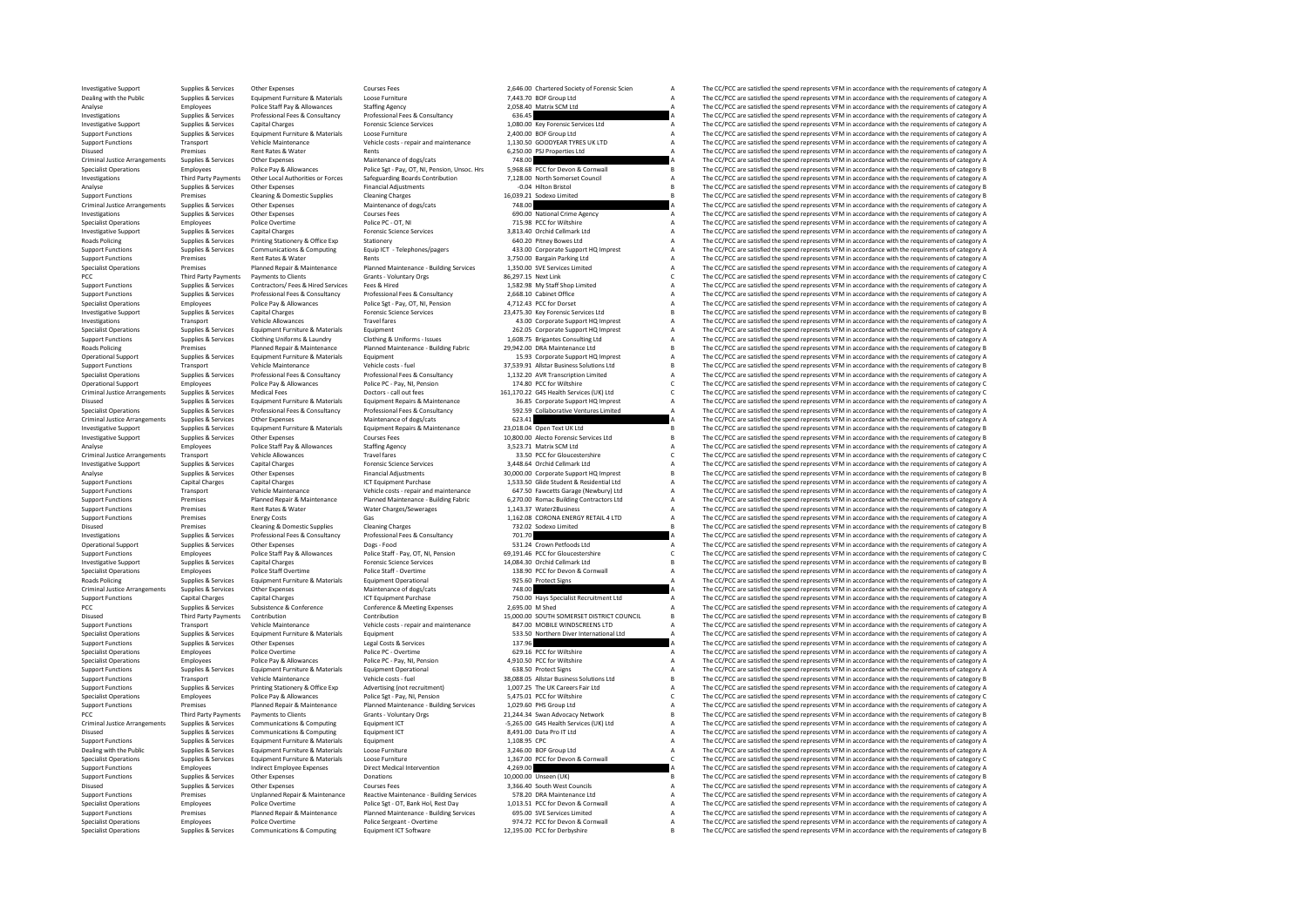|              | Timberbuild Doe Kenneis                                                   | а           |
|--------------|---------------------------------------------------------------------------|-------------|
|              | 6.60 Global Outdoor Media Limited                                         | A           |
|              | 0.00 Micheldever Tyres Ltd                                                | A           |
|              | 0.00 Avon Armour Limited                                                  |             |
| 7.02         |                                                                           | B           |
|              | 0.00 Mace Cost Consultancy Limited<br>7.27 PCC for Wiltshire              | A           |
|              |                                                                           | A<br>A      |
|              | 1.2.<br>4.95 Signs Direct (Yorkshire) Ltd                                 | A           |
| 6.30         | 5.00 City of London Police                                                | A           |
| 0.00         | Somerset West and Taunton Council                                         | B           |
| 8.16         |                                                                           | A           |
|              | 9.10 UK Telematics                                                        | A           |
|              | 6.80 PHS Group Ltd                                                        |             |
|              | 0.00 The PCC for West Midlands                                            |             |
|              | 0.00 Forensic Analytics Ltd                                               | A A A A A A |
|              | 4.60 PCC for Wiltshire<br>9.40 IGM Professional Consulting Ltd            |             |
|              |                                                                           |             |
|              | 4.00 GOODYEAR TYRES UK LTD                                                |             |
|              | 7.75 PCC for Devon & Cornwall                                             | B           |
|              | 8.35 College of Policing Ltd                                              | A<br>A      |
| 5.00         | 9.17 My Staff Shop Limited                                                | A           |
| 0.91         | Avon Armour Limited                                                       | A           |
|              | <b>6.56 Airwave Solutions LTD</b>                                         | Ċ           |
|              | 5.40 Toyota (GB) PLC                                                      | B           |
|              | 1.00 EBC Group (UK) Ltd                                                   | B           |
| 4.25         |                                                                           | A           |
|              |                                                                           | B           |
|              | 0.00 Corporate Support HQ Imprest                                         | A           |
| 5.00         |                                                                           | A           |
| 0.50         | Calbarrie Compliance Services                                             | A           |
| 7.00         |                                                                           | A           |
|              | 2.00 BOF Group Ltd                                                        | A           |
|              | 8.00 IGPP Ltd                                                             | A           |
| 3.19 Elis    | 0.65 B & W Equine Group Ltd                                               | A<br>A<br>A |
|              |                                                                           |             |
|              | 0.98 Walker Fire UK Ltd<br>3.61 PCC for Dorset                            | c           |
|              | 8.73 PCC for Devon & Cornwall                                             | B           |
|              | 2.35 Orchid Cellmark Ltd                                                  | B           |
|              | 1.00 NHS England                                                          | C           |
|              |                                                                           |             |
| 7.72         |                                                                           | A           |
|              |                                                                           | A           |
|              | 0.00 Kohler Uninterruptible Power Ltd<br>4.60 PCC for Wiltshire           | A           |
|              | 2.23 PCC for Wiltshire                                                    | c           |
|              | 2.50 GMK Ltd                                                              | Ă           |
| 2.72         |                                                                           | A           |
|              |                                                                           |             |
|              | 6.24 SJ Cook & Sons<br>6.27 Avoira Limited                                |             |
|              | 7.50 CO-STAR ELECTRONIC COMPONENTS                                        |             |
|              | 6.00 Tangible Benefit Limited                                             |             |
| 0.00         | 9.71 Sovereign Fire & Security Ltd                                        |             |
| 6.85         | PCC for Dorset                                                            | AAAAAA      |
|              | 0.00 MONSOON MARKETING LTD                                                | B           |
|              | 0.22 PCC for Gloucestershire                                              |             |
|              | 0.00 Dream and Leap                                                       |             |
|              |                                                                           |             |
|              | 5.84 Corporate Support HQ Imprest<br>8.54 CPC                             |             |
| 5.58 PCC     | for Wiltshire                                                             | C A A A A   |
| 7.00         |                                                                           | B           |
|              | 0.00 Yeovil Boxing Club                                                   | A           |
|              | <b>B.00 SELECTAMARK SECURITY SYSTEMS PLC</b><br>3.67 Iron Mountain UK Plc |             |
|              | 9.00 College of Policing Ltd                                              |             |
|              | <b>8.00 GOODYEAR TYRES UK LTD</b>                                         |             |
|              | 0.00 Hays Specialist Recruitment Ltd                                      |             |
|              | 4.00 SMSR (Social & Market Strategic Res                                  |             |
|              |                                                                           | AAAAAAA     |
|              | 2.35 Highcroft Veterinary Group<br>8.70 PCC for Devon & Cornwall          | c           |
|              | 8.32 PCC for Devon & Cornwall                                             | B           |
|              | 2.49 PCC for Gloucestershire                                              | A           |
|              | 0.00 Strengthscope Ltd                                                    | B           |
|              | 3.01 WA Products (UK) Ltd t/a SceneSafe<br>6.20 PHS Group Ltd             |             |
|              |                                                                           |             |
|              | 7.47 Corporate Support HQ Imprest<br>0.00 Sepura Ltd                      |             |
|              | 3.25 Key Forensic Services Ltd                                            |             |
|              | 7.77 Quantock Veterinary Hospital Ltd                                     |             |
| 1.38         | PCC for Gloucestershire                                                   | AAAAAAC     |
| 5.00<br>3.31 |                                                                           | A<br>A      |

Operational Support Supplies & Services Other Expenses Dogs - Equipment Dogs - Equipment 7,825.00 Timberbuild Dog Kennels A The CC/PCC are satisfied the spend represents VFM in accordance with the requirements of category Support Functions Supplies & Services Other Expenses Publicity & Promotions 2,666.60 Global Outdoor Media Limited A The CC/PCC are satisfied the spend represents VFM in accordance with the requirements of category Vehicle Support Functions Transport Vehicle Maintenance Vehicle costs - tyres and tubes - tyres and tubes - the CC/PC are satisfied the spend represents VFM in accordance with the requirements of category A The CC/PC are satisfied Support Functions Supplies Services Equipment Furniture & Materials Equipment Functions and The CC/PC are satisfied the spend represent VFM in accordance with the requirements of category Armour Limited A The CC/PC are sat Analyse Transport Vehicle Allowances Travel fares Travel fares 12,297.02 B The CC/PCC are satisfied the spend represents VFM in accordance with the requirements of category B The CAPCC are satisfied the spend represents VF Support Functions: Capital Charges Capital Charges Capital Charges Consultations:Non Enhancing Fees 1,500.00 Mace Cost Consultancy Limited A The CC/PCC are satisfied the spend represents VFM in accordance with the requirem Transport Vehicle Allowances Vehicle mileage allowance 17.27 PCC for Willshire 17.27 PCC for Willshire A The CC/PCC are satisfied the spend represents VFM in accordance with the requirements of category A Support 1,464.95 Analyse Supplies & Services Equipment Furniture & Materials Equipment Equipment 1,464.95 Signs Direct (Yorkshire) Ltd A The CC/PCC are satisfied the spend represents VFM in accordance with the requirements of category A Co Investigations Supplies According Other Expenses Courses Fees Courses Courses Courses Fees 4,565.00 City of London Police A The CC/PCC are satisfied the spend represents VFM in accordance with the requirements of category Analyse Transport Vehicle Allowances Travel Travel fares -766.30 A The CC/PCC are satisfied the spend represents VFM in accordance with the requirements of category A<br>Spend Represents VFM in accordance with the requirement Support Functions Premises Rent Rates & Water Rents Rents Rents Rents Rents Rents Rents Rents Rents Rents Rents Rents Rents Rents Rents Rents Rents Rents Rents Rents Rents Rents Rents Rents Rents Rents Rents Rents Rents Re Specialist Operations Transport Vehicle Maintenance Vehicle costs - repair and maintenance 78.16 A The CC/PCC are satisfied the spend represents VFM in accordance with the requirements of category A Support Functions Capit Support Functions Capital Charges Capital Charges Vehicle Conversions Conversions Conversions Conversions and the Conversions and the CC/PCC are satisfied the spend represents VFM in accordance with the requirements of cat Support Functions Premises Planned Repair Repair Repair and Maintenance - Building Services 1,306.80 PHS Group Ltd A The CC/PCC are satisfied the spend represents VFM in accordance with the requirements of category A The C Operational Support Supplies Services Other Expenses Courses Fees 2,200.00 The PCC for West Midlands A The CC/PCC are satisfied the spend represents VFM in accordance with the requirements of category A The CC/PC are satis Specialist Operations Supplies Services Other Specialist Other Expenses Corders 1,000.000 Forensic Analytics Ltd A The CC/PCC are satisfied the spend represents VFM in accordance with the requirements of category A The CC/ Support Functions Transport Vehicle Maintenance Vehicle costs - fuel Support Controllative and the CC/PCC are satisfied the spend represents VFM in accordance with the requirements of category A The CC/PCC are satisfied th Supplies & Services Professional Fees & Consultancy Professional Fees & Consultancy Professional Fees & Consultancy 949.40 IGM Professional Consulting Ltd A The CC/PCC are satisfied the spend represents VFM in accordance w Support Functions Transport Vehicle Maintenance Vehicle costs - repair and maintenance 584.00 GOODYEAR TYRES UK LTD A The CC/PCC are satisfied the spend represents VFM in accordance with the requirements of category B<br>Spec -<br>Specialist Operations Third Party Payments Other Local Authorities or Forces Contributions to Other Forces 23,957.75 PCC for Devon & Communall B The CC/PCC are satisfied the spend represents VFM in accordance with the re Specialist Operations Supplies & Services Other Expenses Courses Courses Fees Microsections Courses Fees 7,428.35 College of Policing Ltd A The CC/PCC are satisfied the spend represents VFM in accordance with the requireme Support Functions Supplies & Services Contractors/ Fees & Hired Services Fees & Hired Services Fees and The Contractors/ The CC/PCC are satisfied the spend represents VFM in accordance with the requirements of category A T Support Fractions Premises Plannet Plannet Plannet Plannet Plannet Plannet Plannet Plannet Plannet Plannet Plannet Plannet Plannet Plannet Plannet Plannet Plannet Plannet Plannet Plannet Plannet Plannet Plannet Plannet Pla Specialist Operations Transport Vehicle Allowances Travel fares and the specialist Operations are secured the spend represent of the CC/PCC are satisfied the spend represents VFM in accordance with the requirements of cate Dealing with the Public Supplies Services Airwave Airwave Supplies Supplies Supplies Airwave 78,226.55 Airwave Supplies Airwave 78,226.56 Airwave Supplies Supplies Supplies Supplies Supplies Supplies Supplies Supplies Supp Support Functions Capital Charges Capital Charges Vehicles Vehicles Purchase 18,175.40 Toyota (GB) PLC and the CC/PCC are satisfied the spend represents VFM in accordance with the requirements of category B Support Functio Support Examples and Supples Services Computing Louis Computing Equipment CTRepairs Advintenance and the expect of the CPC are assisted the spand personal states of the explicit of the spand of the equipment of category an The CC/PCC are satisfied the spend represents VFM in accordance with the requirements of category A Support Functions Supplies & Services Equipment Furniture & Materials Equipment Contract Contract 25,988.00 B The CC/PCC are satisfied the spend represents VFM in accordance with the requirements of category B The CC/PCC a Local Policing Supplies & Services Other Expenses Reward Scheme Reward Scheme 60.00 Corporate Support HQ Imprest A The CC/PCC are satisfied the spend represents VFM in accordance with the requirements of category A The CC/ Support Functions Supplies & Services Other Expenses Legal Costs & Services Services Support Controllance Concerned A The CC/PCC are satisfied the spend represents VFM in accordance with the requirements of category A Supp Support Functions Premises Planned Repair & Maintenance Services - Mechanical Plant 510.50 Calbarrie Compliance Services A The CC/PCC are satisfied the spend represents VFM in accordance with the requirements of category A Support Functions Supplies & Services Other Expenses Legal Fees 3rd Party 1999 (Although Category 1999) (Although Functions are category 1999) (Although Functions Category 1999) (Although Functions Category 1999) (Although Support Functions Capital Charges Equipment Functions Capital Charges Equipments of Category A The CC/PCC are satisfied the spend represents VFM in accordance with the requirements of category A Supported a Support of Cour Investigations Supplies Supplies Other Expenses Courses Fees 628.00 IGPP Ltd A The CC/PCC are satisfied the spend represents VFM in accordance with the requirements of category A The CC/PC are satisfied the spend represent Criminal Justice Arrangements Supplies Supplies Clothing Uniforms & Laundry Laundry Laundry Laundry Laundry Cleaning Cleaning Cleaning Cleaning Dry Cleaning Dry Cleaning Dry Laundry A The CC/PCC are satisfied the spend rep The CC/PCC are satisfied the spend represents VEM in accordance with the requirements of category A Analyse Supplies & Services Other Expenses Financial Adjustments -0.98 Walker Fire UK Ltd A The CC/PCC are satisfied the spend represents VFM in accordance with the requirements of category Financial Adjustments of categor Specialist Operations Supplies & Services Subsistence Subsistence Subsistence Subsistence and the subsistence of the spend represents C The CC/PCC are satisfied the spend represents VFM in accordance with the requirements Fremises Cleaning & Domestic Supplies Cleaning Charges 2013 10,308.73 PCC for Devon & Cornwall B The CC/PCC are satisfied the spend represents VFM in accordance with the requirements of category Forematic Science Services Investigative Support Supplies & Services Capital Charges Forensic Science Services Forensic Science Services 10,502.35 Orchid Cellmark Ltd B The CC/PCC are satisfied the spend represents VFM in accordance with the require PCC The CC/PCC are attsfied the spend represents VPM in accordance with the requirements of category C Clients Grants Clients Grants - Grants - Voluntary Orgs 228,481.00 NHS England C The CC/PCC are satisfied the spend rep Roads Policing Supplies & Services Printing Stationery & Office Exp Postage 7,707.72 A The CC/PCC are satisfied the spend represents VFM in accordance with the requirements of category A Services Printing Stationery A Dinn Specialist Operations of the mail of the mediation of the contract of the contract of the contract of the contract of the contract of the contract of the contract of the contract of the contract of the contract of the cont Specialist Operations Transport Vehicle Allowances Vehicle mileage allowances Vehicle mileage allowance and the specialist of the CC/PCC are satisfied the spend represents VFM in accordance with the requirements of categor The CC/PCC are satisfied the spend represents VFM in accordance with the requirements of category C Support Functions Supplies Services Equipment Function Equipment Ammunition 3,832.50 GMK Itd A The CC/PCC are satisfied the spend represents VFM in accordance with the requirements of category A Support Employees Indirect Employee Expenses Refunds - Contributions - 2,842.72 A The CC/PCC are satisfied the spend represents VFM in accordance with the requirements of category A The CC/PC are satisfied the spend repres Support Functions Transport Vehicle Maintenance Vehicle costs - repair and maintenance 2,206.24 SJ Cook & Sons A The CC/PCC are satisfied the spend represents VFM in accordance with the requirements of category A Dealing w Dealing with the Public Supplies & Services Equipment Furniture & Materials Equipment Operational experiment of the America Control of the Services A Service A The CC/PCC are satisfied the spend represents VFM in accordanc Support Functions Transport Vehicle Maintenance Vehicle costs - commissioning 1,147.50 CO-STAR ELECTRONIC COMPONENTS A The CC/PCC are satisfied the spend represents VFM in accordance with the requirements of category A Loc Local Policing Supplies & Services Communications & Computing Equipment ICT Consumables 6,046.00 Tangible Benefit Limited A The CC/PCC are satisfied the spend represents VFM in accordance with the requirements of category Examples are the Unplanned Reading Reactive Maintenance Building Services and Support Europe of The CC/PCC are satisfied the spend represents VFM in accordance with the requirements of category A Specialist Operations Supp Specialist Operations Supplies Services Contractors/ Fees Hired Services Fees & Hired Services Fees & Hired 50.00 PCC for Dorset A The CC/PCC are satisfied the spend represents VFM in accordance with the requirements of ca Roads Policing Supplies Printing Stationery & Office Exp Policing Stationery A The CC/PCC are satisfied the spend represents VFM in accordance with the requirements of category A The CC/PC are satisfied the spend represent The CC/DCC are satisfied the spend represents VEM in accordance with the requirements of category R Investigations Employees Police Pay & Allowances Police Sgt - Pay, OT, NI, Pension 45,030.22 PCC for Gloucestershire Concestershire C The CC/PCC are satisfied the spend represents VFM in accordance with the requirements of Investigative Support Employees Indirect Employee Expenses Training - Course Fees 990.00 Dream and Leap A The CC/PCC are satisfied the spend represents VFM in accordance with the requirements of category and Leap A The CC/ Supplies & Services Equipment Furniture & Materials Equipment 15.84 Corporate Support HQ Imprest A The CC/PCC are satisfied the spend represents VFM in accordance with the requirements of category A Support HQ Imprest A Th Support Functions Supplies Services Equipment Furniture & Materials Equipment Punctions 2,868.54 CPC are a CC/PCC are satisfied the spend represents VFM in accordance with the requirements of category A The CC/PCC are sati Specialist Operations Employees Police Police Police PC - Overtime Police PC - Overtime 2,065.58 PCC for Wiltshire A The CC/PCC are satisfied the spend represents VFM in accordance with the requirements of category Police Supplies Services Other Expenses Legal Costs & Services 13,577.00 B The CC/PCC are satisfied the spend represents VFM in accordance with the requirements of category B Supplies & Services Legal Costs & Services 13,577.00 B Disused Supplies & Services Other Expenses Visits Activities Visits Activities 700.00 Yeovil Boxing Club A The CC/PCC are satisfied the spend represents VFM in accordance with the requirements of category Visits Activities Analyse Supplies & Services Equipment Furniture & Materials Equipment Equipment 1,128.00 SELECTAMARK SECURITY SYSTEMS PLC A The CC/PCC are satisfied the spend represents VFM in accordance with the requirements of category The CC/PCC are satisfied the spend represents VFM in accordance with the requirements of category A Operational Support Supplies & Services Other Expenses Courses Courses Fees Courses Fees 1,949.00 College of Policing Ltd A The CC/PCC are satisfied the spend represents VFM in accordance with the requirements of category Support Functions Transport Vehicle Maintenance Vehicle costs - tyres and tubes 578.00 GOODYEAR TYRES UK LTD A The CC/PCC are satisfied the spend represents VFM in accordance with the requirements of category Category A Su The CC/PCC are satisfied the spend represents VFM in accordance with the requirements of category A Local Policine Supplies & Services Contractors/ Fees & Hired Services Fees & Hired Fees & Hired 1.164.00 SMSR (Social & Market Strategic Res A The CC/PCC are satisfied the spend represents VFM in accordance with the requir Criminal ustle and the service of the main of the main of the service of the contract of the companisative of the companisation of the companisation of the companisation of the companisation of the companisation of the com Investigations Employees Police Pay & Allowances Police PC - Pay, OT, NI, Pension 11,308.70 PCC for Devon & Cornwall C The CC/PCC are satisfied the spend represents VFM in accordance with the requirements of category Polic Specialist Operations Employees Police Police Police Police Inco Police Inco Police Inco Police Inco Police Inco Police Inco Police Inco Police Inco Police Inco Police Inco Police Inco Police Inco Police Police Inco Police Specialist Operations Employees Police Pay & Allowances Police PC - Pay, NI, Pension 4,862.49 PCC for Gloucestershire A The CC/PCC are satisfied the spend represents VFM in accordance with the requirements of category A Co  $\small \textbf{Suppose} \begin{minipage}{0.9\textwidth} \begin{minipage}{0.9\textwidth} \begin{minipage}{0.9\textwidth} \begin{minipage}{0.9\textwidth} \begin{minipage}{0.9\textwidth} \begin{minipage}{0.9\textwidth} \begin{minipage}{0.9\textwidth} \begin{minipage}{0.9\textwidth} \begin{minipage}{0.9\textwidth} \begin{minipage}{0.9\textwidth} \begin{minipage}{0.9\textwidth} \begin{minipage}{0.9\textwidth} \begin{minipage}{0.9\textwidth} \begin{minipage}{0.9\textwidth} \begin{minipage}{0.9\textwidth} \begin$ Investigative Support Supplies & Services Equipment - Consumables Equipment - Consumables 1,453.01 WA Products (UK) Ltd t/a SceneSafe A The CC/PCC are satisfied the spend represents VFM in accordance with the requirements of category A Support Functions Premises Planned Repair & Maintenance - Building Services 2,026.20 PHS Group Ltd A The CC/PCC are satisfied the spend represents VFM in accordance with the enguirements of category A The CC/PC are satisfi The CC/PCC are satisfied the spend represents VFM in accordance with the requirements of category H Support Functions Supplies & Services Equipment Functions Applies Equipment Functions and Equipment of category A The CC/PCC are satisfied the spend represents VFM in accordance with the requirements of category A Investigative Supplies Services Capital Charges Capital Charges Services Capital Charges Services Capital Charges Ltd A The CC/PCC are satisfied the spend represents VFM in accordance with the requirements of category A Th Operational Support Supplies Services Other Expenses Vet Fees & Supplies Services Other Expenses Vet Fees & Supplies Supplies Services Other Expenses Vet Fees & Supplies Services Other Expenses Vet Fees & Supplies Supplies Local Policing Supplies & Services Subsistence Subsistence Subsistence 71.38 PCC for Gloucestershire C The CC/PCC are satisfied the spend represents VFM in accordance with the requirements of category C Specialist Operatio Specialist Operations Supplies & Services Subsistence & Conference Accommodation and accommodation and the Services Supplies & Services Supplies & Services Supplies & Services Supplies & Services Accommodation and the CONC Specialist Operations Supplies & Services Contractors/ Fees & Hired Services Fees & Hired - Cleaning Cells/Vehs 13.31 A The CC/PCC are satisfied the spend represents VFM in accordance with the requirements of category A Th Premises Planned Repair & Maintenance Planned Maintenance - Building Fabric 3,100.00 SVE Services Limited The CC/PCC are satisfied the spend represents VFM in accordance with the requirements of category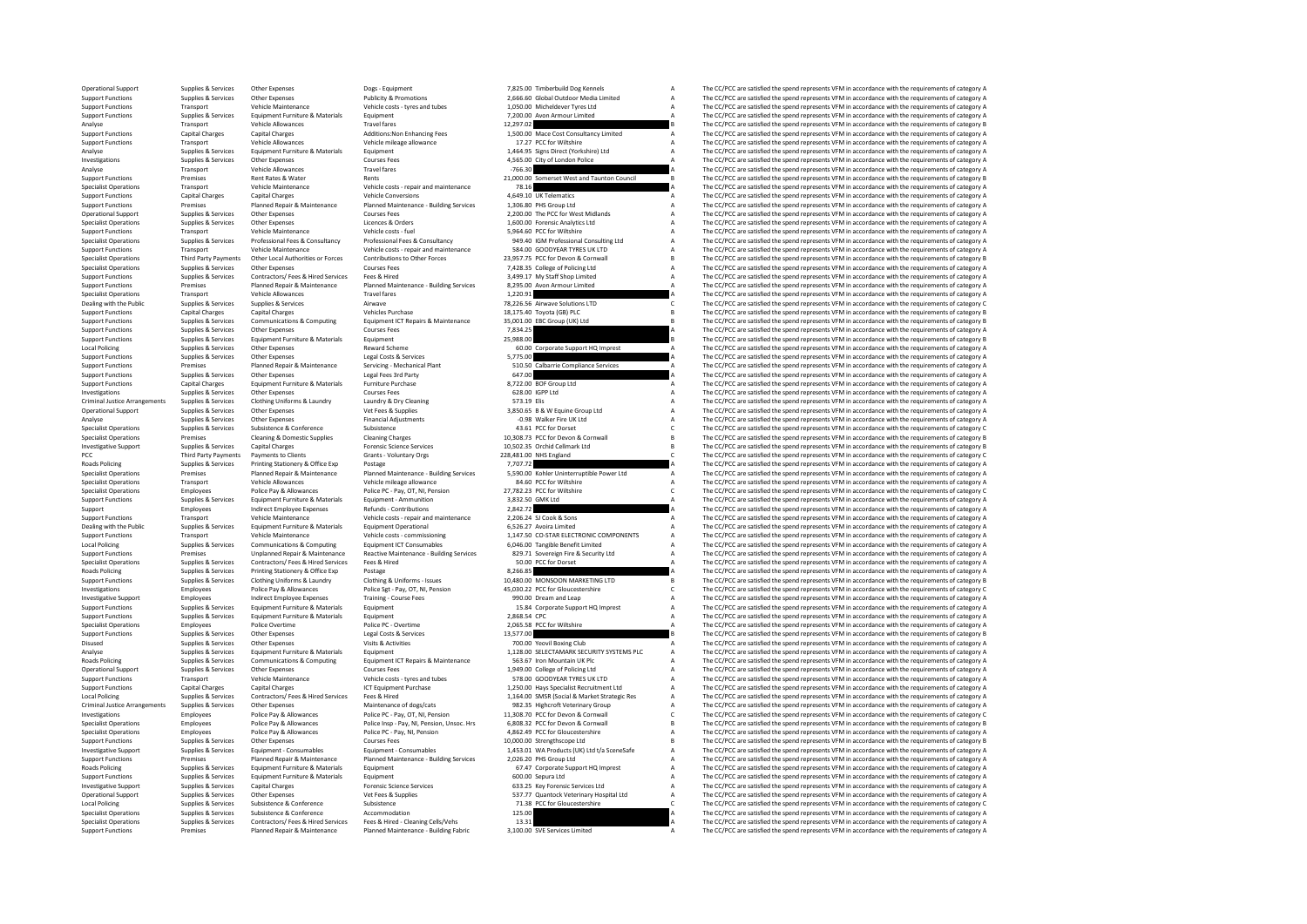Support Functions Supplies & Services Other Expenses Legal Costs & Services 1,000.00 A The CC/PCC are satisfied the spend represents VFM in accordance with the requirements of category A Support Functions Premiers Pannel R Support Functions Premises Planned Repair & Maintenance Grounds Maintenance 3,915.00 Gordano Tree Care A The CC/PCC are satisfied the spend represents VFM in accordance with the requirements of category A Reader Support Fu Roads Policing Supplies & Services Printing Stationery & Office Exp Postage 6,188.67 A The CC/PCC are satisfied the spend represents VFM in accordance with the requirements of category A Supplies & Services Printing Statio Support Functions Support Functions Support Functions Support Functions Support Costs Legal Costs A The COSTS A The COSTS A The COSTS A The COSTS ASSEDUCT A The COSTS ASSEDUCT A The COSTS ARE ARE ARE ARE ARE ARE ARE ARE AR Operational Support Supplies & Services Equipment Furniture & Materials Equipment Furchase Equipment Thurchase A The CC/PCC are satisfied the spend represents VFM in accordance with the requirements of category A Support H Support Functions Capital Charges Capital Charges Support Functions Capital Charges ICT Equipment Purchase 395,000.00 Sepura Ltd Compuser Charges Capital Charges ICT Equipments of Category Charges ICT in accordance with th Specialist Operations Employees Police Overtime Police PC - Overtime Police PC - Overtime STASP PCC for Devon & Cornwall A The CC/PCC are satisfied the spend represents VFM in accordance with the requirements of category A Local Policing Transport Vehicle Allowances Vehicle mileage allowance 548.10 548.10 A The CC/PCC are satisfied the spend represents VFM in accordance with the requirements of category A The CC/PCC are satisfied the spend r Support Functions Premises Rent Rates & Water Rents Rents Rents Rents Rents Rents Rents Rents Rents Rents Rents<br>A Support Functions Premises Rent Rent Rents Rents Rents Rents Rents S50.00 Bristol City Council A The CC/PCC Support Functions Premises Rent Rates & Water Rents Rents Rents Rents Rents Support Council Council City Council A The CC/PCC are satisfied the spend represents VFM in accordance with the requirements of category A Deputem Support Functions Transport Vehicle Maintenance Vehicle costs - fuel 174.02 Corporate Support HQ Imprest A The CC/PCC are satisfied the spend represents VFM in accordance with the requirements of category A Specialist Oper Specialist Operations Employees Police Overtime Police PC - OT, Rest Day 1,126.33 PCC for Devon & Cornwall A The CC/PCC are satisfied the spend represents VFM in accordance with the requirements of category A Support Funct Support Functions Premises Rent Rates Rent Rates Rent Rates Rent Rates and National Non Domestic Rates 2, 2020.00 Mendip District Council A The CC/PCC are satisfied the spend represents VFM in accordance with the requireme Operational Support Supplies Services Courses Courses Fees 3,898.00 College of Policing Ltd A The CC/PCC are satisfied the spend represents VFM in accordance with the requirements of category A The CC/PC are satisfied the Support Employees Indirect Employee Expenses Refunds - Contributions 1,265.79 A The CC/PCC are satisfied the spend represents VFM in accordance with the requirements of category A The CC/PC are satisfied the spend represen Support Functions Capital Charges Capital Charges Capital Charges Capital Charges Capital Charges Capital Charges Capital Charges A The CC/PCC are satisfied the spend represents VFM in accordance with the requirements of c Specialist Operations Transport Vehicle Maintenance Vehicle costs - fuel fuel of the COST of the COST of the COST of the COST of the COST of the COST of the COST of the COST of the COST of the COST of the COST of the COST Support Functions Transport Vehicle Maintenance Vehicle costs - commissioning 510.00 Taunton Motor Company A The CC/PCC are satisfied the spend represents VFM in accordance with the requirements of category C<br>Criminal Just Criminal Justice Arrangements Transport Vehicle Allowances Travel fares Travel fares Travel fares 156.34 PCC for Devon & Cornwall C The CC/PCC are satisfied the spend represents VFM in accordance with the requirements of c Specialist Operations Supplies & Services Contractors/ Fees & Hired Services Fees & Hired - Cleaning Cells/Vehs 6.24 A The CC/PCC are satisfied the spend represents VFM in accordance with the requirements of category A The Support Functions Supplies & Services Capital Charges Forensic Science Services Support Toxicology Ltd A The CC/PCC are satisfied the spend represents VFM in accordance with the requirements of category A Support Functions Support Functions Premises Premise Premise Premise Premise Premise Premise Premise Premise Premise Premise Premise Premise Premise Premise Premise Premise Premise Premise Premise Premise Premise Premise Premise Premise Pre Support Functions Supplies Services Grants Subscriptions Support Contact Contact Contact Contact Contact Contact Contact A The CC/PCC are satisfied the spend represents VFM in accordance with the requirements of category A Support Functions Supplies Services Printing Stationery & Office Exp Printing Stationery And the Support Finance UK Ltd A The CC/PCC are satisfied the spend represents VFM in accordance with the requirements of category A Specialist Operations Specialist Operations Police Overtime Police Overtime Police Sergeant - Overtime 982.16 PCC for Devon & Cornwall Assemble of Cornel A The CC/PCC are satisfied the speed represents VFM in accordance wi Support Functions Employees Police Staff Pay & Allowances Staffing Agency 4,352.00 University Hospitals Bristol & West A The CC/PCC are satisfied the spend represents VFM in accordance with the requirements of category A T Support Functions Employees Police Pay & Allowances Police Sgt - Pay, NI, Pension 5,916.55 PCC for Willtshire C The CC/PCC are satisfied the spend represents VFM in accordance with the requirements of category C The CC/PCC Part of CC/PCC are satisfied the spend represents VFM in accordance with the requirements of category A The CC/PCC are satisfied the spend represents VFM in accordance with the requirements of category A The CC/PCC are sat support Functions Supplies & Services Other Expenses Legal Costs & Services 825.00 A The CC/PCC are satisfied the spend represents VFM in accordance with the requirements of category A The CC/PCC are satisfied the spend re Support Functions Supplies & Services Communications & Computing Equipment ICT Software 3,666.66 Cloud Gateway Ltd A The CC/PCC are satisfied the spend represents VFM in accordance with the requirements of category and the support Functions Employees Indirect Employee Expenses Direct Medical Intervention 1,269.00 A The CC/PCC are satisfied the spend represents VFM in accordance with the requirements of category A The CC/PCC are satisfied the Specialist Operations Premises Rent Rates Rent Rates Rent Rates Rent Rates Rent Rates Rent Rates (See the Sometime A The CC/PCC are satisfied the spend represents VFM in accordance with the requirements of category A The C Support Functions Premises Planned Repair & Maintenance Planned Maintenance - Building Services 698.00 STQ Vantage Limited A The CC/PCC are satisfied the spend represents VFM in accordance with the requirements of category Support Functions Supplies & Services Other Expenses Courses Fees 106,372.00 UNIVERSITY OF THE WEST OF ENGLAND C The CC/PCC are satisfied the spend represents VFM in accordance with the requirements of category C Support F Specialist Operations Transport Vehicle Allowances Travel fares and the CC-DOTATE CONTROL CONTROL CONTROL CONTROL CONTROL CONTROL CONTROL CONTROL CONTROL CONTROL CONTROL CONTROL CONTROL CONTROL CONTROL CONTROL CONTROL CONT Support Functions Supplies Services Equipment Functions Supplies Equipment Functions Supplies Equipment A The CC/PCC are satisfied the spend represent VFM in accordance with the requirements of category A The CC/PCC are sa Support Function Contribution Contribution 7,787.25 ASPA POLICE FEDERATION A The CC/PCC are satisfied the spend represents VFM in accordance with the requirements of category A The CC/PCC are satisfied the spend represents Specialist Operations Employees Police Police Police Police PC - Pay, OT, NI, Pension, HA 99,939.57 PCC for Devon & Comwall Carrier Checagory C. The CC/PCC are satisfied the spend represents VFM in accordance with the requ Support Functions Capital Charges Capital Charges Capital Charges ICT Equipment Purchase 307,854.00 CDW Limited C The CC/PCC are satisfied the spend represents VFM in accordance with the requirements of category C Constant Supplies & Services Equipment Furniture & Materials Equipment Operational 1,709.07 Screwfix Direct Ltd t/as Trade UK<br>Supplies & Services Other Expenses Wists Activities (Visits Activities 1,970.00 Resilience Voyage A The C Disused Supplies Services Other Expenses Visits Activities Visits Activities 1,970.00 Resilience Voyage A The CC/PCC are satisfied the spend represents VFM in accordance with the requirements of category A Support Function Export Functions Transies Provides Planned Repair & Maintenance Planned Maintenance Building Services 1,265.00 Aquarius Waste Management Ltd A The CC/PCC are satisfied the spend represents VFM in accordance with the requir Support Functions Supplies & Services Other Expenses Legal Fees 3rd Party 34,500.00 B The CC/PCC are satisfied the spend represents VFM in accordance with the requirements of category B and the requirements of category B a Operational Support Employees Indirect Employee Expenses Advertising for Staff 49,500.00 Police Now Enterprises Ltd B The CC/PCC are satisfied the spend represents VFM in accordance with the requirements of category B The Specialist Operations Transport Vehicle Allowances Vehicle mileage allowance 1,398.70 PCC for Gloucestershire Conserved the CC/PCC are satisfied the spend represents VFM in accordance with the requirements of category C Th SUPPORT FUNCTIONS A The CC/PCC are satisfied the spend represents VFM in accordance with the requirements of category A The CC/PCC are satisfied the spend represents VFM in accordance with the requirements of category A Th Content of Contents of Content of Content Content Content Content Content Content Content Content Content Content Content Content Content Content Content Content Content Content Content Content Content Content Content Cont Roads Policing Supplies Services Equipment Furniture & Materials Equipment 1,880.80 Incentive Plus A The CC/PCC are satisfied the spend represent SPM in accordance with the requirements of category A The CC/PCC are satisfi Support Functions Supplies & Services Other Expenses Payment of Claims - 3rd Party 2,000.00 20.45 Corporate Support HQ Imprest A The CC/PCC are satisfied the spend represents VFM in accordance with the requirements of cate Support Functions Premises Planned Repair & Maintenance Grounds Maintenance 20.45 Corporate Support HQ Imprest A The CC/PCC are satisfied the spend represents VFM in accordance with the requirements of category A Support H Support Functions Supplies & Services Equipment Furniture & Materials Armoury Tools are armoury Tools 714.95 Uttings Ltd A The CC/PCC are satisfied the spend represents VFM in accordance with the requirements of category A The CC/PCC are satisfied the Services of the CC/PCC are satisfied the spend represents VFM in accordance with the requirements of category A Contractors Forensic Science Services 2,270.76 Key Forensic Services Ltd A The CC Support Functions Supplies & Services Contractors/ Fees & Hired Services Fees & Hired 916.67 Cyclescheme Ltd A The CC/PCC are satisfied the spend represents VFM in accordance with the requirements of category A Support Fun Support Functions Premises Energy Costs Gas 49,570.90 CORONA ENERGY RETAIL 4 LTD B The CC/PCC are satisfied the spend represents VFM in accordance with the requirements of category B the Costs Conceler and the requirements Support Functions Supplies Services Equipment Furniture & Materials Equipment Operational 21,154.00 GMK Ltd B The CC/PCC are satisfied the spend represents VFM in accordance with the requirements of category B The C/PC are The CC/DCC are satisfied the spend represents VEM in accordance with the requirements of category A Support Functions Capital Charges Capital Charges ICT Equipment Purchase 7,815.00 XMA LTD A The CC/PCC are satisfied the spend represent VFM in accordance with the requirements of category A The CC/PC in accordance with th Local Policing Employees Police Pay & Allowances Police PC - Pay, NI, Pension 5,173.15 PCC for Devon & Cornwall C The CC/PCC are satisfied the spend represents VFM in accordance with the requirements of category C Public P Communications & Computing Equipment ICT Software 10,263.24 Cohort Software Ltd B The CC/PCC are satisfied the spend represents VFM in accordance with the requirements of category B SOFTWARE 10,263.24 Cohort Software Ltd B Analyse Transport Vehicle Maintenance Vehicle costs - fuel 82.66 Corporate Support HQ Imprest A The CC/PCC are satisfied the spend represents VFM in accordance with the requirements of category A Support HQ Imprest A The C Supplies & Supplies & Services Equipment Furniture & Materials Loose Furniture and the service of the Services Equipment Functions of category and the spend represent Services Equipments of category A The CC/PCC are satisf Support Functions Supplies & Services Catering Catering Catering Catering Catering Catering Catering Catering Catering Catering 1,363.70 PEGASUS CATERING LTD A The CC/PCC are satisfied the spend represents VFM in accordanc Specialist Operations Supplies & Services Contractors/ Fees & Hired Fired Services Fees & Hired Services Fees & Hired Services Fees & Hired So.00 PCC for Devon & Cornwall B The CC/PCC are satisfied the spend represents VFM Support Functions Capital Charges Capital Charges Capital Charges ICT Equipment Purchase 3,208.00 Vodafone Ltd A The CC/PCC are satisfied the spend represents VFM in accordance with the requirements of category A The CC/PC The CC/PCC are satisfied the spend represents VFM in accordance with the requirements of category B Investigative Support Supplies & Services Medical Fees Pathologists reports Pathologists reports 2,630.00 Dr Andrew Richard Bamber A The CC/PCC are satisfied the spend represents VFM in accordance with the requirements of Investigations Supplies & Services Other Expenses Courses Fees Courses Courses Courses Courses Fees 1,700.00 PCC for Devon & Comwall A The CC/PCC are satisfied the spend represents VFM in accordance with the requirements o Support Functions Amployee The CC/PCC are satisfied the spend represents VFM in accordance with the requirements of category A The CC/PCC are satisfied the spend represents VFM in accordance with the requirements of catego Operational Support Supplies & Services Capital Charges Capital Charges Forensic Science Services Science Services 82.99 SOCOTEC UK Ltd A The CC/PCC are satisfied the spend represents VFM in accordance with the requirement Operational Supplies Support Support Support Support Support Support Support A The CONNECT ARTS - Category A The CONNECT ARTSHILL ARTSHILL ARTSHILL ARTSHILL ARTSHILL ARTSHILL ARTSHILL ARTSHILL ARTSHILL ARTSHILL ARTSHILL AR Criminal Justice Arrangements Supplies & Services Subsistence Subsistence Subsistence Subsistence Subsistence<br>Supplies Supplies Supplies and the Criminal Duman Maintenance Building Fabric SAR DRA Maintenance Itd a The CC/P Support Functions Premises Planned Repair & Maintenance Planned Maintenance - Building Fabric 588.00 DRA Maintenance Ltd A The CC/PCC are satisfied the spend represents VFM in accordance with the requirements of category A Support Functions Supplies & Services Other Expenses Courses Fees Courses Fees 712.50 Step Up A The CC/PCC are satisfied the spend represents VFM in accordance with the requirements of category A The CC/PCC are satisfied t Roads Policing Supplies & Services Other Expenses Courses Fees Courses Fees 1,228.00 Kent Police & Crime Commissioner A The CC/PCC are satisfied the spend represents VFM in accordance with the requirements of category A Su Experiment Transport Vehicle Maintenance Vehicle costs - repair and maintenance 748.18 PCC for Gloucestershire A The CC/PCC are satisfied the spend represents VFM in accordance with the requirements of category A Support H Analyse Supplies Services Catering Catering Catering Catering 30.17 Corporate Support HQ Imprest A The CC/PCC are satisfied the spend represents VFM in accordance with the requirements of category A The CC/PC are satisfied The CC/PCC are satisfied the spend represents VFM in accordance with the requirements of category A Investigations Supplies & Services Equipment Furniture & Materials Equipment 45.07 Corporate Support HQ Imprest A The CC/PCC are satisfied the spend represents VFM in accordance with the requirements of category A Support Functions Supplies & Services Other Expenses Legal Costs & Services 6,600.70 6,600.70 A The CC/PCC are satisfied the spend represents VFM in accordance with the requirements of category A Create category A The CC/P Examples & Services Capital Charges Forensic Science Services 12,493.65 Orchid Cellmark Ltd B The CC/PCC are satisfied the spend represents VFM in accordance with the requirements of category B The COPC are satisfied the s Disused Supplies & Services Equipment Furniture & Materials Equipment Supplies Equipment external external external the services and the spend represents of the CC/PCC are satisfied the spend represents VFM in accordance w Analyse Capital Financing External Interest Debt Charges - Interest 2012 and 28,556.25 Public Works Loan Board B The CC/PCC are satisfied the spend represents VFM in accordance with the requirements of category B Capital C Support Functions Capital Charges Capital Charges Vehicles Purchase 14,759.69 BMW (UK) Ltd B The CC/PCC are satisfied the spend represents VFM in accordance with the requirements of category B Vehicle Charges Vehicle Charg Transport Vehicle Maintenance Vehicle costs - commissioning 1,801.05 PVL UK Ltd A The CC/PCC are satisfied the spend represents VFM in accordance with the requirements of category A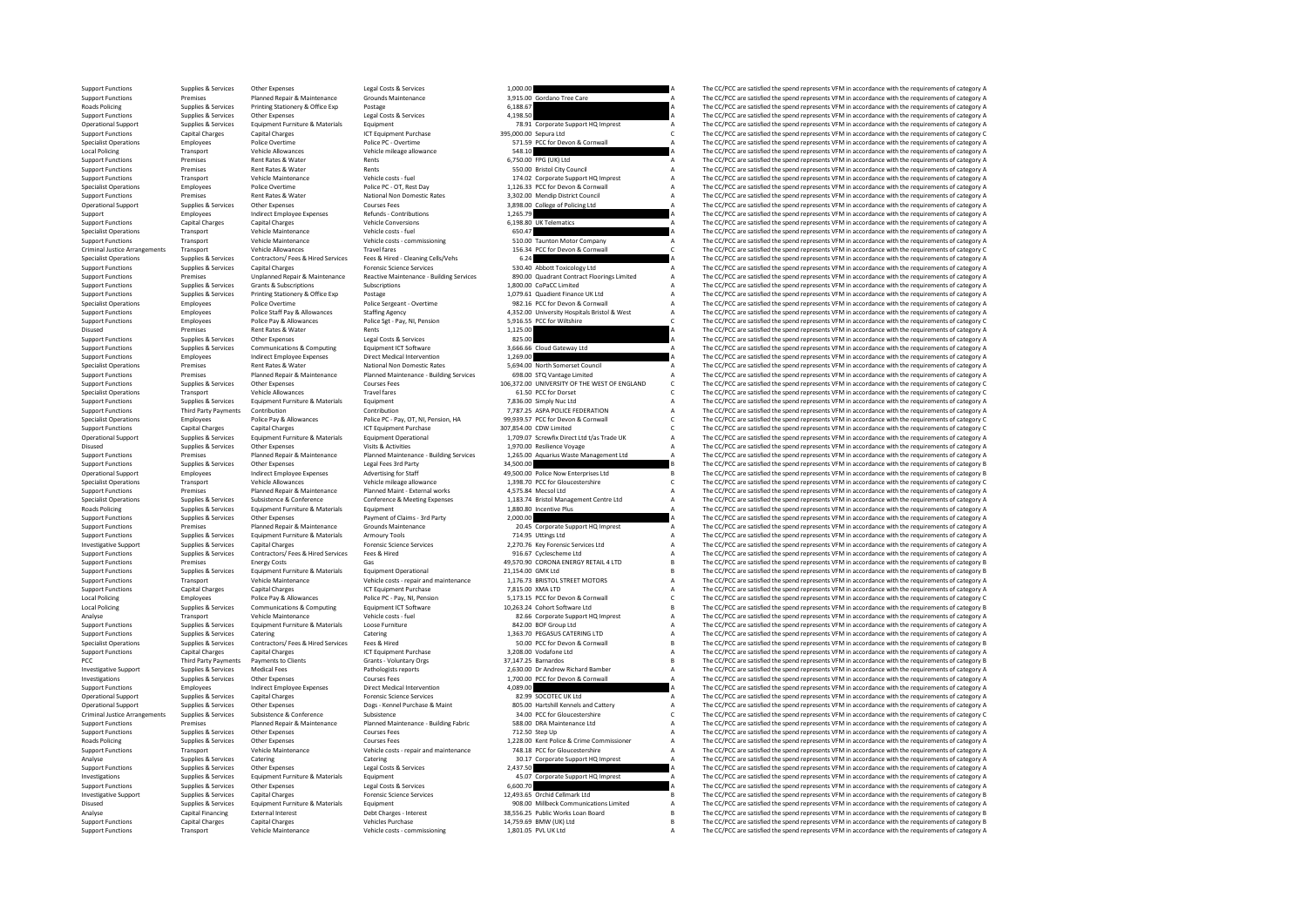Support Functions Premises Planned Repair & Maintenance Planned Maintenance-Building Fabric 2,460.00 Romac Building Contractors Ltd A The CC/PCC are satisfied the spend represents VFM in accordance with the requirements of Specialist Operations Premises Rent Rates Rent Rates National Non Domestic Rates 11,723.00 South Gloucestershire B The CC/PCC are satisfied the spend represents VFM in accordance with the requirements of category B Share 2 Support Functions Premises Rent Rates Rent Water Water Charges/Sewerages 75,33 Water2Business A The CC/PCC are satisfied the spend represents VFM in accordance with the requirements of category A The Secondance with the re Support Functions Transport Transport Transport Travel in the Support Transport Transport VFM in accordance with the requirements of category A The CC/PC are satisfied the spend represents VFM in accordance with the requir Support Functions Supplies & Services Other Expenses Courses Fees 535.00 Support Functions are conserved the conserved and the CC/PCC are satisfied the spend represents VFM in accordance with the requirements of category A Operational Supplies Services Equipment Furniture & Materials Equipment Fundational Support Supplies A The CC/PCC are satisfied the spend represents VFM in accordance with the requirements of category Category A The Suppli Support Functions Supplies & Services Other Expenses Courses Courses Fees Courses Courses Courses Courses Fees<br>Support Functions Support Functions of Premises Planned Repair & Planned Maintenance - Building Services 561.00 Support Functions Premises Planned Repair & Maintenance Planned Maintenance - Building Services 561.00 PHS Group Ltd A The CC/PCC are satisfied the spend represents VFM in accordance with the requirements of category A Sup eremises and the previous Planned Repair & Maintenance Planned Maintenance - Building Services 2,800.00 Romac Building Contractors Ltd A The CC/PCC are satisfied the spend represents VFM in accordance with the requirements Support Functions Supplies & Services Contractors/ Fees & Hired Services Fees & Hired 1,720.79 My Staff Shop Limited A The CC/PCC are satisfied the spend represents VFM in accordance with the requirements of category A Pol Criminal Justice Arangements Employees Police Police Police Police Police PC - Pay, NJ, Pension 14,273.77 PCC for Devon & Communal Cameron Criminal Justice Arangements of Intercepts Vehicle (Criminal Justice Arangements of Support Functions Transport Vehicle Maintenance Vehicle costs - fuel 17,617.83 Certas Energy UK Ltd B The CC/PCC are satisfied the spend represents VFM in accordance with the requirements of category B Support Functions Tr Support Functions Transport Vehicle Hire Hire Vehicle Costs 1,162.50 COUNTY CARS A The CC/PCC are satisfied the spend represents VFM in accordance with the requirements of category A The C/PC are satisfied the spend repres Criminal Justice Arrangements Supplies Supplies Other Expenses Remand Costs 927.56 Bidfood A The CC/PCC are satisfied the spend represents VFM in accordance with the requirements of category A The Criminal List of category Investigative Supplies Services Other Expenses Category Courses Fees and the Services Courses Feestimes Courses Courses Courses Courses Courses Courses Courses Courses Courses A The CC/PCC are satisfied the spend represent Support Services Services (Services Professional France Professional France Services and Services of the Service of the Service of the Service of the Service of the Service of the Service of the Service of the Service of t Roads Policing Premises Rent Rates & Water Rents Rents Rents 16,406.25 Portis Partnership B The CC/PCC are satisfied the spend represents VFM in accordance with the requirements of category B Category B The CC/PCC are sati Operational Support Supplies & Services Equipment Furniture & Materials Equipment Equipment Courses Equipment Courses Equipment Courses Equipment Courses Equipment Courses Equipment Courses Equipment Courses Courses Course Operational Supplies Services Other Expenses Courses Courses Fees The Courses Fees 550.00 The PCC for West Midlands A The CC/PCC are satisfied the spend represents VFM in accordance with the requirements of category A The Roads Policing Transport Vehicle Workshops/Maintenance Vehicle recovery 2,399.00 AA Business Services A The CC/PCC are satisfied the spend represents VFM in accordance with the requirements of category A CATHS analyse Supp Analyse Supplies Services Contractors/ Fees & Hired Services Fees & Hired Services Fees Alined 4,570.50 Sodexo Limited A The CC/PCC are satisfied the spend represents VFM in accordance with the requirements of category A S Support Functions Supplies & Services Equipment Furniture & Materials Equipment Functions Equipment Functions Corporate Support HO Imprest A The CC/PCC are satisfied the spend represents VFM in accordance with the requirem Support Transport Transport Vehicle Maintenance Vehicle costs - repair and maintenance and maintenance and maintenance and maintenance and the CC/PC are satisfied the spend represents VFM in accordance with the requirement Supplies & Services Professional Fees & Consultancy Professional Fees & Consultancy Professional Fees & Consultancy 81,800.00 Leapwise Limited Canal Consultant Canadia Experiment Support Functions Canadia Professional Fees Support Functions Capital Charges Capital Charges ICT Equipment Purchase 1,250.00 Hays Specialist Recruitment Ltd A The CC/PCC are satisfied the spend represents VFM in accordance with the requirements of category A The CC Support Functions Premises Rent Rates & Water Water Charges/Sewerages 853.58 Wessex Water Services Ltd A The CC/PCC are satisfied the spend represents VFM in accordance with the requirements of category A Disused Premises Disused Premises Planned Repair & Maintenance Planned Maintenance - Building Fabric 6,825.17 DRA Maintenance Ltd A The CC/PCC are satisfied the spend represents VFM in accordance with the requirements of category A Sunnorf Support Functions Support Functions Supplies Supplies A The CC/PCC are satisfied the spend represents VFM in accordance with the requirements of category A The CC/PCC are satisfied the spend represents VFM in accordance wi Support Functions Supplies & Services Professional Fees & Consultancy Professional Fees & Consultancy Professional Fees & Consultancy 1,000.00 A The CC/PCC are satisfied the spend represents VFM in accordance with the requ Analyse Third Party Payments Payments to Clients Grants - Voluntary Orgs 36,452.50 North Somerset Council B The CC/PCC are satisfied the spend represents VFM in accordance with the requirements of category Vehicle Costs - Support Functions Transport Vehicle Maintenance Vehicle costs - repair and maintenance 849.03 Bristol PartsPlus A The CC/PCC are satisfied the spend represents VFM in accordance with the requirements of category A The CC/P Specialist Operations Supplies Subsistence Support Support Support Conference Support A The COPC are subsistence Support A The CC/PCC are satisfied the spend represents VFM in accordance with the requirements of category A Operational Support Supplies & Services Equipment - Consumables Equipment - Consumables Band arco South West A The CC/PCC are satisfied the spend represents VFM in accordance with the requirements of category A Support - C Support Functions Supplies & Services Other Expenses Courses Fees Courses Fees 1,185.00 A The CC/PCC are satisfied the spend represents VFM in accordance with the requirements of category A Support Functions Supplies & Ser Support Functions Supplies Support Support Functions Support Functions Support Functions (Support Functions A The CC/PCC are satisfied the spend represents VFM in accordance with the requirements of category A The CC/PC ar Criminal Justice Arrangements Supplies Supplies Other Criminal Justice Arrangements Other Criminal Justice Arrangements of the Criminal Justice Arrangements of the Services Other Criminal Justice Arrangements of category A INVERTIGATIONS SUPPORT CATERING CATERING CATERING CATERING CATERING CATERING CATERING CATERING CATERING CATERING CATERING CATERING CATERING CATERING CATERING CATERING CATERING CATERING CATERING CATERING CATERING CATERING C Investigations Transport Vehicle Maintenance Vehicle costs - fuel 12.60 PCC for Gloucestershire C The CC/PCC are satisfied the spend represents VFM in accordance with the requirements of category C Vehicle costs - fuel C V Support Functions Supplies & Services Other Expenses Legal Costs & Services 4,250.00 A The CC/PCC are satisfied the spend represents VFM in accordance with the requirements of category C<br>Specialist Operations Employees Pol Specialist Operations Employees Police Pay & Allowances Police Ch Insp - Pay, NI, Pension, HA 7,586.08 PCC for Wiltshire C The CC/PCC are satisfied the spend represents VFM in accordance with the requirements of category C Local Policing Supplies & Services Communications & Computing Equipment ICT Software 2,500.00 Jigsaw24 A The CC/PCC are satisfied the spend represents VFM in accordance with the requirements of category A Rando District Ar Roads Policing Supplies & Services Printing Stationery & Office Exp Postage Postage Process 2016557 7,085.57 A The CC/PCC are satisfied the spend represents VFM in accordance with the requirements of category A Club in a S Support Functions Supplies & Services Clothing Uniforms & Laundry Clothing & Uniforms - Issues 552.37 DHL Supply Chain Ltd A The CC/PCC are satisfied the spend represents VFM in accordance with the requirements of category -<br>Specialist Cherations - Party Pay & Power Press Press (1982) Pression HA 2013 PD (SC Or Glouetershire and the Cheratist Phila accordance with the requirements of category ALI and the equirements of category ALI and the e Noting the service of the service of the control of the control of the service of the service of the control of the control of the service of the control of the control of the control of the control of the control of the c A The CC/PCC are satisfied the spend represents VFM in accordance with the requirements of category A Support Functions Supplies & Services Equipment Functions Materials Equipment Equipment Equipment Counter Equipment Counter Counter and the CC/PCC are satisfied the spend represents VFM in accordance with the requirements Support Functions Supplies & Services Contractors/ Fees & Hired Services Fees & Hired 2,290.00 My Staff Shop Limited A The CC/PCC are satisfied the spend represents VFM in accordance with the requirements of category Repre Analyse Transport Vehicle Allowances Travel fares Travel fares 16,875.00 16,875.00 B The CC/PCC are satisfied the spend represents VFM in accordance with the requirements of category B<br>Specialist Operations Transport Vehic Specialist Operations Transport Vehicle Hire Hired Vehicle Costs -1,881.46 Scot Group Ltd A The CC/PCC are satisfied the spend represents VFM in accordance with the requirements of category A Hired Vehicle Costs -1,881.46 Support Functions Premises Rent Rates & Water Rents Rents Rents Rents 16,875.00 Pyper Property Partnership B The CC/PCC are satisfied the spend represents VFM in accordance with the requirements of category B Police Pay & Specialist Operations Employees Police Pay & Allowances Police PC - Pay, NI, Pension 5,010.76 PCC for Wiltshire A The CC/PCC are satisfied the spend represents VFM in accordance with the requirements of category C<br>Support Support Functions Support Functions Supplies Accommunications Computing Telephone Calls 660.00 PCC for Devon & Corner Corner Category & Corner Corner and Corner and Corner and Corner and Corner and Corner and Corner and Co Disued Supplies Services Other Expenses Visits & Visits 900.00 The School of Hardknox A The CC/PCC are satisfied the Spend represents VFM in accordance with the requirements of category A The School of Hardknox A The CC/PC Support Functions Supplies Services Contractors/ Fees Alternations/ Fees & Hired Services Fees A The CC/PC are satisfied the spend represents VFM in accordance with the requirements of category A The C/PC are satisfied the The CC/DCC are satisfied the spend represents VEM in accordance with the requirements of sategory C Local Police of the Service Communications & Computing Equipment France and the control of the content of the content of the content of the content of the content of the content of the content of the content of the content Support Functions Supplies & Services Communications & Computing Equipment ICT Hardware Purch 6,540.00 Data Pro IT Ltd A The CC/PCC are satisfied the spend represents VFM in accordance with the requirements of category A S Support Functions Supplies & Services Other Expenses Legal Costs & Services 1,050.00 Marchael Costs and the CC/PCC are satisfied the spend represents VFM in accordance with the requirements of category A Deal Costs & Clean Support Functions Premises Cleaning & Domestic Supplies Cleaning Charges 11,202.08 Sodexo Limited The CC/PCC are satisfied the spend represents VFM in accordance with the requirements of category B Construction & Construct Support Functions Capital Charges Capital Charges Construction & Conversion Fees 1,750.00 Morgan Structural Ltd A The CC/PCC are satisfied the spend represents VFM in accordance with the requirements of category Assumed Ch Support Functions Premises Cleaning & Domestic Supplies Cleaning Charges 43,661.22 Sodexo Limited B The CC/PCC are satisfied the spend represents VFM in accordance with the requirements of category B Cleaning B Domestic Su Analyse Supplies Services Other Expenses Financial Adjustments 0.04 Open Text UK Ltd B The CC/PCC are satisfied the spend represents VFM in accordance with the requirements of category B in accordance with the requirements Support Functions Supplies & Services Subsistence Sconference Accommodation Accommodation 1,002.00 The PCC for West Midlands A The CC/PCC are satisfied the spend represents VFM in accordance with the requirements of catego Police PC - Overtime 1,655.64 PCC for Devon & Cornwall A The CC/PCC are satisfied the spend represents VFM in accordance with the requirements of category A The CC/PCC are satisfied the spend represents VFM in accordance w Specialist Operations Supplies & Services Communications & Computing Equipment ICT Repairs & Maintenance 9,550.00 A The CC/PCC are satisfied the spend represents VFM in accordance with the requirements of category A Suppor Support Functions Supplies & Services Equipment Furniture & Materials Equipment Support Functions Support Functions Support Functions Supplies & Services Equipments of category A The CC/PCC are satisfied the spend represen The CC/PCC are satisfied the spend represents VFM in accordance with the requirements of category A Supplies & Services Equipment Furniture & Materials Equipment Equipment Capacity and the special material material of the CC/PCC are satisfied the spend represents VFM in accordance with the requirements of category A coal Local Policing Supplies Supplies Communications & Computing Equipment ICT Software 4,521.15 Jaama Ltd A The CC/PCC are satisfied the spend represent VFM in accordance with the requirements of category A The CC/PCC are sati PCC Thomas Supplies & Services Other Expenses External Audit Fee and Audit Fee 7,748.00 Grant Thornton LLP A The CC/PCC are satisfied the spend represents VFM in accordance with the requirements of category Associates of c Support Functions Supplies & Services Equipment Funiture & Materials Equipment Operational 978.73 POLYBAGS LTD MATED A The CC/PCC are satisfied the spend represents VFM in accordance with the requirements of category Burni Support Functions Premises Contract Energy Costs Electricity Electricity and the energy Costs Electricity and the energy Costs Electricity and the energy of the spend represents VFM in accordance with the requirements of c Criminal Justice Arrangements Supplies & Services Capital Charges Forensic Science Services 464.00 Key Forensic Services Ltd B The CC/PCC are satisfied the spend represents VFM in accordance with the requirements of category B Specialist Operations Employees Police Pay & Allowances Police Insp - Pay, NI, Pension 6,987.91 PCC for Willshire COME CONTENT C The CC/PCC are satisfied the spend represents VFM in accordance with the requirements of cate Specialist Services of the service of the contract of the contract of the contract of the contract of the contract of the contract of the contract of the contract of the contract of the contract of the contract of the cont Equipment Furniture & Materials Equipment Furniture A Companies A The CC/PCC are satisfied the spend represents VFM in accordance with the requirements of category By a The CC/PCC are satisfied the spend represents VFM in Analyse Third Party Payments of Payments of Clients Grants Voluntary Orgs 24,479.62 North Somerset Council B The CC/PCC are satisfied the spend represents VFM in accordance with the requirements of category B Support Functions Supplies Services Capital Charges Forensic Science Services and a Service Science Services 861.90 Abborth Toxicology Ltd A The CC/PCC are satisfied the spend represents VFM in accordance with the requirem Operational Support Supplies & Services Equipment Furniture & Materials Equipment Support Supplies & Services Equipment Furniture & Materials Equipment Support SAS.00 Sigma Security Devices Ltd A The CC/PCC are satisfied t Support Functions Transport Vehicle Maintenance Vehicle costs - repair and maintenance 1,605.00 GOODYEAR TYRES UK LTD A The CC/PCC are satisfied the spend represents VFM in accordance with the requirements of category A Th PCC Third Party Payments Other Local Authorities or Forces Charges - Financial Services 38,000.50 SOMERSET COUNTY COUNCIL B The CC/PCC are satisfied the spend represents VFM in accordance with the requirements of category Analyse Supplies & Services Equipment Furniture & Materials Publications including books 2,148.93 Lexis Nexis Nexis A The CC/PCC are satisfied the spend represents VFM in accordance with the requirements of category A The Criminal Justice Arrangements Supplies Arrangements Supplies A The CC/PCC are satisfied the spend represents VFM in accordance with the requirements of category A The CC/PCC are satisfied the spend represents VFM in accord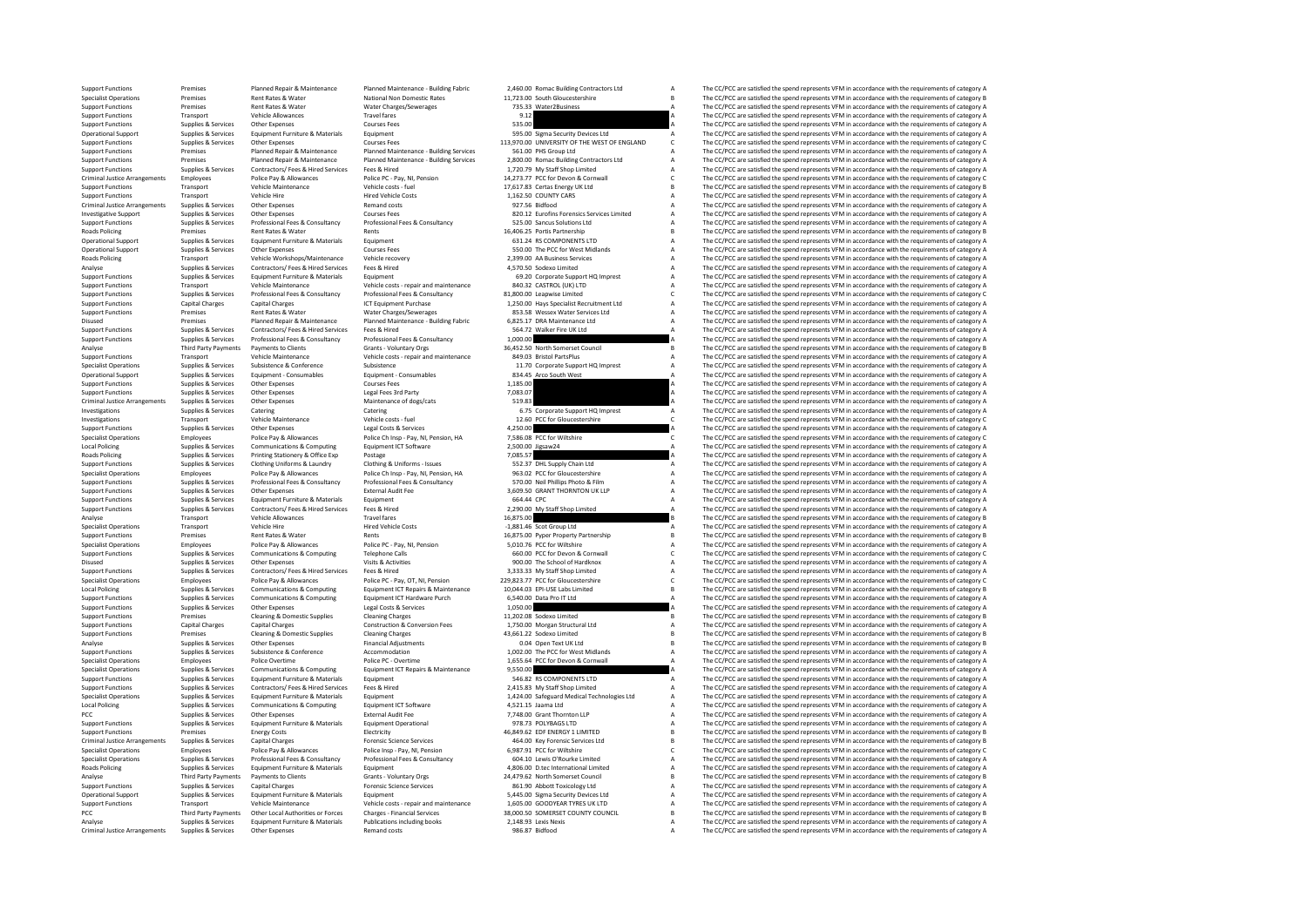| Criminal Justice Arrangements<br><b>Support Functions</b> | Supplies & Services<br>Premises            | Contractors/ Fees & Hired Services<br>Planned Repair & Maintenance | Fees & Hired - Cleaning Cells/Vehs<br>Planned Maint - Floor or Stairs | 1,181.25 Sodexo Limited<br>9.017.20 N & S Flooring (Bristol) Ltd | A              | The CC/PCC are satisfied the spend represents VFM in accordance with the requirements of category A<br>The CC/PCC are satisfied the spend represents VFM in accordance with the requirements of category A |
|-----------------------------------------------------------|--------------------------------------------|--------------------------------------------------------------------|-----------------------------------------------------------------------|------------------------------------------------------------------|----------------|------------------------------------------------------------------------------------------------------------------------------------------------------------------------------------------------------------|
| Local Policing                                            | Supplies & Services                        | Other Expenses                                                     | <b>Courses Fees</b>                                                   | 6,800.00 Sulis Systems Ltd                                       |                | The CC/PCC are satisfied the spend represents VFM in accordance with the requirements of category A                                                                                                        |
| <b>Support Functions</b>                                  | Employees                                  | <b>Indirect Employee Expenses</b>                                  | Advertising for Staff                                                 | 1.851.24 Havs Specialist Recruitment Ltd                         | A              | The CC/PCC are satisfied the spend represents VFM in accordance with the requirements of category A                                                                                                        |
| <b>Specialist Operations</b>                              | Employees                                  | Police Pay & Allowances                                            | Police PC - Pay, NI, Pension, HA                                      | 24.551.62 PCC for Devon & Cornwall                               |                | The CC/PCC are satisfied the spend represents VFM in accordance with the requirements of category B                                                                                                        |
| <b>Support Functions</b>                                  | Supplies & Services                        | Equipment Furniture & Materials                                    | Equipment                                                             | 610.00 Cell Pack Solutions Ltd                                   | $\overline{A}$ | The CC/PCC are satisfied the spend represents VFM in accordance with the requirements of category A                                                                                                        |
| <b>Support Functions</b>                                  | <b>Capital Charges</b>                     | <b>Capital Charges</b>                                             | <b>Construction &amp; Conversion Works</b>                            | 5,666.63 Abbeymill Homes Ltd                                     |                | The CC/PCC are satisfied the spend represents VFM in accordance with the requirements of category A                                                                                                        |
| <b>Support Functions</b>                                  | <b>Third Party Payments</b>                | Contribution                                                       | Contribution                                                          | 5.232.56 PCC for Thames Valley                                   | $\mathbf{A}$   | The CC/PCC are satisfied the spend represents VFM in accordance with the requirements of category A                                                                                                        |
| <b>Support Functions</b>                                  | <b>Capital Charges</b>                     | <b>Capital Charges</b>                                             | <b>Vehicles Purchase</b>                                              | 8.887.06 Vauxhall Motors Limited                                 | A              | The CC/PCC are satisfied the spend represents VFM in accordance with the requirements of category A                                                                                                        |
| <b>Support Functions</b>                                  | Supplies & Services                        | Equipment - Consumables                                            | Equipment - Consumables                                               | 545.02 WA Products (UK) Ltd t/a SceneSafe                        |                | The CC/PCC are satisfied the spend represents VFM in accordance with the requirements of category A                                                                                                        |
| Criminal Justice Arrangements                             | Supplies & Services                        | Other Expenses                                                     | Remand costs                                                          | 1,316.44 WA Products (UK) Ltd t/a SceneSafe                      | A              | The CC/PCC are satisfied the spend represents VFM in accordance with the requirements of category A                                                                                                        |
| <b>Specialist Operations</b><br><b>Support Functions</b>  | Supplies & Services<br>Employees           | Communications & Computing<br>Police Pay & Allowances              | <b>Telephone Calls</b><br>Police PC - Pav. NI. Pension                | 873.65 Telefonica UK Ltd<br>4.365.01 PCC for Devon & Cornwall    | $\mathfrak{c}$ | The CC/PCC are satisfied the spend represents VFM in accordance with the requirements of category A<br>The CC/PCC are satisfied the spend represents VFM in accordance with the requirements of category C |
| <b>Specialist Operations</b>                              | Transport                                  | <b>Vehicle Allowances</b>                                          | Vehicle mileage allowance                                             | 432.00 PCC for Wiltshire                                         |                | The CC/PCC are satisfied the spend represents VFM in accordance with the requirements of category C                                                                                                        |
| <b>Investigative Support</b>                              | Supplies & Services                        | <b>Capital Charges</b>                                             | <b>Enrensic Science Services</b>                                      | 1.190.00 Alecto Forensic Services Ltd                            |                | The CC/PCC are satisfied the spend represents VFM in accordance with the requirements of category A                                                                                                        |
| <b>Investigative Support</b>                              | Supplies & Services                        | <b>Capital Charges</b>                                             | <b>Forensic Science Services</b>                                      | 5.898.20 Orchid Cellmark Ltd                                     |                | The CC/PCC are satisfied the spend represents VFM in accordance with the requirements of category A                                                                                                        |
| <b>Support Functions</b>                                  | Transport                                  | Vehicle Maintenance                                                | Vehicle costs - tyres and tubes                                       | 862.00 GOODYFAR TYRES UK LTD                                     | A              | The CC/PCC are satisfied the spend represents VFM in accordance with the requirements of category A                                                                                                        |
| <b>Roads Policing</b>                                     | Transport                                  | Vehicle Workshops/Maintenance                                      | Vehicle recovery                                                      | 568.00 AA Business Services                                      |                | The CC/PCC are satisfied the spend represents VFM in accordance with the requirements of category A                                                                                                        |
| <b>Support Functions</b>                                  | Supplies & Services                        | Communications & Computing                                         | Equipment ICT                                                         | 38,321.32 BRITISH TELECOMMUNICATIONS PLC                         | $\mathbf{B}$   | The CC/PCC are satisfied the spend represents VFM in accordance with the requirements of category B                                                                                                        |
| Analyse                                                   | Supplies & Services                        | Other Expenses                                                     | <b>Financial Adjustments</b>                                          | 0.92 Tactical Kit                                                |                | The CC/PCC are satisfied the spend represents VFM in accordance with the requirements of category A                                                                                                        |
| Investigations                                            | Supplies & Services                        | Other Expenses                                                     | <b>Courses Fees</b>                                                   | 690.00 National Crime Agency                                     |                | The CC/PCC are satisfied the spend represents VFM in accordance with the requirements of category A                                                                                                        |
| <b>Support Functions</b>                                  | Premises                                   | Unplanned Repair & Maintenance                                     | Reactive Maintenance - Building Fabric                                | 572.00 DRA Maintenance Ltd.                                      | $\mathbf{A}$   | The CC/PCC are satisfied the spend represents VFM in accordance with the requirements of category A                                                                                                        |
| <b>Specialist Operations</b>                              | Supplies & Services                        | Equipment Furniture & Materials                                    | Equip Rental/Lease Admin                                              | 1,187.76 Commercial Transfer Limited                             |                | The CC/PCC are satisfied the spend represents VFM in accordance with the requirements of category A                                                                                                        |
| <b>Specialist Operations</b>                              | Supplies & Services                        | Subsistence & Conference                                           | Subsistence                                                           | 206.72 PCC for Gloucestershire                                   | $\overline{A}$ | The CC/PCC are satisfied the spend represents VFM in accordance with the requirements of category A                                                                                                        |
| <b>Support Functions</b>                                  | Employees                                  | <b>Indirect Employee Expenses</b>                                  | Advertising for Staff                                                 | 1,817.94 Hays Specialist Recruitment Ltd                         |                | The CC/PCC are satisfied the spend represents VFM in accordance with the requirements of category A                                                                                                        |
| <b>Local Policing</b>                                     | <b>Third Party Payments</b>                | <b>Payments to Clients</b>                                         | Grants - Voluntary Orgs                                               | 80.973.50 SOMERSET COUNTY COUNCIL                                | $\epsilon$     | The CC/PCC are satisfied the spend represents VFM in accordance with the requirements of category C                                                                                                        |
| <b>Support Functions</b>                                  | Premises                                   | Planned Repair & Maintenance                                       | Planned Maintenance - Building Fabric                                 | 927.00 DRA Maintenance Ltd                                       |                | The CC/PCC are satisfied the spend represents VFM in accordance with the requirements of category A                                                                                                        |
| <b>Support Functions</b>                                  | Supplies & Services                        | Equipment Furniture & Materials                                    | Equipment                                                             | 1.691.08 Cannons UK                                              |                | The CC/PCC are satisfied the spend represents VFM in accordance with the requirements of category A                                                                                                        |
| <b>Support Functions</b>                                  | Supplies & Services                        | Catering                                                           | Catering                                                              | 1,467.75 PEGASUS CATERING LTD                                    |                | The CC/PCC are satisfied the spend represents VFM in accordance with the requirements of category A                                                                                                        |
| <b>Specialist Operations</b>                              | Employees                                  | Police Pay & Allowances                                            | Police PC - Pay, OT, NI, Pension                                      | 26,663.39 PCC for Wiltshire                                      | $\epsilon$     | The CC/PCC are satisfied the spend represents VFM in accordance with the requirements of category C                                                                                                        |
| <b>Support Functions</b>                                  | Supplies & Services                        | Equipment Furniture & Materials                                    | Equipment - Ammunition                                                | 3.184.00 Point South Limited                                     | $\mathbf{A}$   | The CC/PCC are satisfied the spend represents VFM in accordance with the requirements of category A                                                                                                        |
| Criminal Justice Arrangements                             | Supplies & Services                        | Communications & Computing                                         | Equipment ICT                                                         | -1,450.00 G4S Health Services (UK) Ltd                           |                | The CC/PCC are satisfied the spend represents VFM in accordance with the requirements of category A                                                                                                        |
| <b>Support Functions</b>                                  | <b>Capital Charges</b>                     | Capital Charges                                                    | <b>ICT Foujoment Purchase</b>                                         | 11.600.00 Sepura Ltd                                             |                | The CC/PCC are satisfied the spend represents VFM in accordance with the requirements of category B                                                                                                        |
| <b>Criminal Justice Arrangements</b>                      | Supplies & Services                        | Clothing Uniforms & Laundry                                        | Laundry & Dry Cleaning                                                | 541.79 Elis                                                      |                | The CC/PCC are satisfied the spend represents VFM in accordance with the requirements of category A                                                                                                        |
| <b>Specialist Operations</b>                              | Employees                                  | Police Overtime                                                    | Police PC - Overtime                                                  | 709.56 PCC for Devon & Cornwall                                  |                | The CC/PCC are satisfied the spend represents VFM in accordance with the requirements of category A                                                                                                        |
| <b>Support Functions</b>                                  | Premises                                   | Unplanned Repair & Maintenance                                     | Reactive Maintenance - Building Fabric                                | 615.00 WESSEX GLASS CO LTD                                       |                | The CC/PCC are satisfied the spend represents VFM in accordance with the requirements of category A                                                                                                        |
| <b>Specialist Operations</b>                              | Supplies & Services                        | <b>Capital Charges</b>                                             | <b>Forensic Science Services</b>                                      | 238.40 Key Forensic Services Ltd                                 |                | The CC/PCC are satisfied the spend represents VFM in accordance with the requirements of category A                                                                                                        |
| <b>Support Functions</b>                                  | Transport                                  | Vehicle Maintenance                                                | Vehicle costs - repair and maintenance                                | 1,426.07 SJ Cook & Sons                                          |                | The CC/PCC are satisfied the spend represents VFM in accordance with the requirements of category A                                                                                                        |
| <b>Support Functions</b><br><b>Support Functions</b>      | Supplies & Services<br>Transport           | Equipment Furniture & Materials<br>Vehicle Maintenance             | Equipment                                                             | 1,400.00                                                         |                | The CC/PCC are satisfied the spend represents VFM in accordance with the requirements of category A                                                                                                        |
|                                                           | Supplies & Services                        | Other Expenses                                                     | Vehicle costs - repair and maintenance<br>Legal Costs & Services      | 1,139.39 SJ Cook & Sons<br>1,062.50                              |                | The CC/PCC are satisfied the spend represents VFM in accordance with the requirements of category A                                                                                                        |
| <b>Specialist Operations</b><br><b>Support Functions</b>  | Employees                                  | Police Overtime                                                    | Police PC - Overtime                                                  | 6,145.93 PCC for Wiltshire                                       |                | The CC/PCC are satisfied the spend represents VFM in accordance with the requirements of category A<br>The CC/PCC are satisfied the spend represents VFM in accordance with the requirements of category A |
| Roads Policing                                            | <b>Capital Charges</b>                     | <b>Capital Charges</b>                                             | Other Plant & Equipment                                               | 11,058.00 Cleartone Telecoms Ltd                                 |                | The CC/PCC are satisfied the spend represents VFM in accordance with the requirements of category B                                                                                                        |
| <b>Support Functions</b>                                  | Premises                                   | Planned Repair & Maintenance                                       | Planned Maintenance - Building Services                               | -12.754.87 Kingsmead of Bath                                     |                | The CC/PCC are satisfied the spend represents VFM in accordance with the requirements of category B                                                                                                        |
| Operational Support                                       | Supplies & Services                        | Other Expenses                                                     | Vet Fees & Supplies                                                   | 577.90 Vale Vets Portishead t/a Independen                       |                | The CC/PCC are satisfied the spend represents VFM in accordance with the requirements of category A                                                                                                        |
| <b>Operational Support</b>                                | Supplies & Services                        | Equipment Furniture & Materials                                    | Fauinment                                                             | 1.360.21 Tactical Kit                                            |                | The CC/PCC are satisfied the spend represents VFM in accordance with the requirements of category A                                                                                                        |
| <b>Support Functions</b>                                  | Transport                                  | Vehicle Maintenance                                                | Vehicle costs - fuel                                                  | 241.67 Corporate Support HQ Imprest                              |                | The CC/PCC are satisfied the spend represents VFM in accordance with the requirements of category A                                                                                                        |
| <b>Local Policing</b>                                     | Supplies & Services                        | Catering                                                           | Catering                                                              | 1.000.00 Sodexo Limited                                          |                | The CC/PCC are satisfied the spend represents VFM in accordance with the requirements of category A                                                                                                        |
| <b>Investigative Support</b>                              | Supplies & Services                        | <b>Capital Charges</b>                                             | <b>Forensic Science Services</b>                                      | -672.10 Orchid Cellmark Ltd                                      |                | The CC/PCC are satisfied the spend represents VFM in accordance with the requirements of category A                                                                                                        |
| <b>Roads Policing</b>                                     | Supplies & Services                        | Printing Stationery & Office Exp                                   | Postage                                                               | 7.178.15                                                         |                | The CC/PCC are satisfied the spend represents VFM in accordance with the requirements of category A                                                                                                        |
| <b>Support Functions</b>                                  | Premises                                   | Unplanned Repair & Maintenance                                     | Reactive Maintenance - Building Services                              | 49,819.49 Integral UK Ltd                                        |                | The CC/PCC are satisfied the spend represents VFM in accordance with the requirements of category B                                                                                                        |
| <b>Specialist Operations</b>                              | Supplies & Services                        | Professional Fees & Consultancy                                    | Professional Fees & Consultancy                                       | 880.00 Acume Forensics Ltd                                       |                | The CC/PCC are satisfied the spend represents VFM in accordance with the requirements of category A                                                                                                        |
| <b>Support Functions</b>                                  | Supplies & Services                        | Clothing Uniforms & Laundry                                        | Clothing & Uniforms - Issues                                          | 4.367.00 Aspen International Ltd                                 | A              | The CC/PCC are satisfied the spend represents VFM in accordance with the requirements of category A                                                                                                        |
| Disused                                                   | Supplies & Services                        | Equipment Furniture & Materials                                    | Equipment                                                             | 833.00 Data Pro IT Ltd                                           |                | The CC/PCC are satisfied the spend represents VFM in accordance with the requirements of category A                                                                                                        |
| <b>Support Functions</b>                                  | <b>Capital Charges</b>                     | <b>Capital Charges</b>                                             | <b>Vehicles Purchase</b>                                              | 42.297.06 Volvo Car UK Itd                                       |                | The CC/PCC are satisfied the spend represents VFM in accordance with the requirements of category B                                                                                                        |
| <b>Support Functions</b>                                  | Premises                                   | Planned Repair & Maintenance                                       | Planned Maint - Floor or Stairs                                       | 17,484.38 N & S Flooring (Bristol) Ltd                           |                | The CC/PCC are satisfied the spend represents VFM in accordance with the requirements of category B                                                                                                        |
| <b>Local Policing</b>                                     | Supplies & Services                        | Other Expenses                                                     | Courses Fees                                                          | 74.396.23 Stand Against Racism & Inequality                      | C.             | The CC/PCC are satisfied the spend represents VFM in accordance with the requirements of category C                                                                                                        |
| <b>Investigative Support</b>                              | Supplies & Services                        | <b>Capital Charges</b>                                             | <b>Forensic Science Services</b>                                      | 8,276.60 Orchid Cellmark Ltd                                     |                | The CC/PCC are satisfied the spend represents VFM in accordance with the requirements of category A                                                                                                        |
| PCC                                                       | <b>Third Party Payments</b>                | <b>Payments to Clients</b>                                         | Grants - Voluntary Orgs                                               | 37,147.25 Barnardos                                              |                | The CC/PCC are satisfied the spend represents VFM in accordance with the requirements of category B                                                                                                        |
| <b>Support Functions</b>                                  | Transport                                  | Vehicle Maintenance                                                | Vehicle costs - fuel                                                  | 41,724.58 Allstar Business Solutions Ltd                         |                | The CC/PCC are satisfied the spend represents VFM in accordance with the requirements of category B                                                                                                        |
| <b>Support Functions</b><br><b>Support Functions</b>      | Transport<br>Supplies & Services           | Vehicle Maintenance<br>Equipment Furniture & Materials             | Vehicle costs - repair and maintenance                                | 8,653.52 OEC Europe Holdings Limited<br>605.61 CPC               |                | The CC/PCC are satisfied the spend represents VFM in accordance with the requirements of category A<br>The CC/PCC are satisfied the spend represents VFM in accordance with the requirements of category A |
|                                                           |                                            |                                                                    | Equipment                                                             |                                                                  |                |                                                                                                                                                                                                            |
| <b>Support Functions</b>                                  | Supplies & Services<br>Supplies & Services | Printing Stationery & Office Exp<br>Communications & Computing     | Advertising (not recruitment)<br><b>Equipment ICT Software</b>        | 3,995.00 Somerset Jobs Ltd<br>29.711.00 PCC for Wiltshire        |                | The CC/PCC are satisfied the spend represents VFM in accordance with the requirements of category A                                                                                                        |
| <b>Local Policing</b>                                     | Premises                                   | Planned Repair & Maintenance                                       | Planned Maintenance - Building Services                               | 1,096.69 Sovereign Fire & Security Ltd                           |                | The CC/PCC are satisfied the spend represents VFM in accordance with the requirements of category B<br>The CC/PCC are satisfied the spend represents VFM in accordance with the requirements of category A |
| <b>Support Functions</b><br>Analyse                       | <b>Capital Financing</b>                   | <b>External Interest</b>                                           | Debt Charges - Interest                                               | 29.100.00 Public Works Loan Board                                | $\mathsf{R}$   | The CC/PCC are satisfied the spend represents VFM in accordance with the requirements of category B                                                                                                        |
| <b>Specialist Operations</b>                              | Employees                                  | Police Pay & Allowances                                            | Police Insp - Pay, NI, Pension                                        | 6.795.84 PCC for Gloucestershire                                 |                | The CC/PCC are satisfied the spend represents VFM in accordance with the requirements of category A                                                                                                        |
| <b>Support Functions</b>                                  | Transport                                  | Vehicle Maintenance                                                | Vehicle costs - commissioning                                         | 4.633.20 Sepura Ltd                                              |                | The CC/PCC are satisfied the spend represents VFM in accordance with the requirements of category A                                                                                                        |
| <b>Support Functions</b>                                  | Premises                                   | Rent Rates & Water                                                 | Rents                                                                 | 3,057.50 BATH & NORTH EAST SOMERSET COUNCIL                      |                | The CC/PCC are satisfied the spend represents VFM in accordance with the requirements of category A                                                                                                        |
| <b>Support Functions</b>                                  | Premises                                   | Premises                                                           | <b>General Waste Costs</b>                                            | 1,418.70 Perrys Recycling Ltd                                    |                | The CC/PCC are satisfied the spend represents VFM in accordance with the requirements of category A                                                                                                        |
| <b>Support Functions</b>                                  | Premises                                   | Planned Repair & Maintenance                                       | Security                                                              | 2,112.58 STATIC SYSTEMS GROUP PLC                                |                | The CC/PCC are satisfied the spend represents VFM in accordance with the requirements of category A                                                                                                        |
| <b>Specialist Operations</b>                              | Premises                                   | Rent Rates & Water                                                 | National Non Domestic Rates                                           | -850.00 North Somerset Council                                   |                | The CC/PCC are satisfied the spend represents VFM in accordance with the requirements of category A                                                                                                        |
| <b>Support Functions</b>                                  | <b>Capital Charges</b>                     | <b>Capital Charges</b>                                             | <b>ICT Equipment Purchase</b>                                         | 3.150.00 Havs Specialist Recruitment Ltd                         |                | The CC/PCC are satisfied the spend represents VFM in accordance with the requirements of category A                                                                                                        |
| <b>Support Functions</b>                                  | <b>Capital Charges</b>                     | <b>Capital Charges</b>                                             | <b>Vehicle Conversions</b>                                            | 12,184.76 Halls Electrical Ltd                                   |                | The CC/PCC are satisfied the spend represents VFM in accordance with the requirements of category B                                                                                                        |
| <b>Support Functions</b>                                  | Supplies & Services                        | Medical Fees                                                       | Drugs & Medical Requisites                                            | 513.36                                                           |                | The CC/PCC are satisfied the spend represents VFM in accordance with the requirements of category A                                                                                                        |
| Operational Support                                       | Supplies & Services                        | Other Expenses                                                     | Helicopter charge                                                     | 327,191.00 West Yorkshire Police                                 |                | The CC/PCC are satisfied the spend represents VFM in accordance with the requirements of category C                                                                                                        |
| PCC                                                       | <b>Third Party Payments</b>                | <b>Payments to Clients</b>                                         | <b>Grants - Voluntary Orgs</b>                                        | 39,045.83 Victim Support                                         |                | The CC/PCC are satisfied the spend represents VFM in accordance with the requirements of category B                                                                                                        |
| <b>Investigative Support</b>                              | Supplies & Services                        | Capital Charges                                                    | <b>Forensic Science Services</b>                                      | 3,159.00 Dr D R Sheasby                                          |                | The CC/PCC are satisfied the spend represents VFM in accordance with the requirements of category A                                                                                                        |
| <b>Investigative Support</b>                              | Supplies & Services                        | <b>Capital Charges</b>                                             | <b>Forensic Science Services</b>                                      | 2,880.00 Key Forensic Services Ltd                               |                | The CC/PCC are satisfied the spend represents VFM in accordance with the requirements of category A                                                                                                        |
| <b>Support Functions</b>                                  | Supplies & Services                        | Supplies & Services                                                | <b>Court Application Fees</b>                                         | 7.684.00                                                         |                | The CC/PCC are satisfied the spend represents VFM in accordance with the requirements of category A                                                                                                        |
| <b>Support Functions</b>                                  | Supplies & Services                        | Communications & Computing                                         | Equipment ICT Hardware Purch                                          | 813.93 Insight Direct (UK) Ltd                                   |                | The CC/PCC are satisfied the spend represents VFM in accordance with the requirements of category A                                                                                                        |
| Support                                                   | Employees                                  | <b>Indirect Employee Expenses</b>                                  | Refunds - Contributions                                               | 1,945.38                                                         |                | The CC/PCC are satisfied the spend represents VFM in accordance with the requirements of category A                                                                                                        |
| <b>Support Functions</b>                                  | Premises                                   | Rent Rates & Water                                                 | Rents                                                                 | 8,750.00 Private Pension DTB (Clifton)                           |                | The CC/PCC are satisfied the spend represents VFM in accordance with the requirements of category A                                                                                                        |
|                                                           |                                            |                                                                    |                                                                       |                                                                  |                |                                                                                                                                                                                                            |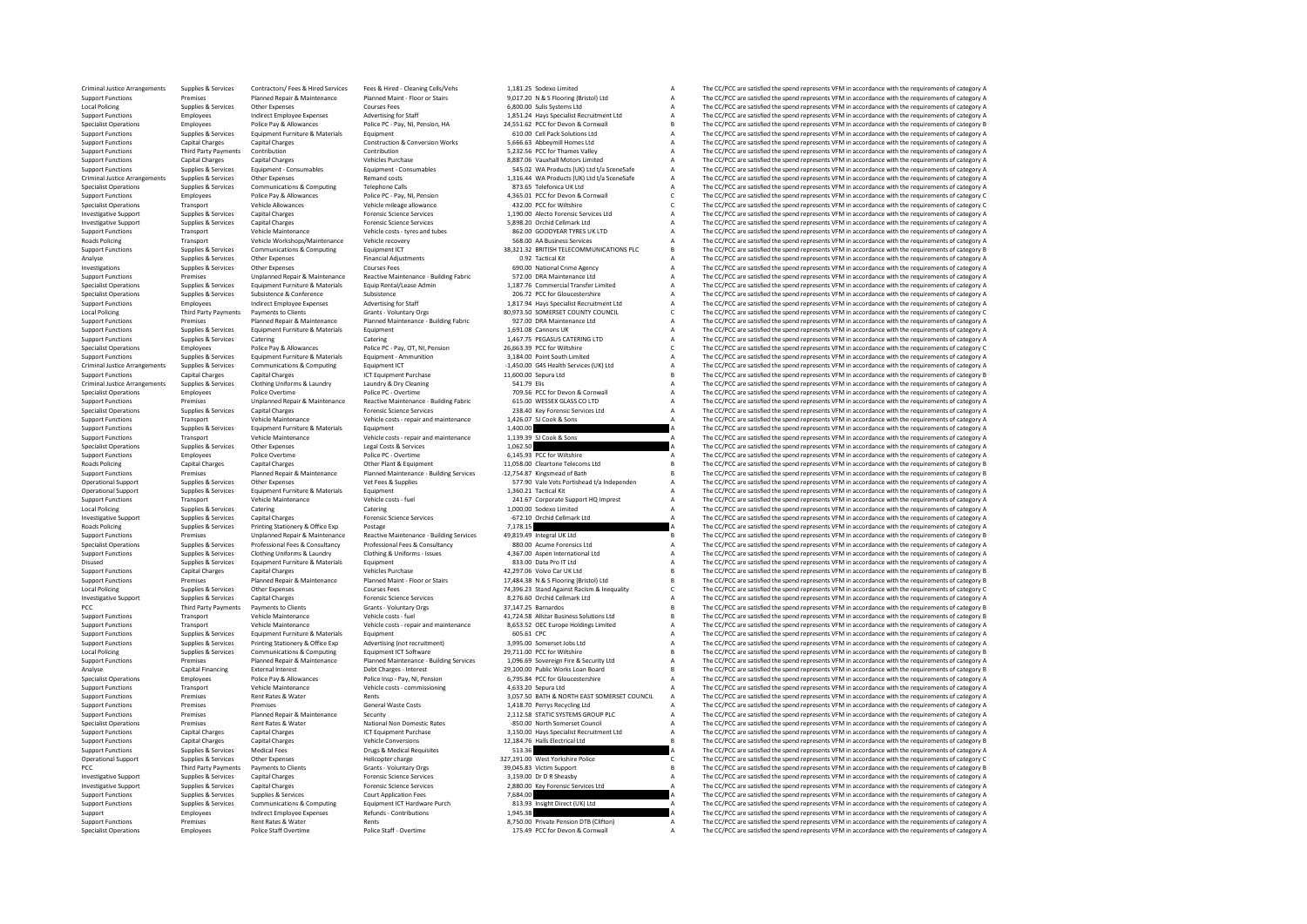Analyse Capital Financing External Interest Debt Charges - Interest 24,581.25 Public Works Loan Board B The CC/PCC are satisfied the spend represents VFM in accordance with the requirements of category B Capital Road B Sup Examples of the Unplanned Repair & Maintenance Reactive Maintenance - Building Services 17,386.67 Integral UK Ltd B The CC/PCC are satisfied the spend represents VFM in accordance with the requirements of category B Suppor Operational Support Support Support Support Support Support Support Support Support Support Support Support Support Support Support Support Support Support Support Support Support Support Support Support Support Support Su Investigative Supplies Services Capital Charges Services Capital Charges Forensic Science Services 1,200.00 Key Forensic Services Ltd A The CC/PCC are satisfied the spend represents VFM in accordance with the requirements Support Functions Capital Charges Capital Charges ICT Equipment Purchase 1,250.00 Hays Specialist Recruitment Ltd A The CC/PCC are satisfied the spend represents VFM in accordance with the requirements of category A Suppor Support Paniss Premises Premises Premieral Panis Panismance Panismance Panismance Panismance Panismance Panismance (COC are astified the premise of the education of the education of the education of the education of the ed Support Functions Capital Charges Capital Charges ICT Equipment Purchase 58,897.50 BT PLC COME CONTENT CONTENT<br>Support Functions Specialist Operations of Charges Cleaning Charges Cleaning Charges ST6.39 Sodexo Limited BEC/ Specialist Operations Premises Cleaning & Domestic Supplies Cleaning Charges 576.39 Sodexo Limited B The CC/PCC are satisfied the spend represents VFM in accordance with the requirements of category B Specialist Operations Supplies & Services Communications & Computing Equipment ICT 1,461.92 BRITISH TELECOMMUNICATIONS PLC A The CC/PCC are satisfied the spend represents VFM in accordance with the requirements of category A Supplies & Services Analyse Supplies Services Equipment Furniture & Materials Equipment 135.00 Corporate Support HQ Imprest A The CC/PCC are satisfied the spend represents VFM in accordance with the requirements of category A The CC/PC in a T Support Functions Supplies & Services Other Expenses Licences & Orders 12,000.00 B The CC/PCC are satisfied the spend represents VFM in accordance with the requirements of category B Capital Charges Capital Charges Capital Support Functions Capital Charges Capital Charges Capital Charges ICT Equipment Purchase 51,869.79 XMA LTD C The CC/PCC are satisfied the spend represents VFM in accordance with the requirements of category C<br>Support Funct Support Functions Supplies Services Communications & Computing Equipment ICT Repairs & Maintenance 1,776.00 Vodafone A The CC/PCC are satisfied the spend represents VFM in accordance with the requirements of category A The Support Functions Premises Energy Costs Gas Costs Gas 1,553.06 CORONA ENERGY RETAILALITO A The CC/PCC are satisfied the spend represents VFM in accordance with the requirements of category AS The Support Functions Costs Co Investigative Support Support Support Support Support Support Support Support Support Services Capital Charges The CONSTRATION CONSTRATION CONSTRATION ASSAMENT DESCRIPTION ASSAMENT ARE DRIVE AN INCLUSION ASSAMENT ARE DRIVE Investigative Supplies Services Capital Charges Capital Charges Capital Charges Services Services Services Services Supplies and the CC/PCC are satisfied the spend represents VFM in accordance with the requirements of cate Support Functions Premises Rent Rates & Water Rents Rents Rents Rents Rents Rents Rents Rents Rents Rents Rents<br>Support Functions Support Functions Capital Charges Capital Charges Vehicles Purchase Vehicles Purchase S.887. Support Functions Capital Charges Capital Charges Vehicles Purchase Space 8,887.06 Vauxhall Motors Limited A The CC/PCC are satisfied the spend represents VFM in accordance with the requirements of category B<br>Support Funct Support Functions Capital Charges Capital Charges Capital Charges Capital Charges Vehicles Purchase 42,297.06 Volvo Car UK Ltd B The CC/PCC are satisfied the spend represents VFM in accordance with the requirements of cate Support Functions Supplies & Services Grants & Subscriptions Subscriptions Subscriptions Subscriptions Subscriptions and the content of the CC/PC are satisfied the spend represents VFM in accordance with the requirements o Investigative Support Supplies & Services Other Expenses Courses Courses Fees Support Courses Courses Courses Courses Courses Fees 515.00 GO Productions Limited A The CC/PCC are satisfied the spend represents VFM in accord Support Functions Premises Rent Rates Rent Rates Rent Rates and National Non Domestic Rates 3,686.000 Somerset West and Taunton Council A The CC/PCC are satisfied the spend represents VFM in accordance with the requirement Support Functions Supplies Services Equipment Functions Support Functions Cracket A The CC/PC are support and the Services Equipment of Contents Contents (Services Equipment Functions and the Service are ally accordance wi Support Functions Supplies Services Communications & Computing Equipment ICT Software 3,081.89 PHOENIX SOFTWARE LTD A The CC/PCC are satisfied the spend represents VFM in accordance with the requirements of category A The Support Functions Premises Planned Repair & Planned Repair Premises Conserved Conserved Transfer Limited a A The CC/PCC are satisfied the spend represents VFM in accordance with the requirements of category A The CC/PCC ar Supplies & Services Professional Fees & Consultancy Professional Fees & Consultancy Professional Fees & Consultancy 6,506.64 Cabinet Office A The CC/PCC are satisfied the spend represents VFM in accordance with the require Specialist Operations Supplies & Services Subsistence & Conference Hospitality Hospitality 64.30 Corporate Support HQ Imprest A The CC/PCC are satisfied the spend represents VFM in accordance with the requirements of categ ST FUNCTIONS CAPITAL CHARGES CAPITAL CHARGES CAPITAL CHARGES CAPITAL CHARGES CAPITAL CHARGES AND THE CONFORT PURCHASE 4,875.00 SEPURA THE PRODUCED A THE CC/PCC are satisfied the spend represents VFM in accordance with the Specialist Operations Transport Vehicle Allowances Travel fares Travel fares and the special factor of the CC/PCC are satisfied the spend represents VFM in accordance with the requirements of category B The CC/PCC are sati Support Functions Employees Indirect Employee Expenses Direct Medical Intervention -4,292.00 A The CC/PCC are satisfied the spend represents VFM in accordance with the requirements of category.<br>Investigations Transport Veh Investigations Transport Vehicle Hire Hired Vehicle Costs Hired Vehicle Costs 682.00 TOLLGATE HIRE LTD A The CC/PCC are satisfied the spend represents VFM in accordance with the requirements of category A The CC/PC are sat Support Functions Transport Transport Vehicle Maintenance Vehicle costs - tyres and tubes and the Support Tyres and the Support Tyres and the Support Tyres and the Support Tyres and the Support Tyres and the represents VFM Investigative Support Supplies & Services Medical Fees Pathologists reports 2,779.71 Dr R J Delaney A The CC/PCC are satisfied the spend represents VFM in accordance with the requirements of category A Services Police Dr R Specialist Operations Employees Police Dvertime Police PC - Overtime Police PC - Overtime S86.00 PCC for Gloucestershire A The CC/PCC are satisfied the spend represents VFM in accordance with the requirements of category A Support Functions Supplies Services Other Expenses Courses Courses Fees 2,675.00 Recovery Safe Training Services Training Services Ltd A The CC/PCC are satisfied the spend represents VFM in accordance with the requirements PCC Supplies Supplies Contractors/ Fees AHired Services Fees & Hired Services Fees Allen 10,000.00 Public Service Transformation Acade B The CC/PCC are satisfied the spend represents VFM in accordance with the requirements 1.891.99 FM Security Ltd Manuson Communication CC/PCC are satisfied the spend represents VFM in accordance with the requirements of category A<br>2.035.00 PCC for Devon & Cornwall Manuson A The CC/PCC are satisfied the spend Specialist Operations Transport Vehicle Category Analysis (Vehicle costs - repair and maintenance 2,035.00 PCC for Devon & Communist Control A The CC/PCC are satisfied the spend represents VFM in accordance with the requir Analyse Capital Financing External Interest Debt Charges - Interest Barges - A Section Board A The CC/PCC are satisfied the spend represents VFM in accordance with the requirements of category A Capital Financing External Support Functions Supplies & Services Equipment Furniture & Materials Equipment Executions Equipment Control of Category A The CC/PCC are satisfied the spend represents VFM in accordance with the requirements of category A Supplies & Services Professional Fees & Consultancy Professional Fees & Consultancy Support Research and the COPCA are the COPCC are satisfied the spend represents VFM in accordance with the requirements of category A Prof Specialist Operations Employees Police Pay & Allowances Police Insp - Pay, NI, Pension 7,031.87 PCC for Wiltshire C The CC/PCC are satisfied the spend represents VFM in accordance with the requirements of category C Venice Support Functions Capital Charges Capital Charges Vehicles Vehicles Purchase 8,887.06 Vauxhall Motors Limited A The CC/PCC are satisfied the spend represents VFM in accordance with the requirements of category A Support Fu Supplies and the company of the company of the company of the company of the company of the company of the company of the company of the company of the company of the company of the company of the company of the company of Analyse Third Party Payments Devels to Clients Clients Clients Clients Clients Clients - Voluntary Orgs 42,813.20 Rock Pool Life CIC CLIENT BE CC/PCC are satisfied the spend represents VFM in accordance with the requiremen Support Functions Premises A The CC/PCC are satisfied the spend represents VFM in accordance with the requirements of category A The CC/PCC are satisfied the spend represents VFM in accordance with the requirements of cate Supplies & Services Equipment Furniture & Materials Equipment Repairs & Maintenance 4,545.52 PHOENIX SOFTWARE LTD A The CC/PCC are satisfied the spend represents VFM in accordance with the requirements of category A Suppli Support Functions Premises Premises Planned Repair & Maintenance Estates Costs 60,216.99 Blue Light Partnership C The CC/PCC are satisfied the spend represents VFM in accordance with the requirements of category C Corres C Support Functions Supplies & Services Other Expenses Courses Courses Fees Courses Courses Courses Courses Fees<br>Support Functions and the CC/PCC are satisfied the spend represents VFM in accordance with the requirements of Support Functions Employees Indirect Employee Expenses Direct Medical Intervention 4,145.00 A The CC/PCC are satisfied the spend represents VFM in accordance with the requirements of category A Crysten Expendix of Category Investigative Support Supplies & Services Capital Charges Forensic Science Services 4,545.99 Key Forensic Services Ltd A The CC/PCC are satisfied the spend represents VFM in accordance with the requirements of category A S Support Functions Premises Unplanned Repair & Maintenance Responsive Maint - Electrical 2,170.00 SVE Services Limited A The CC/PCC are satisfied the spend represents VFM in accordance with the requirements of category A Su Subsistence & Conference Accommodation Subsistence Support Functions Subsistence Accommodation 565.00 Corporate Support HQ Imprest A The CC/PCC are satisfied the spend represents VFM in accordance with the requirements of PCC Supplies Services Contractors/ Fees & Hired Services Fees & Hired The The The The The CONTROL ART OF THE WEST OF THE WEST OF ENGLAND A The CC/PCC are satisfied the spend represents VFM in accordance with the requiremen Support Functions Supplies & Services Support Support Support Support The Conference Support The CONFerence 10.45 PCC for Wiltshire Conference 10.45 PCC for Content and the spend represents VFM in accordance with the requi The CC/DCC are satisfied the spend represents VEM in accordance with the requirements of category A Investigations Supplies & Services Printing Stationery & Office Exp Postage Postage 8.75 Corporate Support HQ Imprest A The CC/PCC are satisfied the spend represents VFM in accordance with the requirements of category A Su Support Functions Transport Vehicle Maintenance Vehicle costs - fuel 35.02 Corporate Support HQ Imprest A The CC/PCC are satisfied the spend represents VFM in accordance with the requirements of category A Support HQ Impre Support Functions & Materials Equipment Equipment Corporat Corporate Corporate Support HQ Imprest A The CC/PCC are satisfied the spend represents VFM in accordance with the requirements of category A Communications & Compu Support Functions Supplies & Services Communications & Computing Equipment ICT 6041.87 Vodafone A The CC/PCC are satisfied the spend represents VFM in accordance with the requirements of category A Core is a teacher of cat -<br>Specialist Operations Supplies & Services Communications & Computing Equipment ICT Repairs & Maintenance 1,601.64 National Cyber Security Centre A The CC/PCC are satisfied the spend represents VFM in accordance with the Support Functions Premises Planned Repair & Maintenance Security 2,213.00 Avon Armour Limited A The CC/PCC are satisfied the spend represents VFM in accordance with the requirements of category A Support Functions Support Support Functions Supplies & Services Equipment Furniture & Materials Equipment Support Equipment Support Functions Support Functions and the CC/PCC are satisfied the spend represents VFM in accordance with the requirement Support Functions Premises Rent Rates & Water Water Charges/Sewerages 2,900.84 Water2Business A The CC/PCC are satisfied the spend represents VFM in accordance with the requirements of category A The CC/PCC are satisfied t The CC/PCC are satisfied the spend represents VFM in accordance with the requirements of category A Specialist Operations Supplies Services Subsistence Subsistence Subsistence Subsistence Subsistence and Conference Subsistence a The CC/PCC are satisfied the spend represents VFM in accordance with the requirements of cate Specialist Operations Supplies & Services Subsistence Subsistence Subsistence Subsistence Subsistence Subsistence Subsistence Subsistence Subsistence Subsistence Subsistence Subsistence Subsistence Subsistence Subsistence Support Functions Capital Charges Capital Charges Capital Charges Vehicle Conversions 4,222.53 Special Vehicle Solutions Limited A The CC/PCC are satisfied the spend represents VFM in accordance with the requirements of ca Support Functions Supplies & Services Capital Charges Services Forensic Science Services Services 530.40 Abbott Toxicology Ltd A The CC/PCC are satisfied the spend represents VFM in accordance with the requirements of cate Support Functions Supplies Services Courses Courses Fees 18,395.00 Media First Ltd B The CC/PCC are satisfied the spend represents VFM in accordance with the requirements of category B in accordance with the requirements o Support Functions Employees Police Dvertime Police PC - Overtime 21,089.00 PCC for Gloucestershire B The CC/PCC are satisfied the spend represents VFM in accordance with the requirements of category B Police Pc - Overtime Support Functions Supplies & Services Printing Stationery & Office Exp Postage Postage Printing Printing Printing Printing Printing Printing Computer Computer Computer Computer Computer Computer of Computer of Category A T Specialist Operations Supplies Services Communications & Computing Equipment ICT 772.66 Vodafone Corporate Limited A The CC/PCC are satisfied the spend represents VFM in accordance with the requirements of category A The C Specialist Operations Employees Police Overtime Police Sergeant - Overtime Police Sergeant - Overtime 575.96 PCC for Devon & Cornwall A The CC/PCC are satisfied the spend represents VFM in accordance with the requirements Support Functions Supplies & Services Grants & Subscriptions Subscriptions Subscriptions Subscriptions Subscriptions and the CO/Pecase Category A The CC/PCC are satisfied the spend represents VFM in accordance with the req Support Premises Premises Premises Category Control Control Control Control Control Control Control Control Control Control Control Control Control Control Control Control Control Control Control Control Control Control Co The CC/PCC are satisfied the spend represents VFM in accordance with the requirements of category A Transport Vehicle Allowances Travel fares Travel fares and the SA2 Corporate Support HQ Imprest A The CC/PCC are satisfied the spend represents VFM in accordance with the requirements of category A Corporate Support HQ Imp Investigations Supplies Services Professional Present Professional Professional Professional Consumers (Service Professional Professional Professional Professional Professional Professional Professional Professional Profes Support Functions Third Party Payments Contribution 2.500.00 Bristol Contribution 2,500.00 Bristol City Council 2000 A The CC/PCC are satisfied the spend represents VFM in accordance with the requirements of category A The Support Functions Transport Vehicle Maintenance Vehicle costs - repair and maintenance 3,970.64 SJ Cook & Sons A The CC/PCC are satisfied the spend represents VFM in accordance with the requirements of category A The CC/PC Support Functions Third Party Payments Contribution Contribution Contribution Contribution Contribution Contribution S,402.00 PCC for South Wales A The CC/PCC are satisfied the spend represents VFM in accordance with the r Employees Police Pay & Allowances Police Set - Pay, NJ, Pension, HA 11,249.51 PCC for Devon & Comwall C The CC/PCC are satisfied the spend represents VFM in accordance with the requirements of category C<br>Third Party Paymen Analyse Third Party Payments Payments to Clients Grants - Voluntary Orgs 1,000.00 Rock Pool Life CIC A The CC/PCC are satisfied the spend represents VFM in accordance with the requirements of category A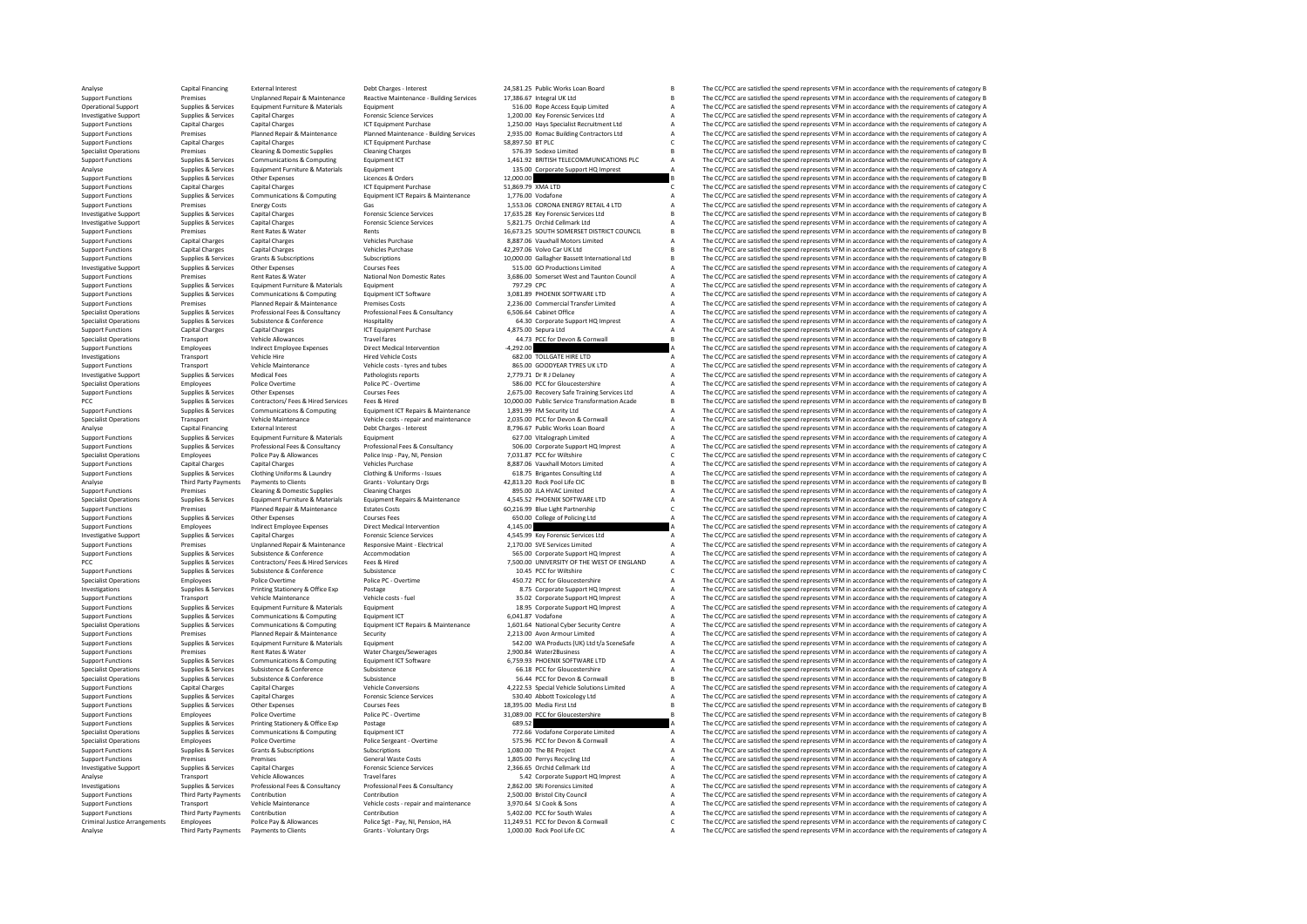Support Functions Premises Planned Repair & Maintenance Planned Maintenance - Building Services 23,684.92 Integral UK Ltd B The CC/PCC are satisfied the spend represents VFM in accordance with the requirements of category Disused Supplies & Services Equipment Furniture & Materials Equipment 2,387.94 WYBONE LTD A The CC/PCC are satisfied the spend represents VFM in accordance with the requirements of category Because Cleaning Applies Cleanin Specialist Operations Premises Cleaning Domestic Supplies Cleaning Charges Cleaning Charges 1,572.70 Sodexo Limited B The CC/PCC are satisfied the spend represents VFM in accordance with the requirements of category B The Support Functions Supplies Services Equipment Furniture & Materials Equipment Category and a Cell Pack Solution Cell Pack Solutions Ltd A The CC/PCC are satisfied the spend represents VFM in accordance with the requirement Support Functions Supplies & Services Other Expenses Courses Fees 2,006.00 College of Policing Ltd A The CC/PCC are satisfied the spend represents VFM in accordance with the requirements of category A Supplies & Services O Support Functions Premises Premises Premises Category (Support Costs Serveral Wast Costs Serveral Waster Costs<br>Support Functions Capital Charactery A The Support Consumeral Costs Support and A The CC/PCC are satisfied the Support Functions Capital Charges Capital Charges Vehicles Vehicles Purchase Vehicles Purchase 8,887.06 Vauxhall Motors Limited A The CC/PCC are satisfied the spend represents VFM in accordance with the requirements of cat Support Functions Premises Rent Rates & Water Water Charges/Sewerages 800.70 Wessex Water Services Ltd A The CC/PCC are satisfied the spend represents VFM in accordance with the requirements of category A Support Functions Support Functions Capital Charges Capital Charges Capital Charges Vehicle Conversions Vehicle Conversions 1,859.64 UK Telematics A The CC/PCC are satisfied the spend represents VFM in accordance with the requirements of ca Supplies & Services Equipment Furniture & Materials Equipment Operational 980.00 Safeguard Medical Technologies Ltd A The CC/PCC are satisfied the spend represents VFM in accordance with the requirements of category A Spec Specialist Operations Transport Vehicle Maintenance Vehicle costs - fuel 12.69 Corporate Support HQ Imprest A The CC/PCC are satisfied the spend represents VFM in accordance with the requirements of category Accommodation Support Functions Supplies & Services Subsistence & Conference Accommodation Accommodation 660.00 Landmarc Support Services Ltd A The CC/PCC are satisfied the spend represents VFM in accordance with the requirements of cat - Investigative Supplies Services Capital Charges Capital Charges and Charges and Charges and Charges and Charges and Charges and the enginements of the enginements of the enginements of the enginements of the enginements Criminal Justice Arrangements Supplies Services Other Expenses Maintenance of dogs/cats a Criminal Justice Arrangements of dogs/cats a Design in a the CC/PCC are satisfied the spend represents VFM in accordance with the re Support Supplies Services Professional Fers Professional Professional Professional EGS & Consultancy Professional Consultance of the COPC are attacked the space professional consultation and the COPC are interested in the Local Policing Employees Police Pay & Allowances Police Pay, OT, NI, Pension 48,172.70 PCC for Gloucestershire CM - Control Control Control are controlled the Spend represents VFM in accordance with the requirements of cat Criminal Justice Arrangements Supplies & Services Other Expenses Maintenance of dogs/cats Maintenance of dogs/cats 1,870.00 A The CC/PCC are satisfied the spend represents VFM in accordance with the requirements of categor Support Functions Premises Rent Rates & Water Premises Leases 798,309.06 Blue Light Partnership C The CC/PCC are satisfied the spend represents VFM in accordance with the requirements of category C Category C The CC/PCC ar Specialist Operations Specialist Operations Employees Police Police Police PC - Overtime Police PC - Overtime 175.80 PCC for Wiltshire A The CC/PCC are satisfied the spend represents VFM in accordance with the requirements Operational Support Employees Police Pay & Allowances Police Sgt - Pay, OT, NI, Pension 5,831.94 PCC for Wiltshire COMIssine C The CC/PCC are satisfied the spend represents VFM in accordance with the requirements of catego Support Functions Premises Planned Repair & Maintenance Planned Maintenance - Building Services 22,610.35 Integral UK Ltd B The CC/PCC are satisfied the spend represents VFM in accordance with the requirements of category Support Functions Supplies & Services Contractors/ Fees & Hired Services Fees & Hired Services Fees & Hired Services Fees A The CC/PCC are satisfied the spend represents VFM in accordance with the requirements of category Support Transport Vehicle Maintenance Vehicle costs - repair and maintenance 1,759.78 SJ Cook & Sons A The CC/PCC are satisfied the spend represents VFM in accordance with the requirements of category A The CC/PC are satis Support Functions Capital Charges Capital Charges Vehicle Conversions Conversions Conversions Conversions and accordance the CC/PCC are satisfied the spend represents VFM in accordance with the requirements of category A C Support Functions Premises Premises Premises Premises Cleaning Support Costs 772.24 Substract Conservations and Recovery UK Ltd A The CC/PCC are satisfied the spend represents VFM in accordance with the requirements of cat Specialist Operations Premises Cleaning & Domestic Supplies Cleaning Charges Cleaning Charges 1,572.70 Sodexo Limited B The CC/PCC are satisfied the spend represents VFM in accordance with the requirements of category B Ca Support Functions Capital Charges Capital Charges Capital Charges ICT Equipment Purchase 307,854.00 CDW Limited C The CC/PCC are satisfied the spend represents VFM in accordance with the requirements of category C Stategor Roads Pitney Bowes Ltd Supplies A The CC/PCC are satisfied the spend represents VFM in accordance with the requirements of category A The CC/PCC are satisfied the spend represents VFM in accordance with the requirements of Investigations Transport Vehicle Hire Hired Vehicle Hire Hired Vehicle Costs and the Costs of the Costs 616.00 TOLLGATE HIRE LTD A The CC/PCC are satisfied the spend represents VFM in accordance with the requirements of ca Support Functions Employees Indirect Employee Expenses Direct Medical Intervention 3,196.00 A The CC/PCC are satisfied the spend represents VFM in accordance with the requirements of category and the spend represents VFM i Support Functions Supplies & Services Other Expenses Courses Courses Fees 3,450.00 Firebrand Training Ltd A The CC/PCC are satisfied the spend represents VFM in accordance with the requirements of category A Courses Police Specialist Operations Employees Police Staff Overtime Police Staff - Overtime Police Staff - Overtime 742.02 PCC for Devon A The CC/PCC are satisfied the spend represents VFM in accordance with the requirements of category Support Functions Premises Planned Repair & Maintenance Planned Maintenance - Building Services 1,729.20 PHS Group Ltd A The CC/PCC are satisfied the spend represents VFM in accordance with the requirements of category A S Premises Rent Rates & Water Rents Rents Rents Rents 13,105.42 DBP7 Ltd B The CC/PCC are satisfied the spend represents VFM in accordance with the requirements of category B and the spendies of category B and the CC/PC are Investigations Supplies & Services Communications & Computing Tel Enquiry Service 2,113.40 Equifax Limited 2,113.40 Equifax Limited A The CC/PCC are satisfied the spend represents VFM in accordance with the requirements of Specialist Operations Subsistence Specialist Operations Subsistence Subsistence Subsistence 75.79 PCC for Wiltshire A The CC/PCC are satisfied the spend represents VFM in accordance with the requirements of category A The Support Functions Support Functions Support Functions Communications Computing Communications A Computing Computing Equipment ICT Equipment Purchase 1,250.00 Hays Specialist Recruitment Ltd A The CC/PCC are satisfied the s Support Functions Capital Charges Capital Charges Capital Charges ICT Equipment Purchase 1,250.00 Hays Specialist Recruitment Ltd A The CC/PCC are satisfied the spend represents VFM in accordance with the requirements of c Support Functions Supplies & Services Equipment Functions Equipment Equipment 10.38 Corporate Support HQ Imprest A The CC/PCC are satisfied the spend represents VFM in accordance with the requirements of category A Support Support Functions Supplies & Services Equipment Funiture & Materials Equipment Americans Equipment Contruction & Conversion Works and the State Construction South West Ltd. Chef CC/PCC are satisfied the spend represents VF Experiment on the Capital Charges Capital Charges Capital Charges Construction & Conversion Works 87,743.12 Creative Construction South West Lt C The CC/PCC are satisfied the spend represents VFM in accordance with the req Support Functions Capital Charges Capital Charges Capital Charges Other Plant & Equipment 39,000.00 County Marquees Ltd B The CC/PCC are satisfied the spend represents VFM in accordance with the requirements of category B Experience Planned Repair & Maintenance Planned Maintenance - Building Services 24,579.00 Integral UK Ltd B The CC/PCC are satisfied the spend represents VFM in accordance with the requirements of category B Support 2,360. Disued Supplies & Services Insurance Insurance Insurance Greatery A The CC/PCC are satisfied the spend represents VFM in accordance with the requirements of category A The CC/PC are satisfied the spend represents VFM in ac Specialist Operations Transport Vehicle Allowances Travel Travel fares are transport Travel in a The CC/PCC are satisfied the speed of the speed of category A The CC/PCC are satisfied the speed of category A The CC/PCC are The CC/PCC are satisfied the spend represents VEM in accordance with the requirements of category A Support Functions Transport Vehicle Maintenance Vehicle costs - repair and maintenance 6,788.83 SJ Cook & Sons A The CC/PCC are satisfied the spend represents VFM in accordance with the requirements of category A Analyse Supplies & Services Equipment Furniture & Materials Equipment Equipment Council Council Council City Council City Analyse The CC/PCC are satisfied the spend represents VFM in accordance with the requirements of cat Export Functions Supplies & Services Printing Stationery & Office Exp Advertising (not recruitment) 1,040.25 SOMERSET COUNTY COUNCIL A The CC/PCC are satisfied the spend represents VFM in accordance with the requirements o Specialist Operations Premises Rent Rates Rent Rates Rent Rates National Non Domestic Rates 2,083.00 North Somerset Council A The CC/PCC are satisfied the spend represents VFM in accordance with the requirements of categor Support Functions Supplies & Services Communications & Computing Equipment ICT Equipment CT 1,181.00 Telefonica UK Limited A The CC/PCC are satisfied the spend represents VFM in accordance with the requirements of category Support Functions Collections Control Cellmark Ltd A The CC/PCC are satisfied the spend represents VFM in accordance with the requirements of category A The Critical Cellmark Ltd A The CC/PCC are satisfied the spend repres Support Functions Premises Premises Rent Rates & Water Rents Rents Rents Rents Rents Rents Rents Rents Rents Rents Rents Rents Rents Rents Rents Rents Rents Rents Rents Rents Rents Rents 8,775.00 BATH & NORTH EAST SOMERSET Local Policing Third Payments District District Clients Council Clients Council Clients Council Clients Council Council Council Council Council Council Council Council Council Council Council Council Council Council Counci Support Functions Transport Vehicle Maintenance Vehicle costs - licences 4,109.00 Corporate Support HQ Imprest A The CC/PCC are satisfied the spend represents VFM in accordance with the requirements of category A Support F Support Functions Capital Charges Capital Charges Capital Charges Capital Charges ICT Equipment Charges 16,640.82 XMA LTD B The CC/PCC are satisfied the spend represents VFM in accordance with the requirements of category PCC Third Party Payments Payments to Clients Grants - Voluntary Orgs 10,425.00 SOMERSET COUNTY COUNCIL B The CC/PCC are satisfied the spend represents VFM in accordance with the requirements of category B<br>Support Functions Support Functions Supplies & Services Equipment Furniture & Materials Publications including books 745.00 BOOKSOURCE A The CC/PCC are satisfied the spend represents VFM in accordance with the requirements of category A Sup Supplies & Services Communications & Computing Equipment ICT Hardware Purch 1,760.96 Insight Direct (UK) Ltd = A The CC/PCC are satisfied the spend represents VFM in accordance with the requirements of category A Clothing Support Functions Supplies & Services Clothing Uniforms & Laundry Clothing & Uniforms - Issues 1,357.24 Sportsbikeshop Ltd A The CC/PCC are satisfied the spend represents VFM in accordance with the requirements of category Support Functions Supplies & Services Communications & Computing Equipment ICT Software 1,240.00 PHOENIX SOFTWARE LTD A The CC/PCC are satisfied the spend represents VFM in accordance with the requirements of category A Su Support Functions Supplies & Services Equipment Functions Equipment Operational 1,850.00 GMK Ltd A The CC/PCC are satisfied the spend represents VFM in accordance with the requirements of category A The CC/PCC are satisfie Support Functions Transport Vehicle Maintenance Vehicle costs - repair and maintenance 1,020.29 SJ Cook & Sons A The CC/PCC are satisfied the spend represents VFM in accordance with the requirements of category A The CC/PC Support Functions Transport Vehicle Maintenance Vehicle costs - repair and maintenance -2,465.87 PCC for Gloucestershire A The CC/PCC are satisfied the spend represents VFM in accordance with the requirements of category A Supplies & Services Other Expenses Legal Costs & Services 4,775.00 4,775.00 A The CC/PCC are satisfied the spend represents VFM in accordance with the requirements of category Canital Charges Category Canital Charges Categ Support Functions Capital Charges Capital Charges ICT Equipment Purchase 207,854.00 CDW Limited Charges ICT CODW Limited Computer Purchase 2007, CDW Limited The CC/PCC are satisfied the spend represents VFM in accordance w Specialist Operations Employees Police Pay & Allowances Housing Allowance - PC 314.12 PCC for Willshire C The CC/PCC are satisfied the spend represents VFM in accordance with the requirements of category C Specialist Opera Specialist Operations Specialist Operations Supplies Area at the Services Area of the Services Area at the Services Fees & Hired 17.20 A The CC/PCC are satisfied the spend represents VFM in accordance with the requirements Roads Policing Capital Charges Capital Charges Capital Charges Other Plant & Equipment 42,941.52 JENOPTIK Traffic Solutions UK Ltd B The CC/PCC are satisfied the spend represents VFM in accordance with the requirements of Specials Control of the Control of the Control of the Control of the Control of the Control of the Control of the Control of the Control of the Control of the Control of the Control of the Control of the Control of the Con Support Employees Indirect Employee Expenses Refunds - Contributions 1,765.01 CM CONTRIBUTION A The CC/PCC are satisfied the spend represents VFM in accordance with the requirements of category and the sequirements of cate Analyse Supplies Services Contractors/ Fees & Hired Services Fees & Hired Services Services Services Fees Alired 3,343.75 Sodexo Limited A The CC/PCC are satisfied the spend represents VFM in accordance with the requiremen Support Functions Supplies Services Equipment Furniture & Materials Equipment In a the CC/PC are satisfied the spend represent Corec Corec Corectes Corectes Corectes Equipment of a corectes and the spend represent Corectes Specialist Operations Supplies & Services Other Expenses Courses Fees Courses Fees 600.00 HM Prisons and Probation Service A The CC/PCC are satisfied the spend represents VFM in accordance with the requirements of category Support Functions Capital Charges Capital Charges Capital Charges ICT Equipment Purchase 35,177.50 Tangible Benefit Limited B The CC/PCC are satisfied the spend represents VFM in accordance with the requirements of categor Support Functions Supplies Services Other Functions Support Functions Support Functions Support Functions Support Functions Support Functions Support Functions of Category A The CC/PC in accordance with the requirements of Support Functions Support Functions A The CC/PCC are satisfied the spend represents VFM in accordance with the requirements of category A The CC/PCC are satisfied the spend represents VFM in accordance with the requirement Specialist Operations Supplies & Services Subistence & Conference Accommodation 120.00 Corporate Support HQ Imprest A The CC/PCC are satisfied the spend represents VFM in accordance with the requirements of category A Conf Analyse Third Party Payments Other Local Authorities of Great controllations and the controllations of the Controllation of the Controllation of the Controllation of the Controllation of the Controllation of the Controllat Supplies & Services Other Expenses Legal Costs & Services 1,500.00 A The CC/PCC are satisfied the spend represents VFM in accordance with the requirements of category A Costs and Costs & Services 1,500.00 A The Fire Servic Investigative Support Supplies & Services Subsistence Accommodation Accommodation 400.00 The Fire Service College Ltd A The CC/PCC are satisfied the spend represents VFM in accordance with the requirements of category A Co Local Policing Supplies & Services Subsistence Subsistence Subsistence Subsistence Subsistence Subsistence Subsistence and the spend represents are and the CC/PCC are satisfied the spend represents VFM in accordance with t Analyse Supplies & Services Other Expenses Financial Adjustments -0.01 B The CC/PCC are satisfied the spend represents VFM in accordance with the requirements of category B Supplies & Services Other Expenses Financial Adju Employees Police Pay & Allowances Police PC - Pay, NI, Pension 4,861.31 PCC for Gloucestershire A The CC/PCC are satisfied the spend represents VFM in accordance with the requirements of category A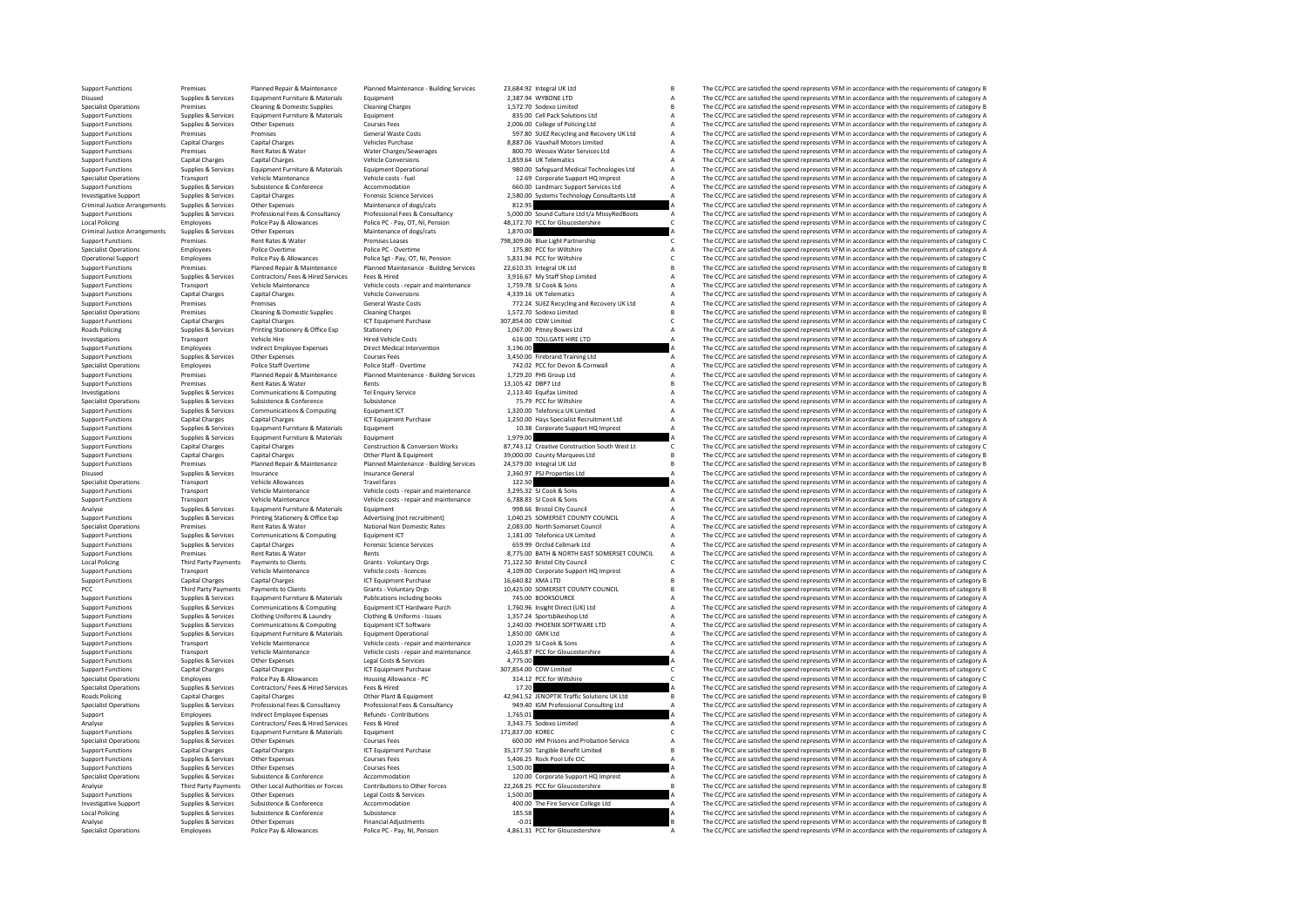| <b>Support Functions</b>                                 | Transport                          | Vehicle Maintenance                          | Vehicle costs - repair and maintenance                            | 867.35 Fawcetts Garage (Newbury) Ltd                                         |              | The CC/PCC are satisfied the spend represents VFM in accordance with the requirements of category A                                                                                                        |
|----------------------------------------------------------|------------------------------------|----------------------------------------------|-------------------------------------------------------------------|------------------------------------------------------------------------------|--------------|------------------------------------------------------------------------------------------------------------------------------------------------------------------------------------------------------------|
| <b>Support Functions</b>                                 | Supplies & Services                | Equipment Furniture & Materials              | Equipment                                                         | 1,738.46 EDGAR BROTHERS                                                      |              | The CC/PCC are satisfied the spend represents VFM in accordance with the requirements of category A                                                                                                        |
| Analyse                                                  | Supplies & Services                | Equipment Furniture & Materials              | Equipment                                                         | 11.00 Corporate Support HQ Imprest                                           |              | The CC/PCC are satisfied the spend represents VFM in accordance with the requirements of category A                                                                                                        |
| Disused                                                  | Supplies & Services                | Equipment Furniture & Materials              | Equipment                                                         | 788.32 London Camera Exchange                                                | A            | The CC/PCC are satisfied the spend represents VFM in accordance with the requirements of category A                                                                                                        |
| <b>Specialist Operations</b>                             | Supplies & Services                | Clothing Uniforms & Laundry                  | Clothing & Uniforms - Issues                                      | 2,534.00 Typhoon International Ltd                                           |              | The CC/PCC are satisfied the spend represents VFM in accordance with the requirements of category A                                                                                                        |
| <b>Specialist Operations</b>                             | Supplies & Services                | Professional Fees & Consultancy              | Professional Fees & Consultancy                                   | 1.000.00                                                                     |              | The CC/PCC are satisfied the spend represents VFM in accordance with the requirements of category A                                                                                                        |
| Disused<br><b>Support Functions</b>                      | Premises<br><b>Capital Charges</b> | Rent Rates & Water<br><b>Capital Charges</b> | Rents<br><b>Construction &amp; Conversion Works</b>               | 1,125.00<br>72.343.48 Creative Construction South West Lt                    |              | The CC/PCC are satisfied the spend represents VFM in accordance with the requirements of category A<br>The CC/PCC are satisfied the spend represents VFM in accordance with the requirements of category C |
| <b>Support Functions</b>                                 | Premises                           | Planned Repair & Maintenance                 | Repairs & Maint General                                           | 1,037.80 Boing Rapid Secure Ltd                                              |              | The CC/PCC are satisfied the spend represents VFM in accordance with the requirements of category A                                                                                                        |
| <b>Support Functions</b>                                 | Transport                          | Vehicle Maintenance                          | Vehicle costs - commissioning                                     | 1.091.45 Walker Fire UK I td                                                 |              | The CC/PCC are satisfied the spend represents VFM in accordance with the requirements of category A                                                                                                        |
| <b>Support Functions</b>                                 | <b>Capital Charges</b>             | Capital Charges                              | <b>ICT Equipment Purchase</b>                                     | 38,740.56 Tangible Benefit Limited                                           |              | The CC/PCC are satisfied the spend represents VFM in accordance with the requirements of category B                                                                                                        |
|                                                          | Supplies & Services                | Contractors/ Fees & Hired Services           | Fees & Hired                                                      | 1,168.33 My Staff Shop Limited                                               |              |                                                                                                                                                                                                            |
| <b>Support Functions</b><br><b>Specialist Operations</b> | Transport                          | Vehicle Hire                                 | <b>Hired Vehicle Costs</b>                                        | 1,315.16 Enterprise Rent a Car UK Ltd                                        |              | The CC/PCC are satisfied the spend represents VFM in accordance with the requirements of category A<br>The CC/PCC are satisfied the spend represents VFM in accordance with the requirements of category A |
| <b>Support Functions</b>                                 | <b>Capital Charges</b>             | <b>Capital Charges</b>                       | <b>Vehicles Purchase</b>                                          | 8.887.06 Vauxhall Motors Limited                                             |              | The CC/PCC are satisfied the spend represents VFM in accordance with the requirements of category A                                                                                                        |
| <b>Support Functions</b>                                 | Premises                           | Planned Repair & Maintenance                 | Grounds Maintenance                                               | 4,980.00 DRA Maintenance Ltd                                                 |              | The CC/PCC are satisfied the spend represents VFM in accordance with the requirements of category A                                                                                                        |
| Criminal Justice Arrangements                            | Supplies & Services                | Subsistence & Conference                     | Subsistence                                                       | 130.24 PCC for Devon & Cornwall                                              | $\epsilon$   | The CC/PCC are satisfied the spend represents VFM in accordance with the requirements of category C                                                                                                        |
| <b>Support Functions</b>                                 | Premises                           | Cleaning & Domestic Supplies                 | <b>Cleaning Charges</b>                                           | 530.59 Sodexo Limited                                                        | $\mathbf{A}$ | The CC/PCC are satisfied the spend represents VFM in accordance with the requirements of category A                                                                                                        |
| <b>Specialist Operations</b>                             | Third Party Payments               | Other Local Authorities or Forces            | Contributions to Other Forces                                     | 8.995.04 PCC for West Mercia                                                 |              | The CC/PCC are satisfied the spend represents VFM in accordance with the requirements of category A                                                                                                        |
| PCC                                                      | <b>Third Party Payments</b>        | <b>Payments to Clients</b>                   | <b>Grants - Voluntary Orgs</b>                                    | 14.916.67 Resolve West                                                       |              | The CC/PCC are satisfied the spend represents VFM in accordance with the requirements of category B                                                                                                        |
| <b>Investigative Support</b>                             | Supplies & Services                | Equipment - Consumables                      | Equipment - Consumables                                           | 1,213.36 WA Products (UK) Ltd t/a SceneSafe                                  |              | The CC/PCC are satisfied the spend represents VFM in accordance with the requirements of category A                                                                                                        |
| Analyse                                                  | Supplies & Services                | Other Expenses                               | <b>Financial Adiustments</b>                                      | 0.01 London Camera Exchange                                                  |              | The CC/PCC are satisfied the spend represents VFM in accordance with the requirements of category A                                                                                                        |
| <b>Support Functions</b>                                 | Supplies & Services                | Equipment Furniture & Materials              | Equipment Repairs & Maintenance                                   | 650.00 N & S Flooring (Bristol) Ltd                                          |              | The CC/PCC are satisfied the spend represents VFM in accordance with the requirements of category A                                                                                                        |
| <b>Specialist Operations</b>                             | Supplies & Services                | Contractors/ Fees & Hired Services           | Fees & Hired                                                      | 8.40                                                                         |              | The CC/PCC are satisfied the spend represents VFM in accordance with the requirements of category A                                                                                                        |
| <b>Support Functions</b>                                 | Employees                          | Police Staff Pay & Allowances                | Police Staff - Pay, OT, NI, Pension                               | 20,839.81 PCC for Devon & Cornwall                                           |              | The CC/PCC are satisfied the spend represents VFM in accordance with the requirements of category C                                                                                                        |
| <b>Specialist Operations</b>                             | Transport                          | Vehicle Maintenance                          | Vehicle costs - fuel                                              | 4.125.86                                                                     |              | The CC/PCC are satisfied the spend represents VFM in accordance with the requirements of category A                                                                                                        |
| Disused                                                  | Supplies & Services                | Other Expenses                               | <b>Courses Fees</b>                                               | 3,355.00 Great Western Air Ambulance Charity                                 |              | The CC/PCC are satisfied the spend represents VFM in accordance with the requirements of category A                                                                                                        |
| <b>Support Functions</b>                                 | Premises                           | <b>Energy Costs</b>                          | Electricity                                                       | 127.381.17 EDF ENERGY 1 LIMITED                                              |              | The CC/PCC are satisfied the spend represents VFM in accordance with the requirements of category C                                                                                                        |
| <b>Support Functions</b>                                 | Supplies & Services                | Other Expenses                               | <b>Courses Fees</b>                                               | 94,975.00 UNIVERSITY OF THE WEST OF ENGLAND                                  | C.           | The CC/PCC are satisfied the spend represents VFM in accordance with the requirements of category C                                                                                                        |
| Investigations                                           | Supplies & Services                | Other Expenses                               | <b>Courses Fees</b>                                               | 640.00 College of Policing Ltd                                               |              | The CC/PCC are satisfied the spend represents VFM in accordance with the requirements of category A                                                                                                        |
| <b>Support Functions</b>                                 | Premises                           | Rent Rates & Water                           | National Non Domestic Rates                                       | 2,944.00 South Gloucestershire                                               |              | The CC/PCC are satisfied the spend represents VFM in accordance with the requirements of category A                                                                                                        |
| <b>Support Functions</b>                                 | Supplies & Services                | <b>Capital Charges</b>                       | <b>Forensic Science Services</b>                                  | 928.20 Abbott Toxicology Ltd                                                 |              | The CC/PCC are satisfied the spend represents VFM in accordance with the requirements of category A                                                                                                        |
| Local Policing                                           | <b>Third Party Payments</b>        | Contribution                                 | Contribution                                                      | 6.428.50 Rise Mutual CIC                                                     |              | The CC/PCC are satisfied the spend represents VFM in accordance with the requirements of category A                                                                                                        |
| <b>Support Functions</b>                                 | Employees                          | Police Pay & Allowances                      | Police PC - Pay, NI, Pension                                      | 5,047.71 PCC for Dorset                                                      |              | The CC/PCC are satisfied the spend represents VFM in accordance with the requirements of category C                                                                                                        |
| <b>Support Functions</b>                                 | Employees                          | Indirect Employee Expenses                   | <b>Direct Medical Intervention</b>                                | 4.475.00                                                                     |              | The CC/PCC are satisfied the spend represents VFM in accordance with the requirements of category A                                                                                                        |
| <b>Support Functions</b>                                 | Transport                          | Vehicle Maintenance                          | Vehicle costs - tyres and tubes                                   | 544.00 GOODYEAR TYRES UK LTD                                                 |              | The CC/PCC are satisfied the spend represents VFM in accordance with the requirements of category A                                                                                                        |
| <b>Support Functions</b>                                 | Transport                          | Vehicle Maintenance                          | Vehicle costs - repair and maintenance                            | 609.78 BMW (UK) Ltd                                                          |              | The CC/PCC are satisfied the spend represents VFM in accordance with the requirements of category A                                                                                                        |
| <b>Support Functions</b>                                 | Premises                           | Unplanned Repair & Maintenance               | Reactive Maintenance - Building Services                          | 725.00 Quadrant Contract Floorings Limited                                   |              | The CC/PCC are satisfied the spend represents VFM in accordance with the requirements of category A                                                                                                        |
| <b>Support Functions</b>                                 | Transport                          | Vehicle Workshops/Maintenance                | Vehicle recovery                                                  | 1.777.10 AA Business Services                                                |              | The CC/PCC are satisfied the spend represents VFM in accordance with the requirements of category A                                                                                                        |
| <b>Support Functions</b>                                 | Premises                           | <b>Cleaning &amp; Domestic Supplies</b>      | <b>Cleaning Charges</b>                                           | 19,155.23 Sodexo Limited                                                     |              | The CC/PCC are satisfied the spend represents VFM in accordance with the requirements of category B                                                                                                        |
| <b>Support Functions</b>                                 | Supplies & Services                | Other Expenses                               | Legal Costs & Services                                            | 1,500.00                                                                     |              | The CC/PCC are satisfied the spend represents VFM in accordance with the requirements of category A                                                                                                        |
| <b>Investigative Support</b>                             | Supplies & Services                | <b>Capital Charges</b>                       | <b>Forensic Science Services</b>                                  | 5,281.78 Eurofins Forensics Services Limited                                 |              | The CC/PCC are satisfied the spend represents VFM in accordance with the requirements of category A                                                                                                        |
| Operational Support                                      | Supplies & Services                | Catering                                     | Catering                                                          | 17.40 Corporate Support HQ Imprest                                           |              | The CC/PCC are satisfied the spend represents VFM in accordance with the requirements of category A                                                                                                        |
| <b>Support Functions</b>                                 | <b>Capital Charges</b>             | Capital Charges                              | Additions: Non Enhancing Fees                                     | 1,056.22 Ridge & Partners LLP                                                |              | The CC/PCC are satisfied the spend represents VFM in accordance with the requirements of category A                                                                                                        |
| <b>Support Functions</b>                                 | Supplies & Services                | Communications & Computing                   | Equipment ICT Hardware Purch                                      | 5,280.00 Data Pro IT Ltd                                                     |              | The CC/PCC are satisfied the spend represents VFM in accordance with the requirements of category A                                                                                                        |
| <b>Support Functions</b>                                 | Premises                           | <b>Energy Costs</b>                          | Electricity                                                       | 516.00 MENDIP DISTRICT COUNCIL                                               |              | The CC/PCC are satisfied the spend represents VFM in accordance with the requirements of category A                                                                                                        |
| Criminal Justice Arrangements                            | Supplies & Services                | Other Expenses                               | Remand costs                                                      | 6,000.00 Frenzy Designs                                                      |              | The CC/PCC are satisfied the spend represents VFM in accordance with the requirements of category A                                                                                                        |
| <b>Specialist Operations</b>                             | Employees                          | Police Pay & Allowances                      | Police PC - Pay, OT, NI, Pension                                  | 26.167.74 PCC for Dorset                                                     | $\epsilon$   | The CC/PCC are satisfied the spend represents VFM in accordance with the requirements of category C                                                                                                        |
| <b>Investigative Support</b>                             | Supplies & Services                | <b>Capital Charges</b>                       | <b>Forensic Science Services</b>                                  | 11,570.88 Eurofins Forensics Services Limited                                |              | The CC/PCC are satisfied the spend represents VFM in accordance with the requirements of category B                                                                                                        |
| <b>Support Functions</b>                                 | Transport                          | Vehicle Maintenance                          | Vehicle costs - repair and maintenance                            | 538.72 CASTROL (UK) LTD                                                      |              | The CC/PCC are satisfied the spend represents VFM in accordance with the requirements of category A                                                                                                        |
| <b>Support Functions</b>                                 | Supplies & Services                | Other Expenses                               | <b>Courses Fees</b>                                               | 8,844.00                                                                     |              | The CC/PCC are satisfied the spend represents VFM in accordance with the requirements of category A                                                                                                        |
| <b>Local Policing</b>                                    | Supplies & Services                | Communications & Computing                   | <b>Equipment ICT Consumables</b>                                  | 2,818.50 Tangible Benefit Limited                                            |              | The CC/PCC are satisfied the spend represents VFM in accordance with the requirements of category A                                                                                                        |
| <b>Support Functions</b>                                 | <b>Capital Charges</b>             | <b>Capital Charges</b>                       | Construction & Conversion Fees                                    | 7,252.00 Atkins Ltd                                                          |              | The CC/PCC are satisfied the spend represents VFM in accordance with the requirements of category A                                                                                                        |
| <b>Support Functions</b>                                 | Supplies & Services                | Equipment Furniture & Materials              | Armoury Tools                                                     | 1.529.81 Viking Arms Ltd                                                     |              | The CC/PCC are satisfied the spend represents VFM in accordance with the requirements of category A                                                                                                        |
| PCC                                                      | Third Party Payments               | Payments to Clients                          | Grants - Voluntary Orgs                                           | 8,100.00 Voluntary Action North Somerset                                     |              | The CC/PCC are satisfied the spend represents VFM in accordance with the requirements of category A                                                                                                        |
| <b>Support Functions</b>                                 | <b>Capital Charges</b>             | <b>Capital Charges</b>                       | ICT Equipment Purchase                                            | 14.693.49 XMA LTD                                                            |              | The CC/PCC are satisfied the spend represents VFM in accordance with the requirements of category B                                                                                                        |
| <b>Specialist Operations</b>                             | Transport                          | Vehicle Maintenance                          | Vehicle costs - repair and maintenance                            | 930.88 PCC for Dorset                                                        |              | The CC/PCC are satisfied the spend represents VFM in accordance with the requirements of category A                                                                                                        |
| <b>Support Functions</b>                                 | Transport                          | Vehicle Maintenance                          | Vehicle costs - tyres and tubes                                   | 938.00 GOODYEAR TYRES UK LTD                                                 |              | The CC/PCC are satisfied the spend represents VFM in accordance with the requirements of category A                                                                                                        |
| Local Policing                                           | Supplies & Services<br>Premises    | Communications & Computing<br>Premises       | Equipment ICT Repairs & Maintenance<br><b>General Waste Costs</b> | 610.75 Axess International Ltd                                               |              | The CC/PCC are satisfied the spend represents VFM in accordance with the requirements of category A                                                                                                        |
| <b>Support Functions</b><br><b>Specialist Operations</b> | Premises                           | Rent Rates & Water                           | National Non Domestic Rates                                       | 594.01 SUEZ Recycling and Recovery UK Ltd<br>1,210.00 North Somerset Council |              | The CC/PCC are satisfied the spend represents VFM in accordance with the requirements of category A<br>The CC/PCC are satisfied the spend represents VFM in accordance with the requirements of category A |
| <b>Support Functions</b>                                 | Premises                           | Planned Repair & Maintenance                 | Planned Maintenance - Building Services                           | 660.00 PHS Group Ltd                                                         |              | The CC/PCC are satisfied the spend represents VFM in accordance with the requirements of category A                                                                                                        |
| Roads Policing                                           | Supplies & Services                | Professional Fees & Consultancy              | Professional Fees & Consultancy                                   | 540.00 A Bishop & Son                                                        |              | The CC/PCC are satisfied the spend represents VFM in accordance with the requirements of category A                                                                                                        |
| <b>Support Functions</b>                                 | Transport                          | Vehicle Maintenance                          | Vehicle costs - repair and maintenance                            | 1,520.51 Auto Styling UK Truckman Group Ltd                                  |              | The CC/PCC are satisfied the spend represents VFM in accordance with the requirements of category A                                                                                                        |
| <b>Support Functions</b>                                 | Supplies & Services                | Equipment Furniture & Materials              | Faujoment - Ammunition                                            | 2.261.00 Point South Limited                                                 |              | The CC/PCC are satisfied the spend represents VFM in accordance with the requirements of category A                                                                                                        |
| <b>Support Functions</b>                                 | Transport                          | Vehicle Maintenance                          | Vehicle costs - repair and maintenance                            | 713.72 Avon Crane & Commercial Repairs Lim                                   |              | The CC/PCC are satisfied the spend represents VFM in accordance with the requirements of category A                                                                                                        |
| <b>Support Functions</b>                                 | Supplies & Services                | Other Expenses                               | Legal Fees 3rd Party                                              | 4.384.31                                                                     |              | The CC/PCC are satisfied the spend represents VFM in accordance with the requirements of category A                                                                                                        |
| <b>Specialist Operations</b>                             | Transport                          | <b>Vehicle Allowances</b>                    | <b>Travel fares</b>                                               | 29.17                                                                        |              | The CC/PCC are satisfied the spend represents VFM in accordance with the requirements of category A                                                                                                        |
| Analyse                                                  | Supplies & Services                | Equipment Furniture & Materials              | Equipment                                                         | 1,128.00 SELECTAMARK SECURITY SYSTEMS PLC                                    |              | The CC/PCC are satisfied the spend represents VFM in accordance with the requirements of category A                                                                                                        |
| <b>Support Functions</b>                                 | Supplies & Services                | Equipment Furniture & Materials              | Equipment - Ammunition                                            | 2,584.00 Point South Limited                                                 |              | The CC/PCC are satisfied the spend represents VFM in accordance with the requirements of category A                                                                                                        |
| <b>Support Functions</b>                                 | Employees                          | <b>Indirect Employee Expenses</b>            | Advertising for Staff                                             | 1,845.84 Hays Specialist Recruitment Ltd                                     |              | The CC/PCC are satisfied the spend represents VFM in accordance with the requirements of category A                                                                                                        |
| <b>Support Functions</b>                                 | Transport                          | Vehicle Maintenance                          | Vehicle costs - repair and maintenance                            | 3,194.74 Staceys Motors                                                      |              | The CC/PCC are satisfied the spend represents VFM in accordance with the requirements of category A                                                                                                        |
| <b>Specialist Operations</b>                             | Employees                          | Police Pay & Allowances                      | Police Sgt - Pay, NI, Pension                                     | 5.476.35 PCC for Dorset                                                      |              | The CC/PCC are satisfied the spend represents VFM in accordance with the requirements of category C                                                                                                        |
| <b>Investigative Support</b>                             | Supplies & Services                | <b>Capital Charges</b>                       | <b>Forensic Science Services</b>                                  | 23.364.78 Orchid Cellmark Ltd                                                |              | The CC/PCC are satisfied the spend represents VFM in accordance with the requirements of category B                                                                                                        |
| PCC                                                      | Supplies & Services                | Grants & Subscriptions                       | Subscriptions                                                     | 900.00 CoPaCC Limited                                                        |              | The CC/PCC are satisfied the spend represents VFM in accordance with the requirements of category A                                                                                                        |
| <b>Investigative Support</b>                             | Supplies & Services                | <b>Capital Charges</b>                       | <b>Forensic Science Services</b>                                  | 2,592.75 Harper Shaw Investigation Consultan                                 |              | The CC/PCC are satisfied the spend represents VFM in accordance with the requirements of category A                                                                                                        |
| <b>Specialist Operations</b>                             | Supplies & Services                | Other Expenses                               | Courses Fees                                                      | 770.00 QA Limited                                                            |              | The CC/PCC are satisfied the spend represents VFM in accordance with the requirements of category A                                                                                                        |
| Analyse                                                  | Supplies & Services                | Other Expenses                               | <b>Reward Scheme</b>                                              | 595.81 D & D Shoe Repairs & Security                                         |              | The CC/PCC are satisfied the spend represents VFM in accordance with the requirements of category A                                                                                                        |
| <b>Specialist Operations</b>                             | Supplies & Services                | Equipment Furniture & Materials              | Equipment                                                         | 777.52 Sportsbikeshop Ltd                                                    |              | The CC/PCC are satisfied the spend represents VFM in accordance with the requirements of category A                                                                                                        |
| Analyse                                                  | Supplies & Services                | Other Expenses                               | <b>Publicity &amp; Promotions</b>                                 | 655.00 SELECTAMARK SECURITY SYSTEMS PLC                                      |              | The CC/PCC are satisfied the spend represents VFM in accordance with the requirements of category A                                                                                                        |
| <b>Support Functions</b>                                 | <b>Capital Charges</b>             | <b>Capital Charges</b>                       | <b>Vehicle Conversions</b>                                        | 774.85 UK Telematics                                                         |              | The CC/PCC are satisfied the spend represents VFM in accordance with the requirements of category A                                                                                                        |
| <b>Specialist Operations</b>                             | Supplies & Services                | Other Expenses                               | <b>Courses Fees</b>                                               | 1.400.00 Forensic Analytics Ltd                                              |              | The CC/PCC are satisfied the spend represents VFM in accordance with the requirements of category A                                                                                                        |
| Analyse                                                  | Supplies & Services                | Other Expenses                               | <b>Financial Adiustments</b>                                      | -0.01 Brigantes Consulting Ltd                                               |              | The CC/PCC are satisfied the spend represents VFM in accordance with the requirements of category A                                                                                                        |
| <b>Support Functions</b>                                 | Premises                           | Planned Repair & Maintenance                 | Planned Maintenance - Building Fabric                             | 588.00 DRA Maintenance Ltd                                                   |              | The CC/PCC are satisfied the spend represents VFM in accordance with the requirements of category A                                                                                                        |
| <b>Support Functions</b>                                 | Premises                           | Unplanned Repair & Maintenance               | Reactive Maintenance - Building Services                          | 3.858.00 AWP Services Ltd                                                    |              | The CC/PCC are satisfied the spend represents VFM in accordance with the requirements of category A                                                                                                        |
|                                                          |                                    |                                              |                                                                   |                                                                              |              |                                                                                                                                                                                                            |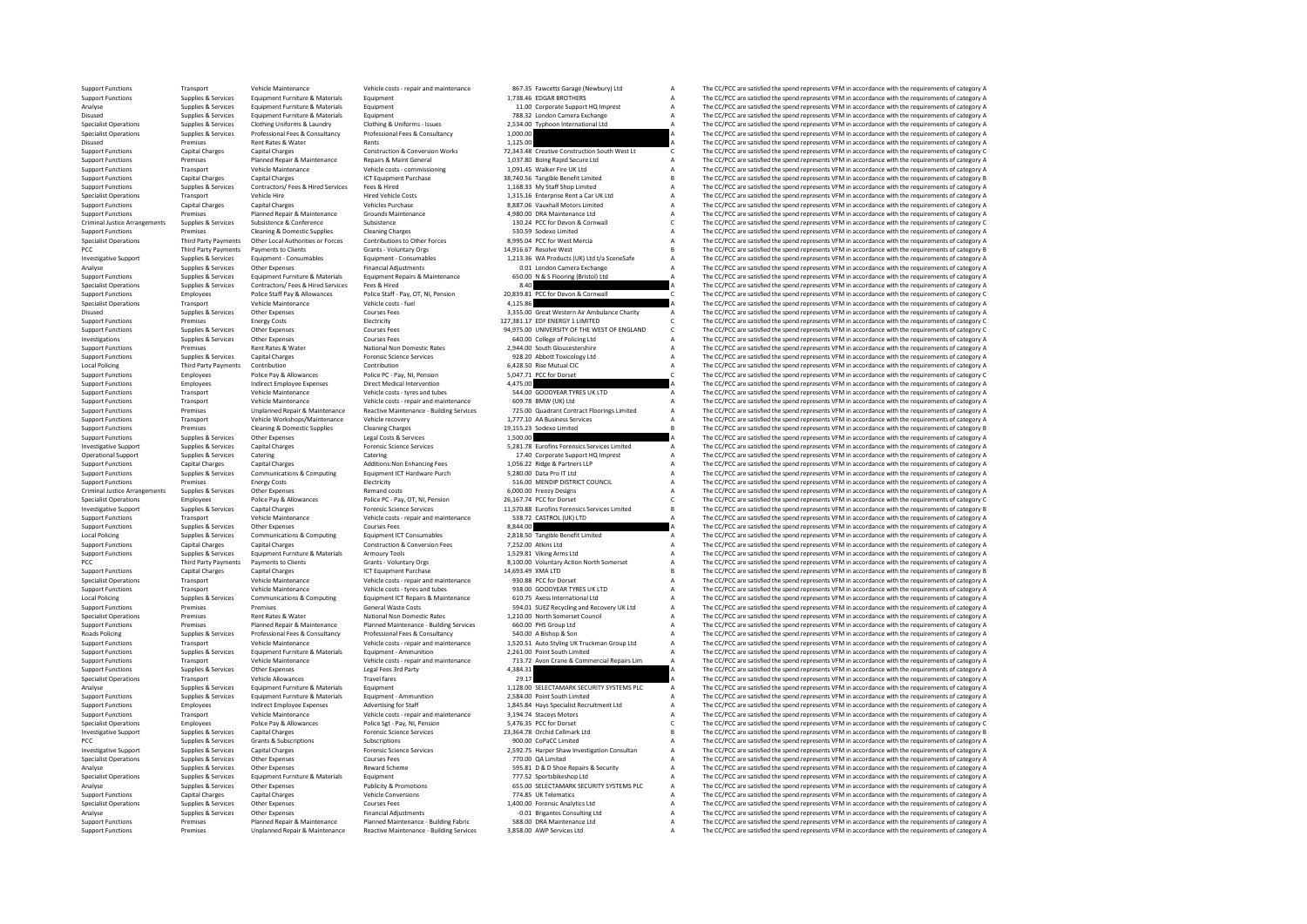Oisused Premises Cleaning & Domestic Supplies Cleaning Charges Cleaning Charges 2011/2 Cleaning Charges 313.17 Sodexo Limited B The CC/PCC are satisfied the spend represents VFM in accordance with the requirements of cate Specialist Operations Employees Police Pay & Allowances Police Pc - Pay, NI, Pension 4,851.07 PCC for Gloucestershire A The CC/PCC are satisfied the spend represents VFM in accordance with the requirements of category A Th Support Functions Supplies Services Contractors/ Fees Hired Services Fees Athletics/ The Services Contractors/ The Services Fees A The CC/PCC are satisfied the spend represents VFM in accordance with the requirements of ca Analyse Police Staff Pay Allowances Staffing Agency 3,184.19 Matrix SCM Ltd A The CC/PCC are satisfied the spend represents VFM in accordance with the requirements of category Analyses Police Staff Pay Allowances Scategory Operational Support Supplies & Services Other Expenses Dogs - Food 988.45 Crown Petfoods Ltd A The CC/PCC are satisfied the spend represents VFM in accordance with the requirements of category A Support Supplies & Services Support Functions Transport Vehicle Maintenance Vehicle costs - repair and maintenance vehicle of the Support Commercials Ltd A The CC/PCC are satisfied the spend represents VFM in accordance with the requirements of categ Criminal Justice Arrangements Third Party Payments Contribution Contribution Contribution Contribution Contribution Contribution Sponsor Superinal Sponsor C The CC/PCC are satisfied the spend represents VFM in accordance w Specialist Operations Transport Vehicle Allowances Travel fares Travel fares 105.95 PCC for Devon & Cornwall C The CC/PCC are satisfied the spend represents VFM in accordance with the requirements of category C The PC/PC a Analyse Third Party Payments Contribution Contribution Contribution Contribution Contribution Contribution Contribution 13,000.00 North Somerset Council Council B The CC/PCC are satisfied the spend represents VFM in accord Specialist Operations Employees Police Dvertime Police PC - Overtime, Unsoc. Hours 329.67 PCC for Devon & Cornwall B The CC/PCC are satisfied the spend represents VFM in accordance with the requirements of category B Vehic Support Functions Capital Charges Capital Charges Capital Charges Vehicles Purchase 18,727.91 Peugeot Motor Company Plc B The CC/PCC are satisfied the spend represents VFM in accordance with the requirements of category B<br> Roads Policing Supplies & Services Printing Stationery & Office Exp Postage 8,549.23 a Stationer and Stationery A The CC/PCC are satisfied the spend represents VFM in accordance with the requirements of category A The CC/P Investigations Supplies Services Other Expenses Courses Fees 1,800.00 Pacifico Partnership A The CC/PCC are associated the spend represents VFM in accordance with the requirements of category A The CC/PCC are associated th Support Franchise Supplies Services Equipment European Control and the Control of the Control of the Control of the Control of the Control of the Control of the Control of the Control of the Control of the Control of the C Specialist Operations Subsistence Services Subsistence Accommodation accommodation 185.83 A The CC/PCC are satisfied the spend represents VFM in accordance with the requirements of category A The CC/PCC are satisfied the s Supplies a computations & Computing the Conduction of the Conduction of the Conduction of the Conduction of the Conduction of the Conduction of the Conduction of the Conduction of the Conduction of the Conduction of the Co Analyse Supplies & Services Other Expenses Courses Courses Courses Courses Courses Courses Courses Fees 2,856.50 College of Policing Ltd A The CC/PCC are satisfied the spend represents VFM in accordance with the requiremen Support Functions Supplies & Services Equipment Furniture & Materials Loose Furniture **6,544.01 Blue Light Partnership A** The CC/PCC are satisfied the spend represents VFM in accordance with the requirements of category A -<br>Specialist Operations Supplies & Services Equipment Furniture & Materials Equipment Equipment 2,912.93 A The CC/PCC are satisfied the spend represents VFM in accordance with the requirements of category A Depoch in accor Support Functions Supplies & Services Contractors/ Fees & Hired Fees & Hired 1,633.33 My Staff Shop Limited A The CC/PCC are satisfied the spend represents VFM in accordance with the requirements of category A The CC/PC ar Specialist Operations Transport Wehicle Maintenance Vehicle costs - repair and maintenance 55.00 Volkswagen Group UK Ltd Vehicles B The CC/PCC are satisfied the spend represents VFM in accordance with the requirements of c Support Functions Supplies Services Equipment Furniture & Materials Equipment Functions Limited Communications Limited Communications Limited a The CC/PCC are satisfied the spend represents VFM in accordance with the requi Operational Support Support Support Support Support Support Support Support Support Support Support Support Support Support Support Support Support Support Support Support Support Support Support Support Support Support Su Support Functions Transport Vehicle Costs - Vehicle costs - repair and maintenance Spend and maintenance and a The CC/PCC are satisfied the spend represents VFM in accordance with the requirements of category A The CC/PCC Support Functions Capital Charges Capital Charges Capital Charges Capital Charges Capital Charges Capital Charges Capital Charges A The CC/PCC are satisfied the spend represents VFM in accordance with the requirements of c Support Functions Premises Rent Rates & Water Landlords Service Charge 2,224.67 MENDIP DISTRICT COUNCIL A The CC/PCC are satisfied the spend represents VFM in accordance with the requirements of category B Support Function Support Functions Premises Cleaning & Domestic Supplies Cleaning Charges 19,155.23 Sodexo Limited 2011 and the CC/PCC are satisfied the spend represents VFM in accordance with the requirements of category B Support Functio SUPPORT FUNCTIONS PREMIST FUNCTIONS ART THE CHARGE ART THE CONTINUES ARE SERVICE AT THE SOLUTH SOMETHERS OF CA<br>The CC/PCC are satisfied the spend represents VFM in accordance with the requirements of category B The CATEGOR Support Functions Capital Charges Capital Charges Capital Charges ICT Equipment Purchase 3,150.00 Hays Specialist Recruitment Ltd A The CC/PCC are satisfied the spend represents VFM in accordance with the requirements of c Investigations Third Party Payments Other Local Authorities or Forces Safeguarding Boards Contribution 5,163.33 North Somerset Council A The CC/PCC are satisfied the spend represents VFM in accordance with the requirements of category A Specialist Operations Employees Police Pay & Allowances Housing Allowance - PC 314.12 PCC for Willshire - C The CC/PCC are satisfied the spend represents VFM in accordance with the requirements of category C and Category C Investigative Supplies Services Capital Charges Capital Charges Capital Charges Capital Charges Capital Cellmark Ltd A The CC/PCC are satisfied the spend represents VFM in accordance with the requirements of category A The Specialist Operations Premises Planned Repair & Maintenance Security 1,024.00 Avon Armour Limited A The CC/PCC are satisfied the spend represents VFM in accordance with the requirements of category A Specialist Operations Specialist Operations Supplies & Services Catering Catering Catering Catering Catering Catering Catering and the Catering and the CC/PCC are satisfied the spend represents VFM in accordance with the requirements of categor Specialist Operations Supplies Services Equipment Furniture & Materials Equipment Furniture American Equipment 1,170.72 RS COMPONENTS LTD A The CC/PCC are satisfied the spend represents VFM in accordance with the requireme Specialist Operations Supplies Services Professional Fees & Consultancy Professional Fees & Consultancy Professional Fees & Consultancy Professional Fees & Consultancy 2, 119.50 A The CC/PCC are satisfied the spend represe Professional Fees & Consultancy Professional Fees & Consultancy 7,488.47 DAC Beachcroft Claims Ltd The CC/PCC are satisfied the spend represents VFM in accordance with the requirements of category A<br>
Fouloment Funiture & M Specialist Operations Supplies & Services Equipment Furniture & Materials Equipment Equipment Equipment and the Specialist Operations A The CC/PCC are satisfied the spend represents VFM in accordance with the requirements PCC The CC/PCC are satisfied the spend represents VFM in accordance with the requirements of category C The CC/PCC are satisfied the spend represents VFM in accordance with the requirements of category C Grants - Voluntary Specialist Operations Premises Rent Rates & Water Landlords Service Charge 2,685.85 Workman LLP A The CC/PCC are satisfied the spend represents VFM in accordance with the requirements of category A Charge 2,685.85 Workman Support Functions Supplies & Services Printing Stationery & Office Exp Postage Postage Printing States Printing Stationery & Office Exp Postage Printing Principal Category B. S.95 MLA LTD A The CC/PCC are satisfied the spe Support Functions Capital Charges Capital Charges Vehicles Vehicles Vehicles 24,950.67 Volkswagen Group UK Ltd Vehicles B The CC/PCC are satisfied the spend represents VFM in accordance with the requirements of category B Support Functions Employees Police Staff Pay & Allowances Police Staff - Pay, OT, NI, Pension 15,781.26 PCC for Willshire C The CC/PCC are satisfied the spend represents VFM in accordance with the requirements of category Specialist Operations Supplies & Services Equipment Furniture & Materials Equipment 117.50 Corporate Support HQ Imprest A The CC/PCC are satisfied the spend represents VFM in accordance with the requirements of category A Support Functions Supplies Services Equipment Furniture & Materials Equipment 745.86 Warehouse Express t/a Material The CC/PCC are satisfied the spend represent VFM in accordance with the requirements of category Repress ( The CC/PCC are satisfied the spend represents VFM in accordance with the requirements of category B investigative Sunnort Communication of Capital Communication of Capital Communication Communication Communication of the CONTECT COMMUNICATION CONTECTS (IN ) and the CONTECTS of the CONTECTS CONTECTS (IN ) and the communic Local Policing Third Party Payments Contribution Contribution 10,748.75 Rise Mutual CE are not are provided the spend represents VFM in accordance with the requirements of category Brannel Maintenance - Bunded Maintenance <br />
Support Functions Transferences Premises Provides Planned Repair & Maintenance Planned Maintenance - Building Services - 550.00 SVE Services Limited A The CC/PCC are satisfied the spend represents VFM in accordance [1] Supplies & Services Contractors/Fees & Hired Services Fees & Hired 1,943.68 Bristol Diocesan Board of Finance L A The CC/PCC are satisfied the spend represents VFM in accordance with the requirements of category A Supp Support Functions Premises Unplanned Repair & Maintenance Reactive Maintenance - Building Services 1,508.65 Controlco Ltd A The CC/PCC are satisfied the spend represents VFM in accordance with the requirements of category Employees Indirect Employee Expenses Advertising for Staff 1,802.64 Hays Specialist Recruitment Ltd A The CC/PCC are satisfied the spend represents VFM in accordance with the requirements of category A Category A Category Support Functions Capital Charges Capital Charges Capital Charges Construction & Conversion Works 550.00 BOF Group Ltd A The CC/PCC are satisfied the spend represents VFM in accordance with the requirements of category A S Support Transport - The Contract Contract Contract Contract Contract Contract Contract Contract Contract Contract Contract Contract Contract Contract Contract Contract Contract Contract Contract Contract Contract Contract Support Functions Permises Penned Republic Penned Maintenance - Building Fabric 252393 Artworks South Conservative and the CC/PCC are satisfied the spear of the COPC are statisted the spear of category Art The COPC are a s The CC/DCC are satisfied the spend represents VEM in accordance with the requirements of category A Roads Policing Supplies Services Other Expenses Courses Courses Fees Consultancy Courses Fees Consultancy Courses Fees 649.00 Datatag ID Ltd A The CC/PCC are satisfied the spend represents VFM in accordance with the requir Experiment on the CONSTANT Supplies & Services Professional Fees & Consultancy Professional Fees & Consultancy Professional Fees & Consultancy Professional Fees & Consultancy 1,980.00 Hartnell Taylor Cook LLP A The CC/PCC Specialist Operations Transport Vehicle Allowances Travel fares Travel fares 43.45 Corporate Support HQ Imprest A The CC/PCC are satisfied the spend represents VFM in accordance with the requirements of category A Support Support Functions Employees Indirect Employee Expenses Direct Medical Intervention -536.00 -536.00 A The CC/PCC are satisfied the spend represents VFM in accordance with the requirements of category A Dees - Purchase - Dee Operational Support Supplies & Services Other Expenses Dogs - Purchase Dogs - Purchase 1,500.00 A The CC/PCC are satisfied the spend represents VFM in accordance with the requirements of category A Support Functions Suppli Support Functions Supplies & Services Communications & Computing Equipment ICT Repairs & Maintenance 7,200.00 Sepura Ltd A The CC/PCC are satisfied the spend represents VFM in accordance with the requirements of category A of the Local Policine of the University of Changes of the University of Changes of Changes and the CONN of the CONN of the CONN of the CONN of the CONN of the CONN of the CONN of the CONN of the CONN of the CONN of the CON Local Policing Supplies & Services Subsistence Subsistence Subsistence Subsistence 399.68 A The CC/PCC are satisfied the spend represents VFM in accordance with the requirements of category A Support Functions Premises Pre The CC/PCC are satisfied the spend represents VFM in accordance with the requirements of category A Investigative Supplies Support Support Support Support Support Support Support Support Services Capital Charges The CONTEC UK Ltd A The CC/PCC are satisfied the spend represents VFM in accordance with the requirements of c Support Functions Employees Indirect Employee Expenses Direct Medical Intervention 600.00 Companies are the CC/PCC are satisfied the spend represents VFM in accordance with the requirements of category A Specialist Operati Specialist Operations Supplies A The CC/PCC are satisfied the spend represents VFM in accordance with the requirements of category A<br>The CC/PCC are satisfied the spend represents VFM in accordance with the requirements of Investigations Supplies & Services Other Expenses Courses Fees 13,000.00 Blue Lights Digital Ltd B The CC/PCC are satisfied the spend represents VFM in accordance with the requirements of category B Investigative Supplies Services Capital Charges Supplies Capital Charges Science Services 2,754.70 Orchid Cellmark Ltd A The CC/PCC are satisfied the spend represents VFM in accordance with the requirements of category Bra Supplies & Services Clothing Uniforms & Laundry Clothing & Uniforms - Issues 26,796.00 Home Office Shared Service Centre B The CC/PCC are satisfied the spend represents VFM in accordance with the requirements of category B Analyse Supplies & Services Equipment Furniture & Materials Equipment Support Furniture of the Support HQ Imprest A The CC/PCC are satisfied the spend represents VFM in accordance with the requirements of category A The CC Investigations Supplies & Services Equipment Furniture & Materials Equipment Furniture & Materials Equipment Furniture A The CC/PCC are satisfied the spend represents VFM in accordance with the requirements of category A T 17,500.00 SOMERSET COUNTY COUNCIL B The CCPCC are attended the spend represents VPM in accordance with the requirements of category Byments - OLAS and Search Payments - OLAS 17,500.00 SOMERSET COUNTY COUNCIL B The CCPCC ar Transport Vehicle Maintenance Vehicle costs - repair and maintenance 588.85 Bristol PartsPlus A The CC/PCC are satisfied the spend represents VFM in accordance with the requirements of category A The CC/PCC are satisfied t Analyse Employees Indirect Employee Expenses Long Service Awards 203.00 Corporate Support HQ Imprest Agreement Amazon Area The CC/PCC are satisfied the spend represents VFM in accordance with the requirements of category A Incestigative Support Supplies Accommodation Accommodation Accommodation 4,648.00 Alecto Forensic Services Ltd B The CC/PCC are satisfied the spend represents VFM in accordance with the requirements of category B The CC/PC Analyse Supplies & Services Other Expenses Financial Adjustments -0.01 B The CC/PCC are satisfied the spend represents VFM in accordance with the requirements of category B Supplies & Services Other Expenses Financial Adju Support Functions Transport Vehicle Maintenance Vehicle costs - repair and maintenance -1,765.23 Bristol PartsPlus A The CC/PCC are satisfied the spend represents VFM in accordance with the requirements of category A C/PC Analyse Employees Police Staff Pay & Allowances Staffing Agency 5,401.00 Matrix SCM Ltd A The CC/PCC are satisfied the spend represents VFM in accordance with the requirements of category A Support Europe Stategory A The C Support Functions Supplies & Services Communications & Computing Telephone Calls 541.67 BTPLC Support Computing Telephone Calls 541.67 BTPLC A The CC/PCC are satisfied the spend represents VFM in accordance with the requir Specialist Operations Supplies & Services Contractors/ Fees & Hired Services Fees & Hired Fees & Hired Services Fees & Hired Services Fees & Hired Services Supplies & Services Contractors/ Fees & Hired Services Fees & Hire Explies & Services Capital Charges Capital Charges Forensic Science Services 2,393.95 Orchid Cellmark Ltd A The CC/PCC are satisfied the spend represents VFM in accordance with the requirements of category A Services Maint Criminal Justice Arrangements Supplies & Services Other Expenses Maintenance of dogs/cats 748.00 A The CC/PCC are satisfied the spend represents VFM in accordance with the requirements of category A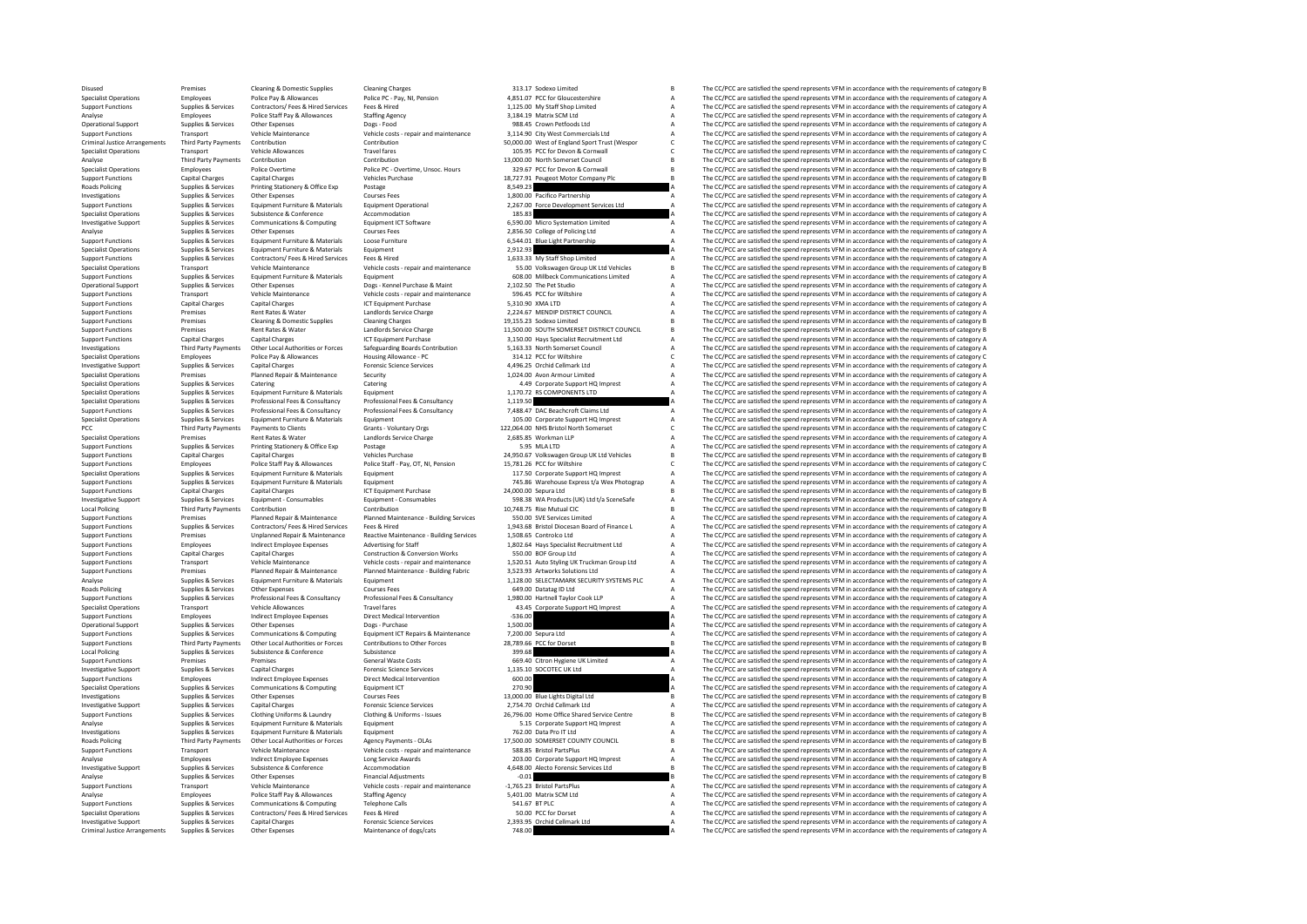Specialist Operations Premises Rent Rates & Water Rents Rents Rents Rents Arents 29,568.75 J&R Baker Properties B The CC/PCC are satisfied the spend represents VFM in accordance with the requirements of category B Properti Support Functions Employees Police Staff Pay & Allowances Police Staff - Pay, OT, NI, Pension 14,359.73 PCC for Willshire C The CC/PCC are satisfied the spend represents VFM in accordance with the requirements of category **Support Figure 2016** 2016 2018 Premises Premises Premises Premises Premises Premises Premises Premises Premises Premises Premises Premises Premises Premises Premises Premises Premises Premises Premises Premises Premises P Support Functions Transport Vehicle Maintenance Vehicle costs - repair and maintenance 1,660.00 BMW (UK) Ltd A The CC/PCC are satisfied the spend represents VFM in accordance with the requirements of category A The CC/PCC Support Functions Transport Vehicle Maintenance Vehicle costs - repair and maintenance 1,692.30 Bristol PartsPlus A The CC/PCC are satisfied the spend represents VFM in accordance with the requirements of category A The CC Operational Supplies Services Equipment Furniture & Materials Equipment Furniture and the Supplies A The CC/PCC are satisfied the spend represents VFM in accordance with the requirements of category A The CC/PCC are satisf Support Functions Supplies & Services Catering Catering Catering Catering Support Support Catering and The CC/PCC are satisfied the spend represents VFM in accordance with the requirements of category A Support Functions S Experiments on the contractors of the Supplies & Services Contractors/Fees & Hired Firest Hired Supplies (Supplies & Services Contractors/Fees & Hired Services Fees & Hired 1,943.68 Bristol Diocesan Board of Finance L. A T Specialist Operations Employees Police Staff Pay & Allowances Police Staff - Pay, NI, Pension 4,185.91 PCC for Wiltshire A The CC/PCC are satisfied the spend represents VFM in accordance with the requirements of category A Support Functions Capital Charges Capital Charges Vehicles Vehicles Purchase Vehicles Purchase 8,887.06 Vauxhall Motors Limited A The CC/PCC are satisfied the spend represents VFM in accordance with the requirements of cat Operational Support Supplies & Services Equipment Furniture & Materials Equipment Operational 1,010.50 Interspiro Ltd A The CC/PCC are satisfied the spend represents VFM in accordance with the requirements of category A Re Roads Policing Materials Supplies & Services Equipment Fumiture & Materials Equipment Operational Materials Equipment Derational Materials 2,114.99 Redspeed International Ltd A The CC/PCC are satisfied the spend represents Dealing with the Public Supplies Services Services (School of the Supplies of the Contract of the Contract of the Supplies of the Contract of the Contract of the Contract of the Contract of the Contract of the Contract of Support Functions Transport Vehicle Maintenance Vehicle costs - repair and maintenance 1,055.37 PCC for Devon & Cornwall A The CC/PCC are satisfied the spend represents VFM in accordance with the requirements of category A Support Functions Supplies Services Equipment Functions Support Functions Support Functions Support Functions and the CC/PCC are satisfied the spend represents VFM in accordance with the requirements of category A The CC/P Operational Supplies Services Equipment Furniture & Materials Equipment Fundational The CC/PCC are attentional Supplies and the CC/PCC are satisfied the spend represents VFM in accordance with the requirements of category Specialist Operations Supplies & Services Subsistence Subsistence Subsistence Subsistence Subsistence Subsistence C The CC/PCC are satisfied the spend represents VFM in accordance with the requirements of category C Secies Specialist Operations Supplies & Services Printing Stationery & Office Exp Postage Postage 13.29 Typhoon International Ltd A The CC/PCC are satisfied the spend represents VFM in accordance with the requirements of category Support Functions Premises Energy Costs Gas 39,098.01 CORONA ENERGY RETAIL 4 LTD B The CC/PCC are satisfied the spend represents VFM in accordance with the requirements of category B Support Functions Supplies & Services Other Expenses Legal Costs & Services Costs Category Costs and COSTS CORPORTING CONTENT CONTENT A The CC/PCC are satisfied the spend represents VFM in accordance with the requirements Support Functions Supplies & Services Equipment Functions Equipment Functions Equipment A 4,089.87 London Camera Exchange A The CC/PCC are satisfied the spend represents VFM in accordance with the requirements of category Investigations Supplies Services Courses Courses Courses Courses and the Services Courses Courses and the Courses and the CC/PCC are satisfied the spend represents VFM in accordance with the requirements of category A The Support Functions Premises Energy Costs Energy Costs Energy Costs Energy Costs Energy Costs Energy Costs Energy Costs Energy Costs Energy Costs Energy Costs Energy Costs Energy Costs Energy Costs Energy A The COST are sati Specials Communication of the communication of the communication of the communication of the communication of the communication of the communication of the communication of the communication of the communication of the com Specialist Operations Supplies Services Subsistence Subsistence Subsistence Subsistence Subsistence 640.68 PCC for Devon & Cornwall Corner and the CC/PCC are satisfied the spend represents VFM in accordance with the requir Support Functions Supplies Services Other Expenses Courses Fees 600.00 Step Up A The CC/PCC are satisfied the spend represents VFM in accordance with the requirements of category A The CC/PCC are satisfied the spend repres Support Functions Transport Vehicle Maintenance Vehicle costs - repair and maintenance 4,948.45 Staceys Motors A The CC/PCC are satisfied the spend represents VFM in accordance with the requirements of category A Stace Sta Specialist Operations Supplies & Services Clothing Uniforms & Laundry Clothing & Uniforms - non-stock 932.97 PCC for Devon & Cornwall A The CC/PCC are satisfied the spend represents VFM in accordance with the requirements of category A Support Functions Transport Vehicle Allowances Travel fares Travel fares and the control of the CC/PCC are satisfied the spend represents VFM in accordance with the requirements of category A The CC/PCC are satisfied the s Support Functions Transport Vehicle Maintenance Vehicle costs - repair and maintenance 915.17 Fawcetts Garage (Newbury) Ltd The CC/PCC are satisfied the spend represents VFM in accordance with the requirements of category<br> Support Functions Transport Vehicle Maintenance Vehicle costs - repair and maintenance 670.00 Staceys Motors A The CC/PCC are satisfied the spend represents VFM in accordance with the requirements of category Category A Th Support Functions Premises Energy Costs Electricity Energy Costs Energy Costs Energy Costs Energy Costs Energy Costs Energy Costs Energy Costs Energy Costs Energy Costs Energy Costs Energy Costs Energy Costs Energy Costs E Support Functions Transport Vehicle Maintenance Vehicle costs - fuel 174.92 Corporate Support HQ Imprest A The CC/PCC are satisfied the spend represents VFM in accordance with the requirements of category A Secret A The CC Specialist Operations Transport Vehicle Costs - repair and maintenance 1972.38 PCC for Devon & Cornwall A The CC/PCC are satisfied the spend represents VFM in accordance with the requirements of category A The CC/PC are sa Analyse Transport Vehicle Allowances Travel Travel in the Superior Control of the CC/PCC are substituted the spend represents VFM in accordance with the requirements of category B<br>Spend and the spend of category Bend Bank Support Functions Premises Rent Rates & Water Landlords Service Charge 2,713.36 TCN UK Ltd A The CC/PCC are satisfied the spend represents VFM in accordance with the requirements of category Bread and Deck Particle 2,713.5 Other Local Authorities or Forces Contributions to Other Forces 19,523.67 PCC for Dorset B The CC/PCC are satisfied the spend represents VFM in accordance with the requirements of category B<br>
19,523.67 PCC for Dorset B The Support Employees Indirect Employee Expenses Refunds - Contributions 3,836.54 Support A The CC/PCC are satisfied the spend represents VFM in accordance with the requirements of category A Contributions and the requirements Investigations Supplies & Services Other Expenses Courses Fees 1,650.00 CSI Tech Limited A The CC/PCC are satisfied the spend represents VFM in accordance with the requirements of category A Support Functions Supplies & Services Other Expenses Licences & Orders Licences Corders 3,600.00 Black Rainbow Consulting Ltd A The CC/PCC are satisfied the spend represents VFM in accordance with the requirements of categ Specialist Operations Supplies & Services Equipment Furniture & Materials Equipment 116.67 Corporate Support HQ Imprest A The CC/PCC are satisfied the spend represents VFM in accordance with the requirements of category A<br> Support Functions Supplies & Services Equipment Funiture & Materials Equipment 631.92 Frequency 3G Telecom Ltd A The CC/PCC are satisfied the spend represents VFM in accordance with the requirements of category A Local Pol Local Policing Supplies & Services Equipment Furniture & Materials Equipment Equipment Equipment and a 2,020.68 Viking Arms Ltd A The CC/PCC are satisfied the spend represents VFM in accordance with the requirements of cat Specialist Operations Supplies Services Communications Supplies Computing Telephone Calls 51.40 PCC for Devon A Communications Category C The CC/PCC are satisfied the spend represents VFM in accordance with the requirement Specialist Operations Employees Police Overtime Police PC-Overtime Police POSC - Overtime Police POSC For Gloucestershire A The CC/PCC are satisfied the spend represents VFM in accordance with the requirements of category Analyse The CC/PCC are satisfied the spend represents VFM in accordance with the requirements of category B The CC/PCC are satisfied the spend represents VFM in accordance with the requirements of category B The CC/PCC are Support Functions Transport Vehicle Maintenance Vehicle costs - repair and maintenance 2,045.50 GOODYEAR TYRES UK LTD A The CC/PCC are satisfied the spend represents VFM in accordance with the requirements of category A De Specialist Operations Employees Police Police Police Police Super-Police Police Police Police Police Police Police Police Police Police Police Police Police Police Police Police Police Police Police Police Police Police Po Support Functions Supplies & Services Printing Stationery & Office Exp Postage Principal Postage 1,750.00 PURCHASE POWER A The CC/PCC are satisfied the spend represents VFM in accordance with the requirements of category A Investigative Support Supplies & Services Medical Fees Medical Fees Pathologists reports Pathologists reports 2,779.71 Dr A Jeffery A The CC/PCC are satisfied the spend represents VFM in accordance with the requirements of Roads Policing Supplies & Services Printing Stationery & Office Exp Stationery Stationery Control and the Stationery Control of the Stationery A The CC/PCC are satisfied the spend represents VFM in accordance with the requ Specialist Operations Contributions and the Specialist Operations of the CC/PCC are satisfied the spend represents VFM in accordance with the requirements of category A The CC/PCC are satisfied the spend represents VFM in Support Employees Indirect Employee Expenses Refunds Contributions 2,403.41 2,003.41 A The CC/PCC are satisfied the spend represents VFM in accordance with the requirements of category A Support Functions Transport Vehicle Support Functions Transport Functions Transport Vehicle costs - fuel and the CC/PC are satisfied the spend represents VFM in accordance vehicle of the CC/PC are satisfied the spend represents VFM in accordance with the req Support Functions Supplies Services Other Expenses Legal Costs Services Costs Services A The CC/PCC are satisfied the spend represents VFM in accordance with the requirements of category A The COST are satisfied the spend The CC/DCC are satisfied the spend represents VEM in accordance with the requirements of category A Eventions Premises Premises Planned Repair & Maintenance Planned Maintenance - Building Services 655.00 SVE Services Limited Antional A The CC/PCC are satisfied the spend represents VFM in accordance with the requirements Supplies & Services Contractors/Fees & Hired Courses Fees & Hired 1,330.00 Telegramouth Maritime Properties Ltd A The CC/PCC are satisfied the spend represents VFM in accordance with the requirements of category A Courses Investigations Supplies & Services Other Expenses Courses Courses Fees Supplies Courses Courses Courses Fees 590.00 The Investigator A The CC/PCC are satisfied the spend represents VFM in accordance with the requirements o -<br>Support Functions Transport Wehicle Maintenance Wehicle costs - repair and maintenance 586.10 Volkswagen Group UK Ltd Parts A The CC/PCC are satisfied the spend represents VFM in accordance with the requirements of categ Support Functions Supplies & Services Other Expenses Legal Costs & Services Costs Services Costs are content of the Services 697.20 A The CC/PCC are satisfied the spend represents VFM in accordance with the requirements of Support Functions Employees Indirect Employee Expenses Direct Medical Intervention -7,936.00 -7,936.00 A The CC/PCC are satisfied the spend represents VFM in accordance with the requirements of category Burge The Critical Support Functions Transport Vehicle Costs - Transport Vehicle costs - fuel 13,114.90 Certas Energy UK Ltd B The CC/PCC are satisfied the spend represents VFM in accordance with the requirements of category B The C/PC are s Support Functions Transport Vehicle Maintenance Vehicle costs - repair and maintenance and maintenance Safety Adology and The CC/PCC are satisfied the spend represents VFM in accordance with the requirements of category A The CC/PCC are satisfied the spend represents VFM in accordance with the requirements of category A Support Functions Premises Rent Rates Rent Rates Rent Rates Rent Rates Rent Rates Rent Rates Premises Premises Rent Rates Rent Rates Rent Rates Rent Rates Rent Rates Rent Rates And the Propries and the COUNCIL A The COUNCI Support Functions Supplies & Services Other Expenses Legal Costs & Services 2,250.00 A The CC/PCC are satisfied the spend represents VFM in accordance with the requirements of category A Costs and a Costs Category A The CC Forensic Science Services Capital Cellmark Ltd Charges Capital Charges To Capital Cellmark Ltd A The CC/PCC are satisfied the spend represents VFM in accordance with the requirements of category A The CC/PCC are satisfied Operational Support Supplies & Services Communications & Computing Equipment ICT Hardware Purch 3,426.00 Data Pro IT Ltd A The CC/PCC are satisfied the spend represents VFM in accordance with the requirements of category A Support Functions Transport Transport Vehicle Maintenance Vehicle costs - repair and maintenance -634.60 SAFETY KLEEN UK LTD A The CC/PCC are satisfied the spend represents VFM in accordance with the requirements of catego Investigative Support Supplies & Services Capital Charges Forensic Science Services Services 5,975.45 Orchid Cellmark Ltd A The CC/PCC are satisfied the spend represents VFM in accordance with the requirements of category Roads Policing Supplies & Services Printing Stationery & Office Exp Postage Postage 7,015.97 Magazines 7,015.97 A The CC/PCC are satisfied the spend represents VFM in accordance with the requirements of category A Cord at Local Policing Supplies & Services Contractors/ Fees & Hired Services Fees & Hired 944.00 SMSR (Social & Market Strategic Res A The CC/PCC are satisfied the spend represents VFM in accordance with the requirements of category A Support Functions Premises Planned Repair & Content of Cheron Planned Maintenance Planned Maintenance Planned Maintenance Building Services 1,950.00 Roman Building Contractors Ltd A The CC/PCC are satisfied the spend repre Specialist Operations Supplies & Services Subsistence & Conference Accommodation 3,600.00 Compass Services (UK) Ltd A The CC/PCC are satisfied the spend represents VFM in accordance with the requirements of category A Supp Support Functions Supplies Services Equipment Furniture & Materials Equipment Operational 1,994.65 SP Services (UK) Ltd A The CC/PCC are satisfied the spend represents VFM in accordance with the requirements of category A CSUPPLIES SUPPLIES SUPPLIES OTHER THE CONDUCT THE CONDUCT THE CONDUCT THE CONDUCT ASSEDUCT A THE CONDUCT ARE SUPPLIES ON THE CONDUCT ASSEDUCT A THE CONDUCT ARE SUPPLIES ON THE CONDUCT ASSEDUCT A THE CONDUCT ASSEDUCT ARE CO Analyse Supplies & Services Equipment Furniture & Materials Equipment Couries Equipment Couries Analyse and the CC/PCC are satisfied the spend represents VFM in accordance with the requirements of category A Road Schelen a Roads Policing Transport Vehicle Maintenance Vehicle costs - fuel 41.72 Corporate Support HQ Imprest A The CC/PCC are satisfied the spend represents VFM in accordance with the requirements of category A The CC/PC are satis Specialist Operations Transport Vehicle Maintenance Vehicle costs - fuel 7,100.77 710.77 A The CC/PCC are satisfied the spend represents VFM in accordance with the requirements of category A The CC/PCC are satisfied the sp Support Functions Supplies & Services Contractors/ Fees & Hired Services Fees & Hired 2,416.66 My Staff Shop Limited A The CC/PCC are satisfied the spend represents VFM in accordance with the requirements of category A Cre Operational Support Supplies Services Other Expenses Vet Fees & Supplies Supplies Supplies and the Supplies Category A The CC/PCC are satisfied the spend represents VFM in accordance with the requirements of category A The Support Functions Transport Vehicle Maintenance Vehicle costs - repair and maintenance 168.84 Taunton Motor Company A The CC/PCC are satisfied the spend represents VFM in accordance with the requirements of category and th Travel fares Travel fares and the CC/PCC are satisfied the spend represents VFM in accordance with the requirements of category A The CC/PCC are satisfied the spend represents VFM in accordance with the requirements of cat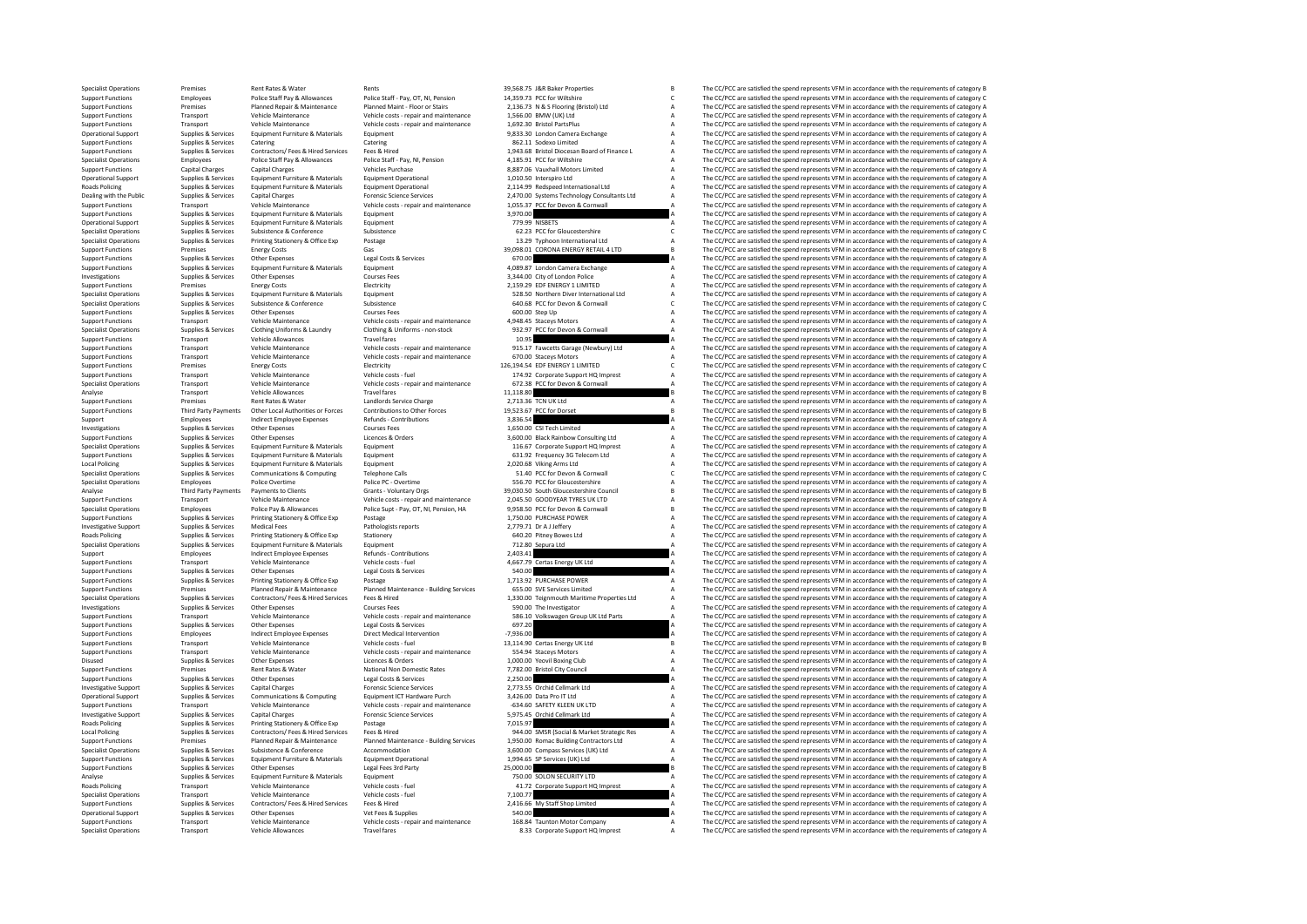Support Functions Supplies & Services Grants & Subscriptions Subscriptions Subscriptions Subscriptions and the content of the CC/PC are satisfied the spend represents VFM in accordance with the requirements of category A S Support Functions Supplies & Services Equipment Furniture & Materials Loose Furniture 4 Loose Furniture 1,680.00 BOF Group Ltd A The CC/PCC are satisfied the spend represents VFM in accordance with the requirements of cate Support Functions Capital Charges Capital Charges ICT Equipment Purchase 5,760.14 Specialist Computer Centres A The CC/PCC are satisfied the spend represents VFM in accordance with the requirements of category A The CC/PC Support Functions Supplies Services Capital Charges Forences Forences Forences Support Services of the Support Toxicology Ltd A The CC/PCC are satisfied the spend represents VFM in accordance with the requirements of categ Support Functions Transport Vehicle Maintenance Vehicle costs - repair and maintenance 1,388.72 SJ Cook & Sons A The CC/PCC are satisfied the spend represents VFM in accordance with the requirements of category A The VC/PC Investigations Transport Vehicle Allowances Travel fares and the Second Conductive Conductive Conductive Conductive Conductive Conductive Conductive Conductive Conductive Conductive Conductive Conductive Conductive Conduct Analyse Supplies & Services Other Expenses Legal Costs & Services 750.00 A The CC/PCC are satisfied the spend represents VFM in accordance with the requirements of category A Cycle are spend represents VFM in accordance wi Operational Support Supplies & Services Equipment Furniture & Materials Equipment Derational 1,870.00 Komcept Solutions Ltd The CC/PCC are satisfied the spend represents VFM in accordance with the requirements of category Roads Policing Supplies & Services Communications & Computing Equipment ICT Software 202,151.10 PHOENIX SOFTWARE LTD C The CC/PCC are satisfied the spend represents VFM in accordance with the requirements of category C Sup Support Functions Supplies & Services Grants & Subscriptions Subscriptions Subscriptions Subscriptions Subscriptions and the magnonic and the category B The CC/PCC are satisfied the spend represents VFM in accordance with Disused Supplies & Services Other Expenses Courses Fees A,700.00 Research and Intelligence Support C A The CC/PCC are satisfied the spend represents VFM in accordance with the requirements of category Courses Police Pay & Specialist Operations Employees Police Pay & Allowances Police Set - Pay, OT, NI, Pension 17,404.67 PCC for Devon & Communil C The CC/PCC are satisfied the spend represents VFM in accordance with the requirements of catego Specialist Operations Employees Police Pay & Allowances Police Ch Insp - Pay, NI, Pension 7,236.61 PCC for Wiltshire A The CC/PCC are satisfied the spend represents VFM in accordance with the requirements of category A The Support Functions Supplies Services Grants Subscriptions Subscriptions Subscriptions Subscriptions Subscriptions Subscriptions and Associates A The CC/PCC are satisfied the spend represents VFM in accordance with the requi Specialist Operations Species Police Pay & Allowances Police Sgt - Pay, NI, Pension 4,632.25 PCC for Dorset A The CC/PCC are satisfied the spend represents VFM in accordance with the requirements of category A The CC/PCC a Support Frankley of the mail of the mail of the mail of the mail of the computation of the computations of the experiment of the experiments of the experiments of the experiments of the experiments of the experiments of th Transport Vehicle Costs - fuel Controller Controller Controller Controller Controller Controller Controller Costs - fuel Specialist Operations A The CC/PCC are satisfied the spend represents VFM in accordance with the requ 11.636.58 PCC for Gloucestershire Band of Contributions (Numerican Contributions to Other Forces 11.636.58 PCC for Gloucestershire Band The CC/PCC are satisfied the spend represents VFM in accordance with the requirements Support Functions Capital Charges Capital Charges Capital Charges Capital Charges Support and the Support Charges Charges Support The CC/PCC are satisfied the spend represents VFM in accordance with the requirements of cat Specialist Operations Supplies & Services Other Expenses Courses Courses Fees 1,826.00 City of London Police A The CC/PCC are satisfied the spend represents VFM in accordance with the requirements of category A The CC/PCC Support Functions Supplies & Services Equipment Funiture & Materials Equipment Sequipment Security Devices Ltd Support Functions A The CC/PCC are satisfied the spend represents VFM in accordance with the requirements of ca Support Functions Supplies Services Courses Courses Courses Courses Fees 6,431.04 Home Office Shared State Centre A The CC/PCC are satisfied the spend represents VFM in accordance with the requirements of category A The CC Operational Supplies Assertives Other Expenses Vet Fees & Services Vet Fees A NICHOLS (COW MILLS) LTD A The CC/PCC are satisfied the spend represents VFM in accordance with the requirements of category By a The CC/PC are s Disued Premises Cleaning Domestic Supplies Cleaning Charges Cleaning Charges 732.02 Sodexo Limited Charges 732.02 Sodexo Limited B The CC/PCC are satisfied the spend represents VFM in accordance with the requirements of ca Specialist Operations Supplies & Services Equipment Furniture & Materials Equipment 2021 Corporate Support HO Imprest A The CC/PCC are satisfied the spend represents VFM in accordance with the requirements of category A Th Export Functions Transport of Premises Produce Planned Repair & Maintenance Planned Maintenance Building Services 1,883.00 DRA Maintenance Ltd . The CC/PCC are satisfied the spend represents VFM in accordance with the requ Support Functions Transport Vehicle Maintenance Vehicle costs - repair and maintenance 1,428.19 City West Commercials Ltd A The CC/PCC are satisfied the spend represents VFM in accordance with the requirements of category Support Functions 24,989.39 NATIONAL CAR PARKS LTD B The CC/PCC are satisfied the spend represents VFM in accordance with the requirements of category B Category B Category B The CC/PCC are satisfied the spend represents V Support Functions Supplies & Services Communications Communications Equipment ICT 621.81 Telefonica UK Limited A The CC/PCC are satisfied the spend represents VFM in accordance with the requirements of category A Support F Support Functions Premises Planned Repair & Maintenance Security Support Repair and Security 818.00 Avon Armour Limited A The CC/PCC are satisfied the spend represents VFM in accordance with the requirements of category A support Functions Supplies & Services Other Expenses Legal Costs & Services 1,541.66 A The CC/PCC are satisfied the spend represents VFM in accordance with the requirements of category and the spend represents VFM in accor Specialist Operations Third Party Payments Other Agencies Forence Science Services Forensies Corner and Corner<br>Supplies Cornwall Cornwall Cornwall Cornwall Cornwall Cornwall Cornwall Cornwall Cornwall Corner Corner and Cor Support Functions Supplies Services Communications Support Equipment ICT Hardware Purch 577.07 PHOENIX SOFTWARE LTD A The CC/PCC are satisfied the spend represents VFM in accordance with the requirements of category A The Specialist Operations Supplies & Services Other Expenses Courses Fees Courses Fees 775.00 ESRI UK Ltd A The CC/PCC are satisfied the spend represents VFM in accordance with the requirements of category A Category A Categor Coal Policing Supplies Services Catering Catering Catering Catering Catering Catering Local A The CC/PCC are satisfied the spend represents VFM in accordance with the requirements of category A The CC/PCC are satisfied th Analyse Supplies Services Contractors/ Fees & Hired Services Fees & Hired Services Contractors/ Fees & Hired Services Feest A The CC/PCC are satisfied the spend represents VFM in accordance with the requirements of categor Support Functions Capital Charges Capital Charges Construction & Conversion Works 525.60 Avon County Blinds A The CC/PCC are satisfied the spend represents VFM in accordance with the requirements of category A Construction .<br>Operational Support Supplies & Services Equipment Furniture & Materials Equipment Operational Materials and the SASSO Northern Diver International Ltd A The CC/PCC are satisfied the spend represents VFM in accordance wit Support Functions Capital Charges Capital Charges Capital Charges Capital Charges Other Plant & Equipment 65,000.00 County Marquees Ltd C The CC/PCC are satisfied the spend represents VFM in accordance with the requirement Specialist Operations Transport Vehicle Allowances Vehicle mileage allowance 556.00 PCC for Gloucestershire A The CC/PCC are satisfied the spend represents VFM in accordance with the requirements of category A Specialist O Specialist Operations Supplies & Services Other Expenses Licences & Orders Licences Orders Corders Corders 657.12 Experian Ltd A The CC/PCC are satisfied the spend represents VFM in accordance with the requirements of cate Support Functions Supplies & Services Capital Charges Forensic Science Services Forensic Science Services 729.30 Abbott Toxicology Ltd A The CC/PCC are satisfied the spend represents VFM in accordance with the requirements Specialist Operations Supplies & Services Contractors/ Fees & Hired Services Fees & Hired - Cleaning Cells/Vehs 36.62 A The CC/PCC are satisfied the spend represents VFM in accordance with the requirements of category A Su Support Functions Capital Charges Capital Charges Capital Charges ICT Equipment Purchase 2, 200.00 Hays Specialist Recruitment Ltd A The CC/PCC are satisfied the spend represents VFM in accordance with the requirements of Roads Policing Supplies Services Professional Fees & Consultancy Professional Fees Base on the CC/PC are satisfied the spend represents Professional Feesty Consultations are accorded the spend represents VFM in accordance Support Functions Capital Charges Capital Charges Capital Charges Vehicle Conversions Capital Charges Vehicle C<br>B The CC/PCC are satisfied the spend represents VFM in accordance with the requirements of category B<br>B The CC Operational Support Supplies Services Other Expenses Dogs - Purchase 3,000.00 A The CC/PCC are satisfied the spend represents VFM in accordance with the requirements of category A Support Supplies Services Contractors/ Fees Research Support (State of the Support of the Contractors of the Support of the Contractors of the Contractors of the equitements of category and the equite message of the Equite Support Functions Supplies & Services Other Expenses Legal Fees 3rd Party 1,824.23 1,824.23 A The CC/PCC are satisfied the spend represents VFM in accordance with the requirements of category A Creation of the Services Oth Opplies Accordance of Cervices Supplies Vet Fees & Supplies Cervices Vet Fees & Supplies 719.10 Vale Vets Portishead t/a Independen A The CC/PCC are satisfied the spend represents VFM in accordance with the requirements of Analyse Supplies Services Other Expenses Financial Adjustments Other Expenses Financial A The CC/PCC are satisfied the spend represents VFM in accordance with the requirements of category A The CC/PCC are satisfied the spe Disused Supplies & Services Equipment Furniture & Materials Equipment Equipment States Equipment Extinct Contents Endurance Textiles Ltd A The CC/PCC are satisfied the spend represents VFM in accordance with the requiremen Species According Supplies Services Equipment Furniture & Materials Equipment Furniture Amaterials Equipment of Category A S.91 Corporate Support HQ Imprest A The CC/PCC are satisfied the spend represents VFM in accordance Support Functions Premises Planned Provident Particle Planned Provident Particle (1990) and the equivalent provident of the Control of the Control of the Control of the Control of the Control of the Control of the Control Analyse Transport Vehicle Allowances Travel fares and the spend of the CC/PCC are satisfied the spend represents VFM in accordance with the requirements of category Analyse Controlle and the complete and the requirement of The CC/DCC are satisfied the spend represents VEM in accordance with the requirements of category C Investigative Support Supplies & Services Capital Charges Science Services Forensic Science Services (Support Support Support Support Support Support Support Support Support Support Support Support Support Support Support Specialist Operations Supplies & Services Supplies & Services Court Application Fees 1,130.00 HM Courts & Tribunal Service A The CC/PCC are satisfied the spend represents VFM in accordance with the requirements of category Specialist Operations Supplies & Services Equipment Furniture & Materials Equipment Derational 166.67 Corporate Support HQ Imprest A The CC/PCC are satisfied the spend represents VFM in accordance with the requirements of Specialist Operations Supplies Communications Scomputing Equipment ICT Software 11,380.00 PCC for Merseyside U<br>Supplies Services Communications Computing Computing Equipment Computing Computer 11,280.00 PCC for Memory B a<br> Support Functions Supplies & Services Other Expenses Courses Fees 2,000.00 PCC for Thames Valley A The CC/PCC are satisfied the spend represents VFM in accordance with the requirements of category A Specialist Operations P Specialist Operations Premises Planned Repair & Maintenance Planned Maintenance Building Services 150.68 Jackson Lift Services Ltd A The CC/PCC are satisfied the spend represents VFM in accordance with the requirements of Disused Supplies & Services Equipment Furniture & Materials Equipment Operational 26,000.00 Colena Ltd t/a Heliguy B The CC/PCC are satisfied the spend represents VFM in accordance with the requirements of category B The A Analyse Transport Vehicle Allowances Travel fares 2,726.50 A The CC/PCC are satisfied the spend represents VFM in accordance with the requirements of category A The CC/PC are satisfied the spend represents VFM in accordanc The CC/PCC are satisfied the spend represents VFM in accordance with the requirements of category A Support France Premises Premier Payable Planned Maintenance Payable Planned Maintenance Planned Maintenance Planned Maintenance Planned Maintenance Planned Maintenance Planned Maintenance Maintenance Maintenance Maintenanc Specialist Operations Transport Vehicle Allowances Vehicle mileage allowance are a 473.85 PCC for Wiltshire C The CC/PCC are satisfied the spend represents VFM in accordance with the requirements of category C Support Func 1,200.00 Sound Culture Ltd t/a MissyRedBoots A The CC/PCC are satisfied the spend represents VFM in accordance with the requirements of category A<br>The CC/PCC are satisfied the spend represents VEM in accordance with the re Criminal Justice Arrangements Supplies & Services Other Expenses Maintenance of dogs/cats Maintenance of dogs/cats 748.00 A The CC/PCC are satisfied the spend represents VFM in accordance with the requirements of category PCC Third Payments Contribution Contribution Contribution 2,500.000 Bristol Contribution Contribution 2,500.000 Bristol Contribution 2,500.000 Bristol Contribution Contribution 2,500.000 Bristol Contribution 2,500 Bristol Specialist Operations Supplies & Services Communications & Computing Equipment LCT Consumables 12.49 Corporate Support HQ Imprest A The CC/PCC are satisfied the spend represents VFM in accordance with the requirements of c Specialist Operations Supplies & Services Equipment Furniture & Materials Equipment Furniture Amaterials Equipment Turniture and The CC/PC are satisfied the spend represents VFM in accordance with the requirements of categ Support Functions Supplies Services Contractors/ Fees Bees & Hired Services Fees A The CC/PCC are satisfied the spend represent Contractors/ The Functions Support Functions Support Functions (Stategory A The CC/PCC are sat Analyse Supplies & Services Other Expenses Courses Fees 406.25 Rock Pool Life CIC A The CC/PCC are satisfied the spend represents VFM in accordance with the requirements of category A Courses Fees 406.25 Rock Pool Life CIC Local Policing Third Party Payments Contribution Contribution Contribution Contribution Contribution Contribution Contribution Contribution 7,108.50 The Hampton Trust A The CC/PCC are satisfied the spend represents VFM in Specialist Services (Specialistic Communication & Computing Purposes (Specialistic Proposes and December 1974)<br>Price of the English Services (Specialistic Communication & Computing Purposes Computing Council 21.12.10 Sunth 1,312.00 South West Councils **A** The CC/PCC are satisfied the spend represents VFM in accordance with the requirements of category A The CC/PCC are satisfied the spend represents VFM in accordance with the requirements of Support Functions Capital Charges Capital Charges Capital Charges ICT Equipment Purchase 1,250.00 Hays Specialist Recruitment Ltd A The CC/PCC are satisfied the spend represents VFM in accordance with the requirements of c Support Functions Supplies & Services Communications & Computing Equipment ICT Consumables 1,660.45 PJ & RHS LTD A The CC/PCC are satisfied the spend represents VFM in accordance with the requirements of category A Investi Investigative Support Supplies & Services Capital Charges Forensic Science Services Forensic Science Services 1,900.95 Orchid Cellmark Ltd A The CC/PCC are satisfied the spend represents VFM in accordance with the requirem Specialist Operations Premises Cleaning & Domestic Supplies Cleaning Charges Securities Creaning Charges 576.39 Sodexo Limited B The CC/PCC are satisfied the spend represents VFM in accordance with the requirements of cate Specialist Operations Supplies & Services Communications & Computing Telephone Calls 717.50 Vodafone Corporate Limited A The CC/PCC are satisfied the spend represents VFM in accordance with the requirements of category A C Analyse Capital Financing Minimum Revenue Provision Debt Charges - Principal 9,537.90 Salix Finance Ltd A The CC/PCC are satisfied the spend represents VFM in accordance with the requirements of category Capital Scheme Con The CC/PCC are satisfied the spend represents VFM in accordance with the requirements of category A